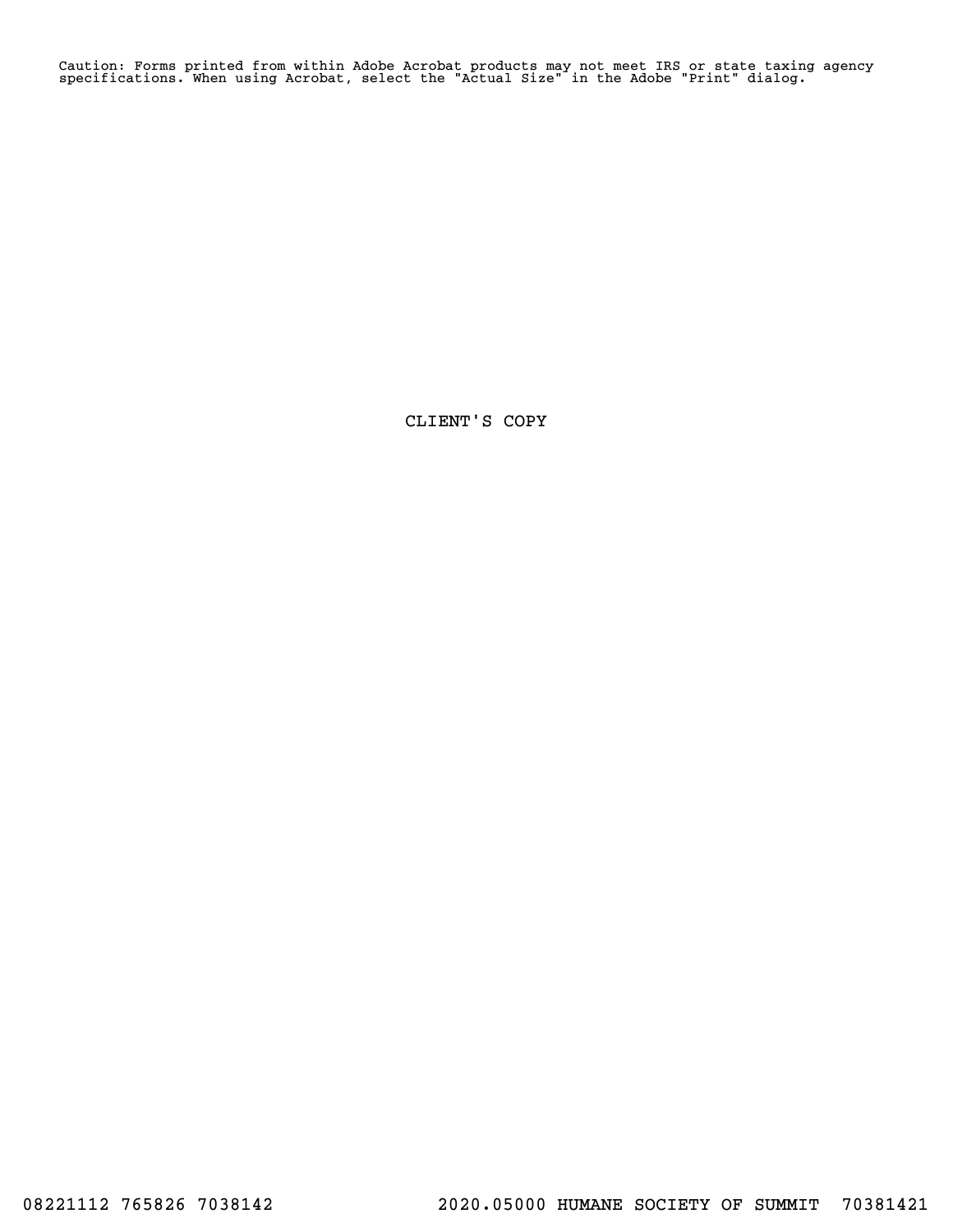# **TAX RETURN FILING INSTRUCTIONS**

FORM 990

# **FOR THE YEAR ENDING**

DECEMBER 31, 2020

## **PREPARED FOR:**

HUMANE SOCIETY OF SUMMIT COUNTY 7996 DARROW ROAD TWINSBURG, OH 44087

## **PREPARED BY:**

SIKICH LLP 274 WHITE POND DRIVE AKRON, OH 44320-1118

## **AMOUNT DUE OR REFUND:**

NOT APPLICABLE

## **MAKE CHECK PAYABLE TO:**

NOT APPLICABLE

# **MAIL TAX RETURN AND CHECK (IF APPLICABLE) TO:**

NOT APPLICABLE

# **RETURN MUST BE MAILED ON OR BEFORE:**

NOT APPLICABLE

# **SPECIAL INSTRUCTIONS:**

THIS COPY OF THE RETURN IS PROVIDED ONLY FOR PUBLIC DISCLOSURE PURPOSES. ANY CONFIDENTIAL INFORMATION REGARDING LARGE DONORS HAS BEEN REMOVED.

IN LIEU OF MAILING FORM 8879, YOU MAY FAX OR E-MAIL THE SIGNED FORM TO THE ATTENTION OF TAX PROCESSOR AT 330-864-6918 OR AKRONTAXPROCESSOR@SIKICH.COM.

THE OHIO REGISTRATION HAS BEEN FILED ONLINE. PLEASE LOGIN TO YOUR ACCOUNT AND SUBMIT THE REQUIRED FEES.

HTTPS://CHARITABLEREGISTRATION.OHIOATTORNEYGENERAL.GOV/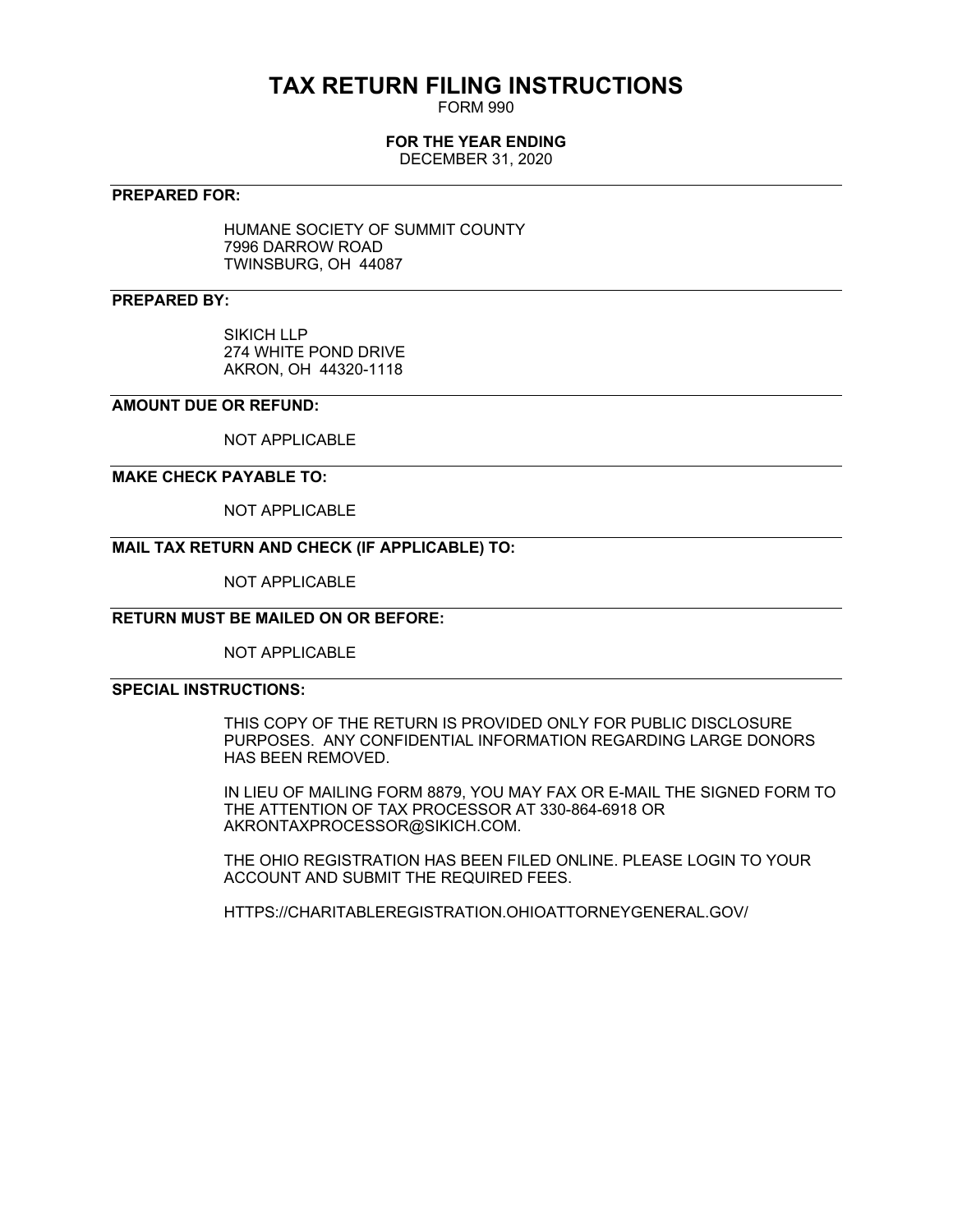(Rev. January 2020)

# **Application for Automatic Extension of Time To File an Exempt Organization Return**

Department of the Treasury Internal Revenue Service

| File a separate application for each return. |
|----------------------------------------------|
|----------------------------------------------|

**| Go to www.irs.gov/Form8868 for the latest information.**

**Electronic filing (e-file).**  You can electronically file Form 8868 to request a 6-month automatic extension of time to file any of the filing of this form, visit www.irs.gov/e-file-providers/e-file-for-charities-and-non-profits. forms listed below with the exception of Form 8870, Information Return for Transfers Associated With Certain Personal Benefit Contracts, for which an extension request must be sent to the IRS in paper format (see instructions). For more details on the electronic

### **Automatic 6-Month Extension of Time.** Only submit original (no copies needed).

All corporations required to file an income tax return other than Form 990-T (including 1120-C filers), partnerships, REMICs, and trusts must use Form 7004 to request an extension of time to file income tax returns.

| Type or                                         | Name of exempt organization or other filer, see instructions.                                                                                                                                                                                                                                                                                                                                                                                                                                                                                                                          |              |                                                                                                                                                                    |              |            | Taxpayer identification number (TIN) |
|-------------------------------------------------|----------------------------------------------------------------------------------------------------------------------------------------------------------------------------------------------------------------------------------------------------------------------------------------------------------------------------------------------------------------------------------------------------------------------------------------------------------------------------------------------------------------------------------------------------------------------------------------|--------------|--------------------------------------------------------------------------------------------------------------------------------------------------------------------|--------------|------------|--------------------------------------|
| print                                           | HUMANE SOCIETY OF SUMMIT COUNTY                                                                                                                                                                                                                                                                                                                                                                                                                                                                                                                                                        |              |                                                                                                                                                                    |              | 23-7060744 |                                      |
| File by the<br>due date for<br>filing your      | Number, street, and room or suite no. If a P.O. box, see instructions.<br>7996 DARROW ROAD                                                                                                                                                                                                                                                                                                                                                                                                                                                                                             |              |                                                                                                                                                                    |              |            |                                      |
| return. See<br>instructions.                    | City, town or post office, state, and ZIP code. For a foreign address, see instructions.<br>TWINSBURG, OH<br>44087                                                                                                                                                                                                                                                                                                                                                                                                                                                                     |              |                                                                                                                                                                    |              |            |                                      |
|                                                 | Enter the Return Code for the return that this application is for (file a separate application for each return)                                                                                                                                                                                                                                                                                                                                                                                                                                                                        |              |                                                                                                                                                                    |              |            | $\overline{0}$<br>1                  |
| <b>Application</b>                              |                                                                                                                                                                                                                                                                                                                                                                                                                                                                                                                                                                                        | Return       | Application                                                                                                                                                        |              |            | Return                               |
| Is For                                          |                                                                                                                                                                                                                                                                                                                                                                                                                                                                                                                                                                                        | Code         | Is For                                                                                                                                                             |              |            | Code                                 |
|                                                 | Form 990 or Form 990-EZ                                                                                                                                                                                                                                                                                                                                                                                                                                                                                                                                                                | 01           | Form 990-T (corporation)                                                                                                                                           |              |            | 07                                   |
| Form 990-BL                                     |                                                                                                                                                                                                                                                                                                                                                                                                                                                                                                                                                                                        | 02           | Form 1041-A                                                                                                                                                        |              |            | 08                                   |
|                                                 | Form 4720 (individual)                                                                                                                                                                                                                                                                                                                                                                                                                                                                                                                                                                 | 03           | Form 4720 (other than individual)                                                                                                                                  |              |            | 09                                   |
| Form 990-PF                                     |                                                                                                                                                                                                                                                                                                                                                                                                                                                                                                                                                                                        | 04           | Form 5227                                                                                                                                                          |              |            | 10                                   |
|                                                 | Form 990-T (sec. 401(a) or 408(a) trust)                                                                                                                                                                                                                                                                                                                                                                                                                                                                                                                                               | 05           | Form 6069                                                                                                                                                          |              |            | 11                                   |
|                                                 | Form 990-T (trust other than above)<br>FRAN COSSIN                                                                                                                                                                                                                                                                                                                                                                                                                                                                                                                                     | 06           | Form 8870                                                                                                                                                          |              |            | 12                                   |
| $box \blacktriangleright$<br>1.<br>$\mathbf{2}$ | If this is for a Group Return, enter the organization's four digit Group Exemption Number (GEN) _________. If this is for the whole group, check this<br>. If it is for part of the group, check this box $\blacktriangleright$  <br>I request an automatic 6-month extension of time until<br>the organization named above. The extension is for the organization's return for:<br>$\blacktriangleright$ $\boxed{\text{X}}$ calendar year 2020 or<br>tax year beginning<br>If the tax year entered in line 1 is for less than 12 months, check reason:<br>Change in accounting period | , and ending | and attach a list with the names and TINs of all members the extension is for.<br>NOVEMBER 15, 2021 , to file the exempt organization return for<br>Initial return | Final return |            |                                      |
| За                                              | If this application is for Forms 990-BL, 990-PF, 990-T, 4720, or 6069, enter the tentative tax, less<br>any nonrefundable credits. See instructions.                                                                                                                                                                                                                                                                                                                                                                                                                                   |              |                                                                                                                                                                    | За           | \$         | 0.                                   |
| b                                               | If this application is for Forms 990-PF, 990-T, 4720, or 6069, enter any refundable credits and                                                                                                                                                                                                                                                                                                                                                                                                                                                                                        |              |                                                                                                                                                                    |              |            |                                      |
|                                                 | estimated tax payments made. Include any prior year overpayment allowed as a credit.                                                                                                                                                                                                                                                                                                                                                                                                                                                                                                   |              |                                                                                                                                                                    | 3b           | \$         | 0.                                   |
| c                                               | <b>Balance due.</b> Subtract line 3b from line 3a. Include your payment with this form, if required, by                                                                                                                                                                                                                                                                                                                                                                                                                                                                                |              |                                                                                                                                                                    |              |            |                                      |
|                                                 | using EFTPS (Electronic Federal Tax Payment System). See instructions.                                                                                                                                                                                                                                                                                                                                                                                                                                                                                                                 |              |                                                                                                                                                                    | 3c           | \$         | 0.                                   |
| instructions.                                   | Caution: If you are going to make an electronic funds withdrawal (direct debit) with this Form 8868, see Form 8453-EO and Form 8879-EO for payment                                                                                                                                                                                                                                                                                                                                                                                                                                     |              |                                                                                                                                                                    |              |            |                                      |
| LHA                                             | For Privacy Act and Paperwork Reduction Act Notice, see instructions.                                                                                                                                                                                                                                                                                                                                                                                                                                                                                                                  |              |                                                                                                                                                                    |              |            | Form 8868 (Rev. 1-2020)              |

023841 04-01-20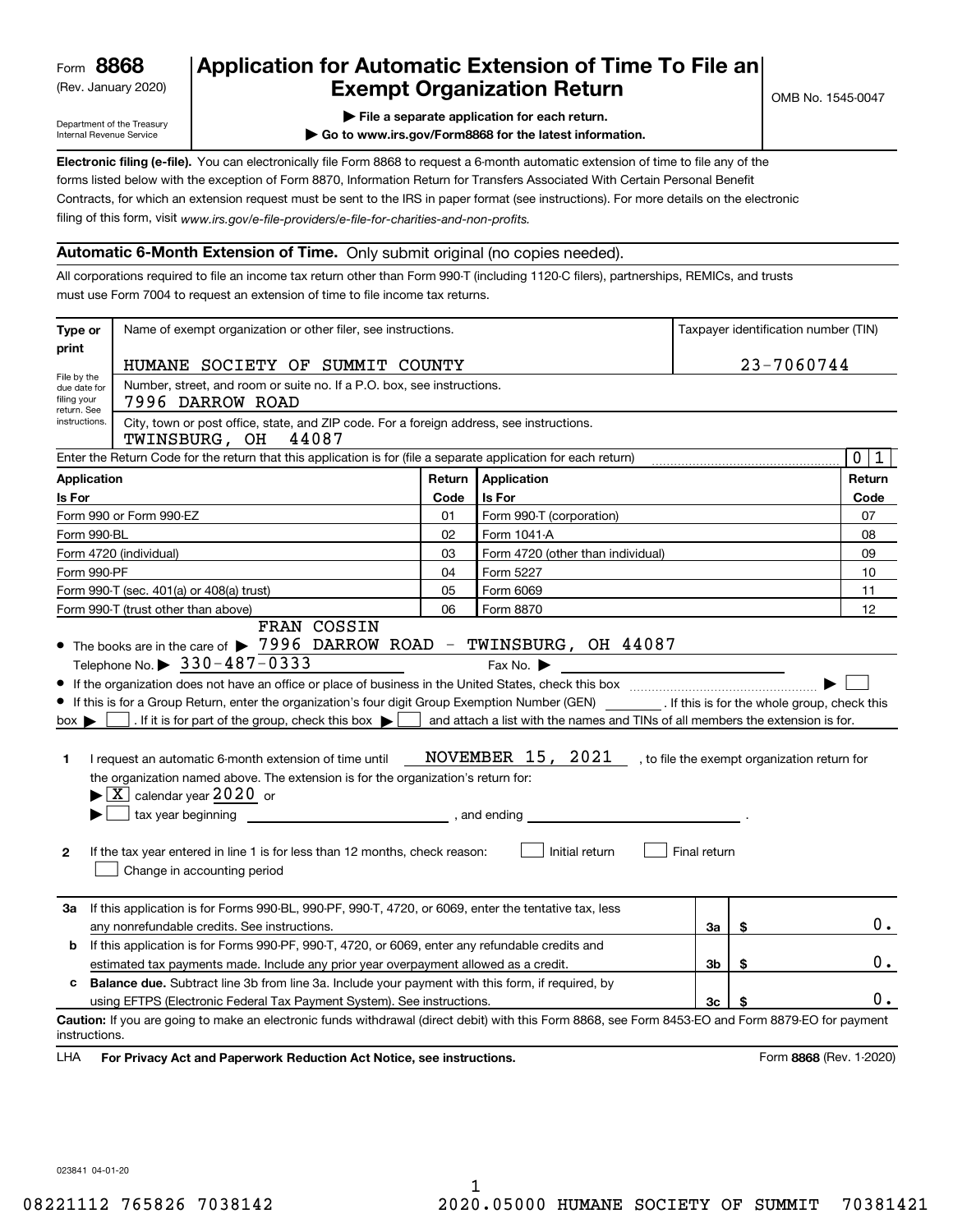| ⊦orm |  |
|------|--|

Department of the Treasury Internal Revenue Service

# **Return of Organization Exempt From Income Tax** \*\* PUBLIC DISCLOSURE COPY \*\*

**Under section 501(c), 527, or 4947(a)(1) of the Internal Revenue Code (except private foundations) 2020**

**| Do not enter social security numbers on this form as it may be made public.**

**| Go to www.irs.gov/Form990 for instructions and the latest information. Inspection**



|                         |                                                                                                                                                       | A For the 2020 calendar year, or tax year beginning                                                                                    | and ending     |                                                     |                                                           |  |  |  |
|-------------------------|-------------------------------------------------------------------------------------------------------------------------------------------------------|----------------------------------------------------------------------------------------------------------------------------------------|----------------|-----------------------------------------------------|-----------------------------------------------------------|--|--|--|
| в                       | Check if<br>applicable:                                                                                                                               | <b>C</b> Name of organization                                                                                                          |                | D Employer identification number                    |                                                           |  |  |  |
|                         | Address<br>change                                                                                                                                     | HUMANE SOCIETY OF SUMMIT COUNTY                                                                                                        |                |                                                     |                                                           |  |  |  |
|                         | Name<br>change                                                                                                                                        | Doing business as                                                                                                                      |                | 23-7060744                                          |                                                           |  |  |  |
|                         | Initial<br>Number and street (or P.O. box if mail is not delivered to street address)<br>Room/suite<br>return<br>Final<br>7996 DARROW ROAD<br>return/ |                                                                                                                                        |                | E Telephone number                                  |                                                           |  |  |  |
|                         |                                                                                                                                                       |                                                                                                                                        |                | $330 - 487 - 0333$                                  |                                                           |  |  |  |
|                         | termin-<br>ated                                                                                                                                       | City or town, state or province, country, and ZIP or foreign postal code                                                               |                | G Gross receipts \$                                 | 3,626,762.                                                |  |  |  |
|                         | Amended<br>∣return                                                                                                                                    | 44087<br>TWINSBURG, OH                                                                                                                 |                | H(a) Is this a group return                         |                                                           |  |  |  |
|                         | Applica-<br>ltion<br>pending                                                                                                                          | F Name and address of principal officer: DIANE JOHNSON                                                                                 |                | for subordinates?                                   | $\sqrt{\mathsf{Yes}\mathord{\;\mathbb{X}}\,}$ No          |  |  |  |
|                         |                                                                                                                                                       | SAME AS C ABOVE                                                                                                                        |                | $H(b)$ Are all subordinates included? $\Box$ Yes    | ∣ No                                                      |  |  |  |
|                         |                                                                                                                                                       | Tax-exempt status: $\boxed{\mathbf{X}}$ 501(c)(3)<br>$\sqrt{\bullet}$ (insert no.)<br>$501(c)$ (<br>$4947(a)(1)$ or                    | 527            |                                                     | If "No," attach a list. See instructions                  |  |  |  |
|                         |                                                                                                                                                       | J Website: WWW.SUMMITHUMANE.ORG                                                                                                        |                | $H(c)$ Group exemption number $\blacktriangleright$ |                                                           |  |  |  |
|                         |                                                                                                                                                       | K Form of organization: $\boxed{\mathbf{X}}$ Corporation<br>Other $\blacktriangleright$<br>Trust<br>Association                        |                |                                                     | L Year of formation: $1968$ M State of legal domicile: OH |  |  |  |
| Part I                  |                                                                                                                                                       | <b>Summary</b>                                                                                                                         |                |                                                     |                                                           |  |  |  |
|                         | 1.                                                                                                                                                    | Briefly describe the organization's mission or most significant activities: ENRICHING THE LIVES OF PETS AND                            |                |                                                     |                                                           |  |  |  |
|                         |                                                                                                                                                       | PEOPLE BY CARING AND ADVOCATING FOR VULNERABLE ANIMALS.                                                                                |                |                                                     |                                                           |  |  |  |
| Activities & Governance | $\mathbf{2}$                                                                                                                                          | Check this box $\blacktriangleright$   if the organization discontinued its operations or disposed of more than 25% of its net assets. |                |                                                     |                                                           |  |  |  |
|                         | 3                                                                                                                                                     | Number of voting members of the governing body (Part VI, line 1a)                                                                      |                | $\mathbf{3}$                                        | 14                                                        |  |  |  |
|                         | 4                                                                                                                                                     |                                                                                                                                        |                | $\overline{4}$                                      | $\overline{14}$                                           |  |  |  |
|                         | 5                                                                                                                                                     | Total number of individuals employed in calendar year 2020 (Part V, line 2a) manufacture controller to intervent                       |                | 5                                                   | $\overline{75}$                                           |  |  |  |
|                         | 6                                                                                                                                                     |                                                                                                                                        | $6\phantom{a}$ | 285                                                 |                                                           |  |  |  |
|                         |                                                                                                                                                       |                                                                                                                                        |                | 7a                                                  | О.                                                        |  |  |  |
|                         |                                                                                                                                                       |                                                                                                                                        |                | 7b                                                  | 0.                                                        |  |  |  |
|                         |                                                                                                                                                       |                                                                                                                                        |                | <b>Prior Year</b>                                   | <b>Current Year</b>                                       |  |  |  |
|                         | 8                                                                                                                                                     | Contributions and grants (Part VIII, line 1h)                                                                                          |                | 3,635,043.                                          | 2,410,935.                                                |  |  |  |
| Revenue                 | 9                                                                                                                                                     | Program service revenue (Part VIII, line 2g)                                                                                           |                | 175,380.                                            | 160, 356.                                                 |  |  |  |
|                         | 10                                                                                                                                                    |                                                                                                                                        |                | 19,673.                                             | 46, 260.                                                  |  |  |  |
|                         | 11                                                                                                                                                    | Other revenue (Part VIII, column (A), lines 5, 6d, 8c, 9c, 10c, and 11e)                                                               |                | 272,465.                                            | 419,181.                                                  |  |  |  |
|                         | 12                                                                                                                                                    | Total revenue - add lines 8 through 11 (must equal Part VIII, column (A), line 12)                                                     |                | 4, 102, 561.                                        | 3,036,732.                                                |  |  |  |
|                         | 13                                                                                                                                                    | Grants and similar amounts paid (Part IX, column (A), lines 1-3) <i>mummumumumum</i>                                                   |                | 0.                                                  | 0.                                                        |  |  |  |
|                         | 14                                                                                                                                                    | Benefits paid to or for members (Part IX, column (A), line 4)                                                                          |                | $\overline{0}$ .                                    | $\overline{0}$ .                                          |  |  |  |
|                         | 15                                                                                                                                                    | Salaries, other compensation, employee benefits (Part IX, column (A), lines 5-10)                                                      |                | 1,457,863.                                          | 1,437,832.                                                |  |  |  |
|                         |                                                                                                                                                       |                                                                                                                                        |                | 98,898.                                             | 116, 230.                                                 |  |  |  |
| Expenses                |                                                                                                                                                       | 337,618.<br><b>b</b> Total fundraising expenses (Part IX, column (D), line 25)                                                         |                |                                                     |                                                           |  |  |  |
|                         | 17                                                                                                                                                    |                                                                                                                                        |                | 1,133,967.                                          | 1,053,277.                                                |  |  |  |
|                         | 18                                                                                                                                                    | Total expenses. Add lines 13-17 (must equal Part IX, column (A), line 25)                                                              |                | 2,690,728.                                          | 2,607,339.                                                |  |  |  |
|                         | 19                                                                                                                                                    |                                                                                                                                        |                | 1,411,833.                                          | 429,393.                                                  |  |  |  |
| ăğ                      |                                                                                                                                                       |                                                                                                                                        |                | <b>Beginning of Current Year</b>                    | <b>End of Year</b>                                        |  |  |  |
| sets<br>alanc           |                                                                                                                                                       | <b>20</b> Total assets (Part X, line 16)                                                                                               |                | 3,724,355.                                          | 4,517,190.                                                |  |  |  |
|                         |                                                                                                                                                       | 21 Total liabilities (Part X, line 26)                                                                                                 |                | 234, 356.                                           | 501,600.                                                  |  |  |  |
|                         |                                                                                                                                                       | <u> Eigneture Plank</u>                                                                                                                |                | 3,489,999.                                          | $\overline{4,015,590}$ .                                  |  |  |  |

**Part II Signature Block**

Under penalties of perjury, I declare that I have examined this return, including accompanying schedules and statements, and to the best of my knowledge and belief, it is true, correct, and complete. Declaration of preparer (other than officer) is based on all information of which preparer has any knowledge.

| Sign     | Signature of officer                                                                                         |                      | Date                                     |  |  |  |  |
|----------|--------------------------------------------------------------------------------------------------------------|----------------------|------------------------------------------|--|--|--|--|
| Here     | PRESIDENT/CEO<br>DIANE JOHNSON,                                                                              |                      |                                          |  |  |  |  |
|          | Type or print name and title                                                                                 |                      |                                          |  |  |  |  |
|          | Print/Type preparer's name                                                                                   | Preparer's signature | Date<br><b>PTIN</b><br>Check             |  |  |  |  |
| Paid     | UILL M. BOYLE, CPA                                                                                           | UILL M. BOYLE, CPA   | P01355989<br>$11/12/21$ self-employed    |  |  |  |  |
| Preparer | Firm's name SIKICH LLP                                                                                       |                      | Firm's EIN $\triangleright$ 36 - 3168081 |  |  |  |  |
| Use Only | Firm's address 274 WHITE POND DRIVE                                                                          |                      |                                          |  |  |  |  |
|          | AKRON, OH 44320-1118                                                                                         |                      | Phone no. (330) 864-6661                 |  |  |  |  |
|          | X.<br>No<br>Yes<br>May the IRS discuss this return with the preparer shown above? See instructions           |                      |                                          |  |  |  |  |
|          | Form 990 (2020)<br>LHA For Paperwork Reduction Act Notice, see the separate instructions.<br>032001 12-23-20 |                      |                                          |  |  |  |  |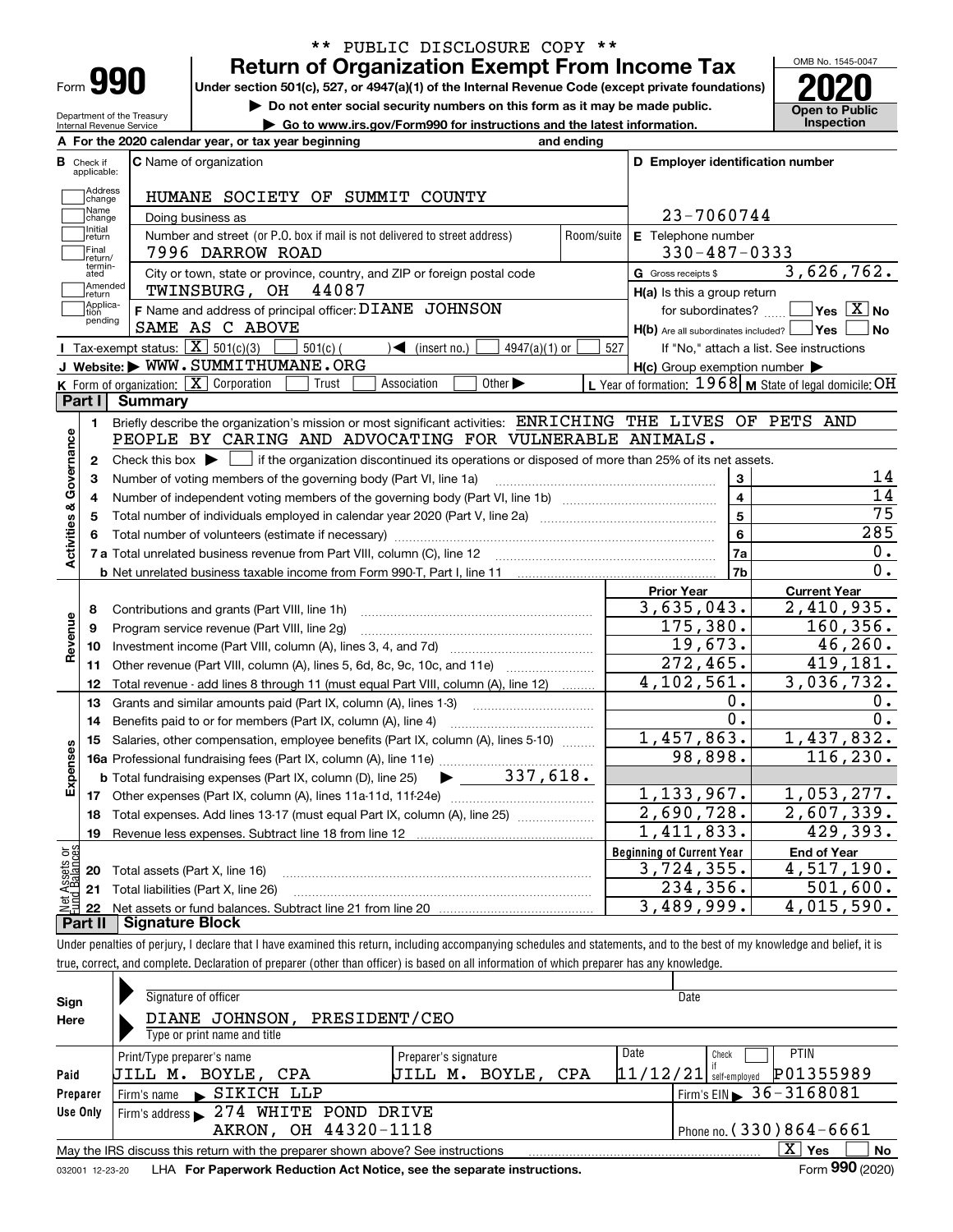|              | <b>Part III   Statement of Program Service Accomplishments</b>                                                                                                                                                                                                                       |
|--------------|--------------------------------------------------------------------------------------------------------------------------------------------------------------------------------------------------------------------------------------------------------------------------------------|
|              | $\overline{\mathbf{x}}$                                                                                                                                                                                                                                                              |
| 1.           | Briefly describe the organization's mission:<br>HUMANE SOCIETY OF SUMMIT COUNTY SERVES OUR COMMUNITY BY CARING AND                                                                                                                                                                   |
|              | ADVOCATING FOR VULNERABLE ANIMALS AND ENRICHING THE LIVES OF PETS AND                                                                                                                                                                                                                |
|              | PEOPLE                                                                                                                                                                                                                                                                               |
| $\mathbf{2}$ | Did the organization undertake any significant program services during the year which were not listed on the                                                                                                                                                                         |
|              | $Yes \quad X$ No<br>prior Form 990 or 990-EZ?<br>If "Yes," describe these new services on Schedule O.                                                                                                                                                                                |
| 3            | $\sqrt{}$ Yes $\sqrt{X}$ No<br>Did the organization cease conducting, or make significant changes in how it conducts, any program services?<br>If "Yes," describe these changes on Schedule O.                                                                                       |
| 4            | Describe the organization's program service accomplishments for each of its three largest program services, as measured by expenses.<br>Section 501(c)(3) and 501(c)(4) organizations are required to report the amount of grants and allocations to others, the total expenses, and |
| 4a           | revenue, if any, for each program service reported.<br>2,081,853. including grants of \$<br>240, 761.<br>) (Revenue \$<br>(Expenses \$<br>(Code:                                                                                                                                     |
|              | SINCE 1968, THE HUMANE SOCIETY OF SUMMIT COUNTY (HSSC) HAS BEEN THE<br>TRUSTED CARETAKER AND ADVOCATE FOR THEIR COMMUNITY'S VICTIMS OF ANIMAL                                                                                                                                        |
|              | ABUSE, NEGLECT, ABANDONMENT, AND STRAY ANIMALS SUFFERING FROM ILLNESS                                                                                                                                                                                                                |
|              | AND INJURY. THE ORGANIZATION EMPLOYS TWO FULL-TIME HUMANE OFFICERS WHO<br>RESPOND TO EMERGENCY CALLS, INVESTIGATE ANIMAL CRUELTY, AND, AS                                                                                                                                            |
|              | WARRANTED, PROSECUTE OFFENDERS. HSSC PROTECTS AND CARES FOR THEIR                                                                                                                                                                                                                    |
|              | COMMUNITY'S DISCARDED, ABUSED, AND FORGOTTEN ANIMALS. WE STRIVE EVERY<br>DAY TO REHABILITATE OUR RESCUED ANIMALS, FIND THEM GREAT HOMES, AND                                                                                                                                         |
|              | PROVIDE THEM WITH BRIGHT FUTURES.                                                                                                                                                                                                                                                    |
|              | ONCE AN ANIMAL HAS BEEN RESCUED, NOT ONLY DO THEY RECEIVE SHELTER,                                                                                                                                                                                                                   |
|              | PROPER NUTRITION, AND A CLEAN AND SAFE ENVIRONMENT, BUT ALSO NECESSARY                                                                                                                                                                                                               |
| 4b           | $\text{(Code:)}$ $\text{(Expenses $}$<br>$\left(\text{Revenue }$                                                                                                                                                                                                                     |
|              |                                                                                                                                                                                                                                                                                      |
|              |                                                                                                                                                                                                                                                                                      |
|              |                                                                                                                                                                                                                                                                                      |
|              |                                                                                                                                                                                                                                                                                      |
|              |                                                                                                                                                                                                                                                                                      |
| 4c           | (Code:<br>(Expenses \$<br>) (Revenue \$<br>including grants of \$                                                                                                                                                                                                                    |
|              |                                                                                                                                                                                                                                                                                      |
|              |                                                                                                                                                                                                                                                                                      |
|              |                                                                                                                                                                                                                                                                                      |
|              |                                                                                                                                                                                                                                                                                      |
|              |                                                                                                                                                                                                                                                                                      |
|              |                                                                                                                                                                                                                                                                                      |
| 4d           | Other program services (Describe on Schedule O.)                                                                                                                                                                                                                                     |
|              | (Revenue \$<br>(Expenses \$<br>including grants of \$                                                                                                                                                                                                                                |
| 4e           | 2,081,853.<br>Total program service expenses<br>Form 990 (2020)<br>SEE SCHEDULE O FOR CONTINUATION(S)                                                                                                                                                                                |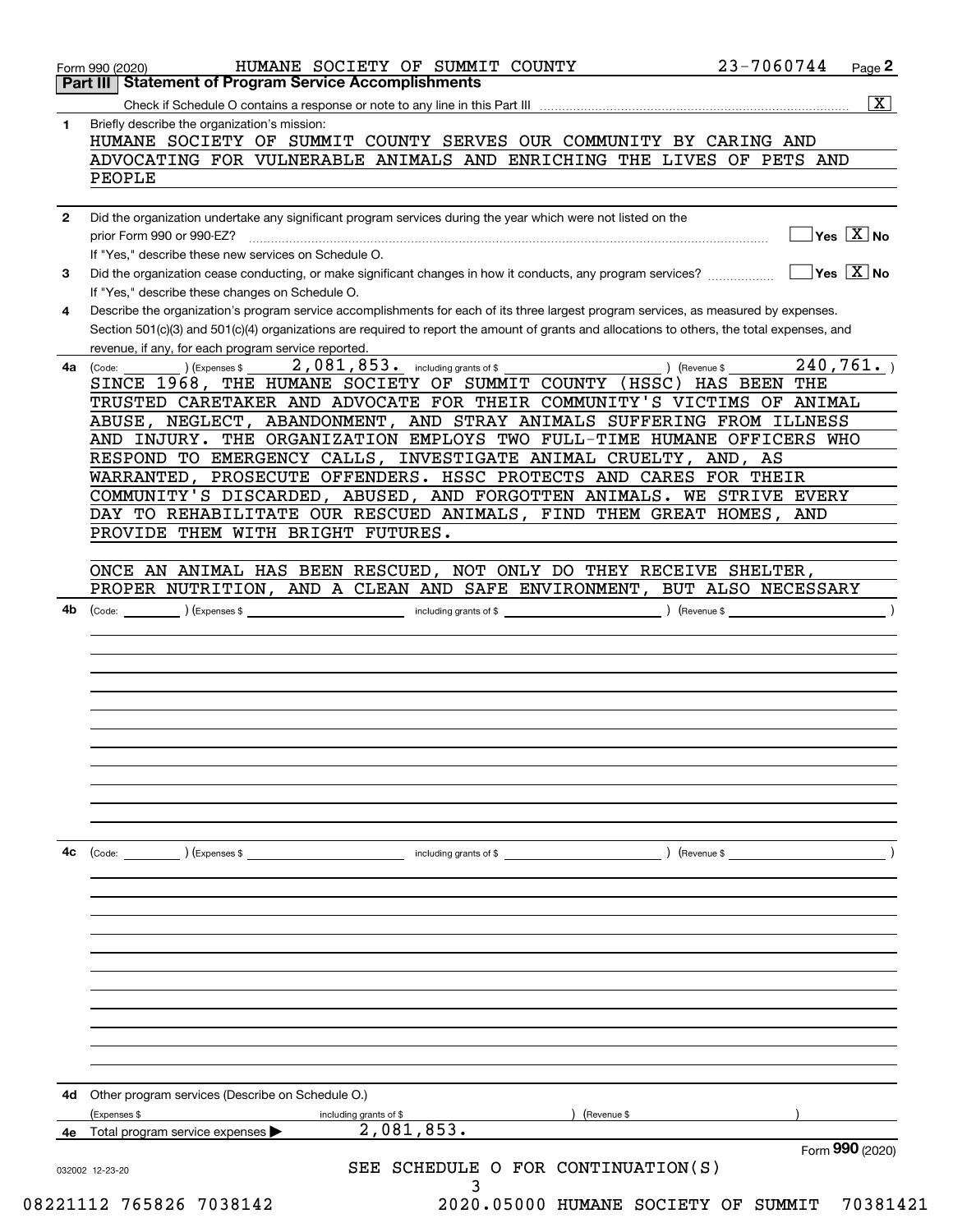|  | Form 990 (2020) |
|--|-----------------|

# Form 990 (2020) HUMANE SOCIETY OF SUMMIT COUNTY 23-7060744 <sub>Page</sub> 3<br>**Part IV | Checklist of Required Schedules**

|     |                                                                                                                                                                                                                                                    |                         | Yes                     | No          |
|-----|----------------------------------------------------------------------------------------------------------------------------------------------------------------------------------------------------------------------------------------------------|-------------------------|-------------------------|-------------|
| 1   | Is the organization described in section $501(c)(3)$ or $4947(a)(1)$ (other than a private foundation)?                                                                                                                                            |                         |                         |             |
|     |                                                                                                                                                                                                                                                    | 1.                      | X                       |             |
| 2   |                                                                                                                                                                                                                                                    | $\overline{\mathbf{c}}$ | $\overline{\text{x}}$   |             |
| 3   | Did the organization engage in direct or indirect political campaign activities on behalf of or in opposition to candidates for                                                                                                                    |                         |                         |             |
|     |                                                                                                                                                                                                                                                    | 3                       |                         | x           |
| 4   | Section 501(c)(3) organizations. Did the organization engage in lobbying activities, or have a section 501(h) election in effect                                                                                                                   |                         |                         |             |
|     |                                                                                                                                                                                                                                                    | 4                       |                         | x           |
| 5   | Is the organization a section 501(c)(4), 501(c)(5), or 501(c)(6) organization that receives membership dues, assessments, or                                                                                                                       |                         |                         |             |
|     |                                                                                                                                                                                                                                                    | 5                       |                         | x           |
| 6   | Did the organization maintain any donor advised funds or any similar funds or accounts for which donors have the right to                                                                                                                          | 6                       |                         | x           |
| 7   | provide advice on the distribution or investment of amounts in such funds or accounts? If "Yes," complete Schedule D, Part I<br>Did the organization receive or hold a conservation easement, including easements to preserve open space,          |                         |                         |             |
|     |                                                                                                                                                                                                                                                    | $\overline{7}$          |                         | x           |
| 8   | Did the organization maintain collections of works of art, historical treasures, or other similar assets? If "Yes," complete                                                                                                                       |                         |                         |             |
|     |                                                                                                                                                                                                                                                    | 8                       |                         | X.          |
| 9   | Did the organization report an amount in Part X, line 21, for escrow or custodial account liability, serve as a custodian for                                                                                                                      |                         |                         |             |
|     | amounts not listed in Part X; or provide credit counseling, debt management, credit repair, or debt negotiation services?                                                                                                                          |                         |                         |             |
|     |                                                                                                                                                                                                                                                    | 9                       |                         | x           |
| 10  | Did the organization, directly or through a related organization, hold assets in donor-restricted endowments                                                                                                                                       |                         |                         |             |
|     |                                                                                                                                                                                                                                                    | 10                      |                         | x           |
| 11  | If the organization's answer to any of the following questions is "Yes," then complete Schedule D, Parts VI, VII, VIII, IX, or X                                                                                                                   |                         |                         |             |
|     | as applicable.                                                                                                                                                                                                                                     |                         |                         |             |
|     | a Did the organization report an amount for land, buildings, and equipment in Part X, line 10? If "Yes," complete Schedule D,                                                                                                                      |                         |                         |             |
|     |                                                                                                                                                                                                                                                    | 11a                     | X                       |             |
|     | <b>b</b> Did the organization report an amount for investments - other securities in Part X, line 12, that is 5% or more of its total                                                                                                              |                         |                         |             |
|     |                                                                                                                                                                                                                                                    | 11b                     |                         | X.          |
| c   | Did the organization report an amount for investments - program related in Part X, line 13, that is 5% or more of its total                                                                                                                        |                         |                         |             |
|     |                                                                                                                                                                                                                                                    | 11c                     |                         | X.          |
|     | d Did the organization report an amount for other assets in Part X, line 15, that is 5% or more of its total assets reported in                                                                                                                    |                         | х                       |             |
|     |                                                                                                                                                                                                                                                    | 11d<br>11e              | $\overline{\mathbf{x}}$ |             |
| f   | e Did the organization report an amount for other liabilities in Part X, line 25? If "Yes," complete Schedule D, Part X<br>Did the organization's separate or consolidated financial statements for the tax year include a footnote that addresses |                         |                         |             |
|     | the organization's liability for uncertain tax positions under FIN 48 (ASC 740)? If "Yes," complete Schedule D, Part X                                                                                                                             | 11f                     | X                       |             |
|     | 12a Did the organization obtain separate, independent audited financial statements for the tax year? If "Yes," complete                                                                                                                            |                         |                         |             |
|     |                                                                                                                                                                                                                                                    | 12a                     |                         | X.          |
|     | <b>b</b> Was the organization included in consolidated, independent audited financial statements for the tax year?                                                                                                                                 |                         |                         |             |
|     | If "Yes," and if the organization answered "No" to line 12a, then completing Schedule D, Parts XI and XII is optional                                                                                                                              | 12b                     | X                       |             |
| 13  |                                                                                                                                                                                                                                                    | 13                      |                         | X           |
| 14a | Did the organization maintain an office, employees, or agents outside of the United States?                                                                                                                                                        | 14a                     |                         | $\mathbf X$ |
| b   | Did the organization have aggregate revenues or expenses of more than \$10,000 from grantmaking, fundraising, business,                                                                                                                            |                         |                         |             |
|     | investment, and program service activities outside the United States, or aggregate foreign investments valued at \$100,000                                                                                                                         |                         |                         |             |
|     |                                                                                                                                                                                                                                                    | 14b                     |                         | x           |
| 15  | Did the organization report on Part IX, column (A), line 3, more than \$5,000 of grants or other assistance to or for any                                                                                                                          |                         |                         |             |
|     |                                                                                                                                                                                                                                                    | 15                      |                         | x           |
| 16  | Did the organization report on Part IX, column (A), line 3, more than \$5,000 of aggregate grants or other assistance to                                                                                                                           |                         |                         | x           |
|     |                                                                                                                                                                                                                                                    | 16                      |                         |             |
| 17  | Did the organization report a total of more than \$15,000 of expenses for professional fundraising services on Part IX,                                                                                                                            | 17                      | х                       |             |
| 18  | Did the organization report more than \$15,000 total of fundraising event gross income and contributions on Part VIII, lines                                                                                                                       |                         |                         |             |
|     |                                                                                                                                                                                                                                                    | 18                      | х                       |             |
| 19  | Did the organization report more than \$15,000 of gross income from gaming activities on Part VIII, line 9a? If "Yes."                                                                                                                             |                         |                         |             |
|     |                                                                                                                                                                                                                                                    | 19                      |                         | X           |
| 20a |                                                                                                                                                                                                                                                    | 20a                     |                         | $\mathbf X$ |
| b   | If "Yes" to line 20a, did the organization attach a copy of its audited financial statements to this return?                                                                                                                                       | 20 <sub>b</sub>         |                         |             |
| 21  | Did the organization report more than \$5,000 of grants or other assistance to any domestic organization or                                                                                                                                        |                         |                         |             |
|     |                                                                                                                                                                                                                                                    | 21                      |                         | X.          |
|     | 032003 12-23-20                                                                                                                                                                                                                                    |                         | Form 990 (2020)         |             |

4

032003 12-23-20

08221112 765826 7038142 2020.05000 HUMANE SOCIETY OF SUMMIT 70381421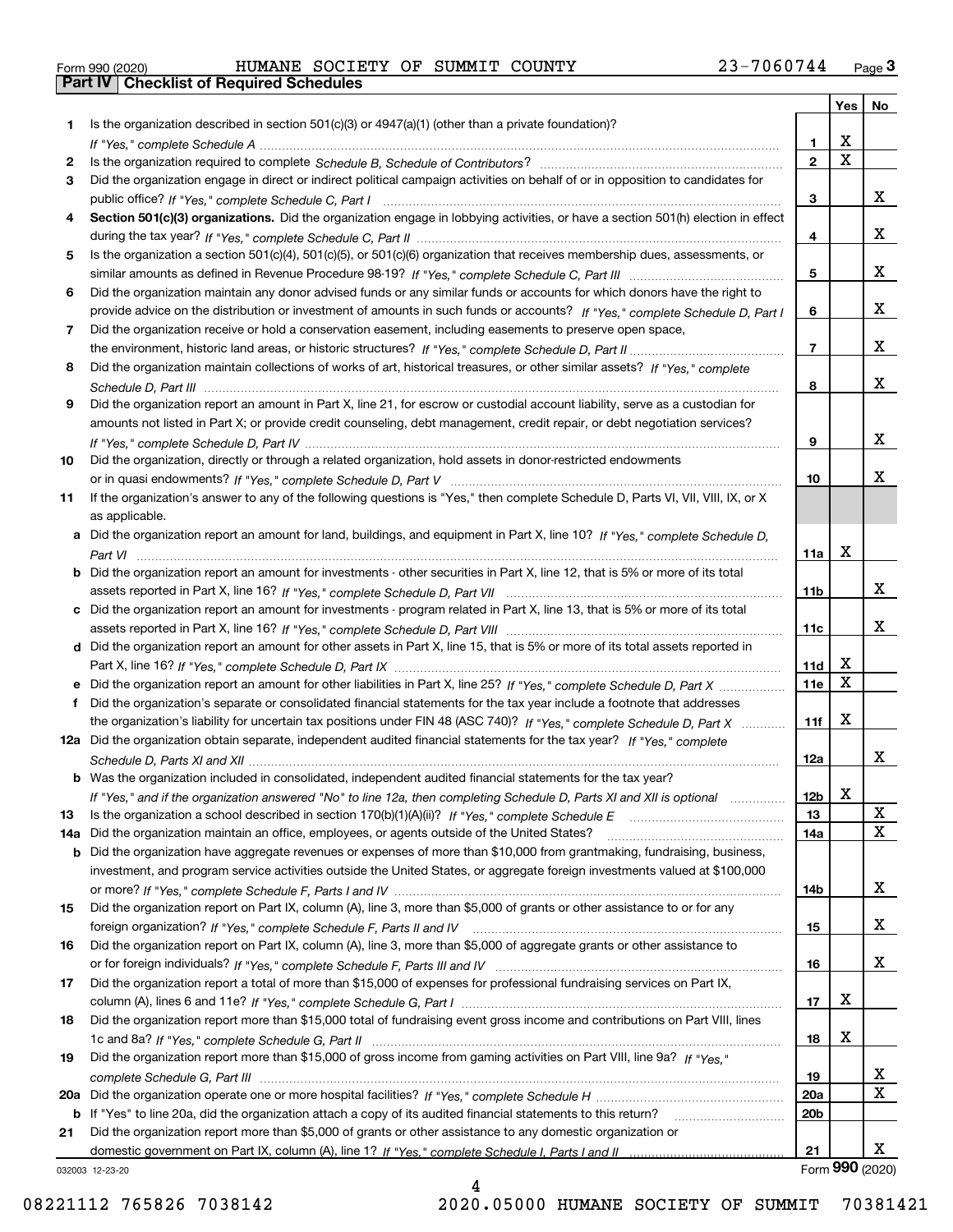|  | Form 990 (2020) |
|--|-----------------|
|  |                 |

*(continued)*

|               |                                                                                                                                    |                 | Yes | No              |
|---------------|------------------------------------------------------------------------------------------------------------------------------------|-----------------|-----|-----------------|
| 22            | Did the organization report more than \$5,000 of grants or other assistance to or for domestic individuals on                      |                 |     |                 |
|               |                                                                                                                                    | 22              |     | х               |
| 23            | Did the organization answer "Yes" to Part VII, Section A, line 3, 4, or 5 about compensation of the organization's current         |                 |     |                 |
|               | and former officers, directors, trustees, key employees, and highest compensated employees? If "Yes," complete                     |                 |     |                 |
|               |                                                                                                                                    | 23              |     | х               |
|               | 24a Did the organization have a tax-exempt bond issue with an outstanding principal amount of more than \$100,000 as of the        |                 |     |                 |
|               | last day of the year, that was issued after December 31, 2002? If "Yes," answer lines 24b through 24d and complete                 |                 |     |                 |
|               |                                                                                                                                    | 24a             |     | х               |
|               | <b>b</b> Did the organization invest any proceeds of tax-exempt bonds beyond a temporary period exception?                         | 24 <sub>b</sub> |     |                 |
|               | c Did the organization maintain an escrow account other than a refunding escrow at any time during the year to defease             |                 |     |                 |
|               |                                                                                                                                    | 24c             |     |                 |
|               |                                                                                                                                    | 24d             |     |                 |
|               | 25a Section 501(c)(3), 501(c)(4), and 501(c)(29) organizations. Did the organization engage in an excess benefit                   |                 |     |                 |
|               |                                                                                                                                    | 25a             |     | х               |
|               | b Is the organization aware that it engaged in an excess benefit transaction with a disqualified person in a prior year, and       |                 |     |                 |
|               | that the transaction has not been reported on any of the organization's prior Forms 990 or 990-EZ? If "Yes," complete              |                 |     |                 |
|               | Schedule L, Part I                                                                                                                 | 25 <sub>b</sub> |     | х               |
| 26            | Did the organization report any amount on Part X, line 5 or 22, for receivables from or payables to any current                    |                 |     |                 |
|               | or former officer, director, trustee, key employee, creator or founder, substantial contributor, or 35%                            |                 |     |                 |
|               |                                                                                                                                    | 26              |     | х               |
| 27            | Did the organization provide a grant or other assistance to any current or former officer, director, trustee, key employee,        |                 |     |                 |
|               | creator or founder, substantial contributor or employee thereof, a grant selection committee member, or to a 35% controlled        |                 |     |                 |
|               | entity (including an employee thereof) or family member of any of these persons? If "Yes," complete Schedule L, Part III           | 27              |     | х               |
| 28            | Was the organization a party to a business transaction with one of the following parties (see Schedule L, Part IV                  |                 |     |                 |
|               | instructions, for applicable filing thresholds, conditions, and exceptions):                                                       |                 |     |                 |
|               | a A current or former officer, director, trustee, key employee, creator or founder, or substantial contributor? If                 |                 |     |                 |
|               |                                                                                                                                    | 28a             |     | х               |
|               |                                                                                                                                    | 28b             |     | $\mathbf x$     |
|               | c A 35% controlled entity of one or more individuals and/or organizations described in lines 28a or 28b? If                        |                 |     |                 |
|               |                                                                                                                                    | 28c             |     | х               |
| 29            |                                                                                                                                    | 29              | X   |                 |
| 30            | Did the organization receive contributions of art, historical treasures, or other similar assets, or qualified conservation        |                 |     |                 |
|               |                                                                                                                                    | 30              |     | х               |
| 31            | Did the organization liquidate, terminate, or dissolve and cease operations? If "Yes," complete Schedule N, Part I                 | 31              |     | $\mathbf x$     |
| 32            | Did the organization sell, exchange, dispose of, or transfer more than 25% of its net assets? If "Yes," complete                   |                 |     |                 |
|               |                                                                                                                                    | 32              |     | х               |
| 33            | Did the organization own 100% of an entity disregarded as separate from the organization under Regulations                         |                 |     |                 |
|               |                                                                                                                                    | 33              |     | х               |
| 34            | Was the organization related to any tax-exempt or taxable entity? If "Yes," complete Schedule R, Part II, III, or IV, and          |                 |     |                 |
|               |                                                                                                                                    | 34              | X   |                 |
|               | 35a Did the organization have a controlled entity within the meaning of section 512(b)(13)?                                        | 35a             |     | X               |
|               | <b>b</b> If "Yes" to line 35a, did the organization receive any payment from or engage in any transaction with a controlled entity |                 |     |                 |
|               |                                                                                                                                    | 35 <sub>b</sub> |     |                 |
| 36            | Section 501(c)(3) organizations. Did the organization make any transfers to an exempt non-charitable related organization?         |                 |     |                 |
|               |                                                                                                                                    | 36              |     | x               |
| 37            | Did the organization conduct more than 5% of its activities through an entity that is not a related organization                   |                 |     |                 |
|               | and that is treated as a partnership for federal income tax purposes? If "Yes," complete Schedule R, Part VI                       | 37              |     | х               |
| 38            | Did the organization complete Schedule O and provide explanations in Schedule O for Part VI, lines 11b and 19?                     |                 |     |                 |
|               | Note: All Form 990 filers are required to complete Schedule O                                                                      | 38              | х   |                 |
| <b>Part V</b> | <b>Statements Regarding Other IRS Filings and Tax Compliance</b>                                                                   |                 |     |                 |
|               | Check if Schedule O contains a response or note to any line in this Part V                                                         |                 |     |                 |
|               |                                                                                                                                    |                 | Yes | No              |
|               | 8<br>1a                                                                                                                            |                 |     |                 |
|               | 0<br>1b                                                                                                                            |                 |     |                 |
|               | c Did the organization comply with backup withholding rules for reportable payments to vendors and reportable gaming               |                 |     |                 |
|               | (gambling) winnings to prize winners?                                                                                              | 1c              |     |                 |
|               | 032004 12-23-20                                                                                                                    |                 |     | Form 990 (2020) |
|               | 5                                                                                                                                  |                 |     |                 |

08221112 765826 7038142 2020.05000 HUMANE SOCIETY OF SUMMIT 70381421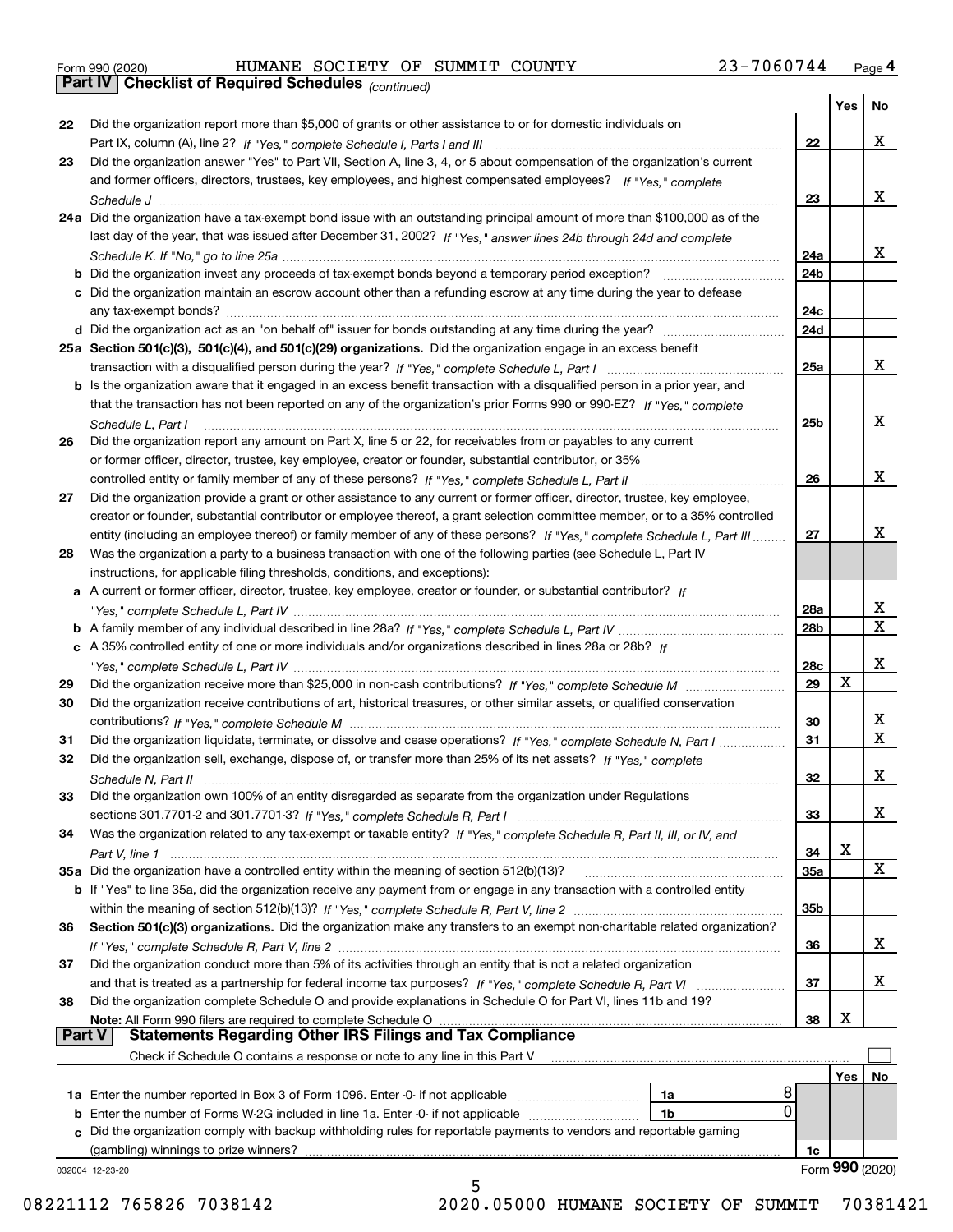|               | 23-7060744<br>HUMANE SOCIETY OF SUMMIT COUNTY<br>Form 990 (2020)                                                                                                                                                                           |                |    |     | $_{\text{Page}}$ 5 |
|---------------|--------------------------------------------------------------------------------------------------------------------------------------------------------------------------------------------------------------------------------------------|----------------|----|-----|--------------------|
| <b>Part V</b> | Statements Regarding Other IRS Filings and Tax Compliance (continued)                                                                                                                                                                      |                |    |     |                    |
|               |                                                                                                                                                                                                                                            |                |    | Yes | No                 |
|               | 2a Enter the number of employees reported on Form W-3, Transmittal of Wage and Tax Statements,                                                                                                                                             |                |    |     |                    |
|               | filed for the calendar year ending with or within the year covered by this return<br>2a                                                                                                                                                    | 75             |    |     |                    |
|               |                                                                                                                                                                                                                                            | 2 <sub>b</sub> |    | х   |                    |
|               |                                                                                                                                                                                                                                            |                |    |     |                    |
| За            | Did the organization have unrelated business gross income of \$1,000 or more during the year?                                                                                                                                              | 3a             |    |     | x                  |
| b             |                                                                                                                                                                                                                                            | 3 <sub>b</sub> |    |     |                    |
|               | 4a At any time during the calendar year, did the organization have an interest in, or a signature or other authority over, a                                                                                                               |                |    |     |                    |
|               |                                                                                                                                                                                                                                            |                | 4a |     | х                  |
|               | <b>b</b> If "Yes," enter the name of the foreign country $\blacktriangleright$                                                                                                                                                             |                |    |     |                    |
|               | See instructions for filing requirements for FinCEN Form 114, Report of Foreign Bank and Financial Accounts (FBAR).                                                                                                                        |                |    |     |                    |
| 5a            | Was the organization a party to a prohibited tax shelter transaction at any time during the tax year?                                                                                                                                      | 5a             |    |     | х                  |
| b             |                                                                                                                                                                                                                                            | 5b             |    |     | X                  |
| с             |                                                                                                                                                                                                                                            | 5c             |    |     |                    |
|               | 6a Does the organization have annual gross receipts that are normally greater than \$100,000, and did the organization solicit                                                                                                             |                |    |     |                    |
|               | any contributions that were not tax deductible as charitable contributions?                                                                                                                                                                |                | 6a |     | x                  |
|               | <b>b</b> If "Yes," did the organization include with every solicitation an express statement that such contributions or gifts                                                                                                              |                |    |     |                    |
|               | were not tax deductible?                                                                                                                                                                                                                   |                | 6b |     |                    |
| 7             | Organizations that may receive deductible contributions under section 170(c).                                                                                                                                                              |                |    |     |                    |
| а             | Did the organization receive a payment in excess of \$75 made partly as a contribution and partly for goods and services provided to the payor?                                                                                            | 7a             |    | х   |                    |
| b             | If "Yes," did the organization notify the donor of the value of the goods or services provided?                                                                                                                                            | 7b             |    | X   |                    |
|               | Did the organization sell, exchange, or otherwise dispose of tangible personal property for which it was required                                                                                                                          |                |    |     |                    |
|               |                                                                                                                                                                                                                                            | 7c             |    |     | х                  |
| d             | 7d                                                                                                                                                                                                                                         |                |    |     |                    |
| е             |                                                                                                                                                                                                                                            | 7e             |    |     | х<br>X             |
| f             | Did the organization, during the year, pay premiums, directly or indirectly, on a personal benefit contract?                                                                                                                               | 7f             |    |     |                    |
| g             | If the organization received a contribution of qualified intellectual property, did the organization file Form 8899 as required?                                                                                                           | 7g             |    |     |                    |
| h             | If the organization received a contribution of cars, boats, airplanes, or other vehicles, did the organization file a Form 1098-C?<br>Sponsoring organizations maintaining donor advised funds. Did a donor advised fund maintained by the |                | 7h |     |                    |
| 8             |                                                                                                                                                                                                                                            | 8              |    |     |                    |
| 9             | sponsoring organization have excess business holdings at any time during the year?<br>Sponsoring organizations maintaining donor advised funds.                                                                                            |                |    |     |                    |
| а             | Did the sponsoring organization make any taxable distributions under section 4966?                                                                                                                                                         | 9а             |    |     |                    |
| b             | Did the sponsoring organization make a distribution to a donor, donor advisor, or related person?                                                                                                                                          | 9b             |    |     |                    |
| 10            | Section 501(c)(7) organizations. Enter:                                                                                                                                                                                                    |                |    |     |                    |
| а             | 10a<br>Initiation fees and capital contributions included on Part VIII, line 12 [111] [11] [12] [11] [12] [11] [12] [                                                                                                                      |                |    |     |                    |
|               | 10b <br>Gross receipts, included on Form 990, Part VIII, line 12, for public use of club facilities                                                                                                                                        |                |    |     |                    |
| 11            | Section 501(c)(12) organizations. Enter:                                                                                                                                                                                                   |                |    |     |                    |
| а             | Gross income from members or shareholders<br>11a                                                                                                                                                                                           |                |    |     |                    |
| b             | Gross income from other sources (Do not net amounts due or paid to other sources against                                                                                                                                                   |                |    |     |                    |
|               | 11 <sub>b</sub><br>amounts due or received from them.)                                                                                                                                                                                     |                |    |     |                    |
|               | 12a Section 4947(a)(1) non-exempt charitable trusts. Is the organization filing Form 990 in lieu of Form 1041?                                                                                                                             | <b>12a</b>     |    |     |                    |
|               | 12b<br><b>b</b> If "Yes," enter the amount of tax-exempt interest received or accrued during the year <i>manument</i> of                                                                                                                   |                |    |     |                    |
| 13            | Section 501(c)(29) qualified nonprofit health insurance issuers.                                                                                                                                                                           |                |    |     |                    |
| a             | Is the organization licensed to issue qualified health plans in more than one state?                                                                                                                                                       | <b>13a</b>     |    |     |                    |
|               | Note: See the instructions for additional information the organization must report on Schedule O.                                                                                                                                          |                |    |     |                    |
| b             | Enter the amount of reserves the organization is required to maintain by the states in which the                                                                                                                                           |                |    |     |                    |
|               | 13 <sub>b</sub>                                                                                                                                                                                                                            |                |    |     |                    |
| с             | 13 <sub>c</sub>                                                                                                                                                                                                                            |                |    |     |                    |
| 14a           | Did the organization receive any payments for indoor tanning services during the tax year?                                                                                                                                                 | 14a            |    |     | X                  |
|               | <b>b</b> If "Yes," has it filed a Form 720 to report these payments? If "No," provide an explanation on Schedule O                                                                                                                         | 14b            |    |     |                    |
| 15            | Is the organization subject to the section 4960 tax on payment(s) of more than \$1,000,000 in remuneration or                                                                                                                              |                |    |     |                    |
|               |                                                                                                                                                                                                                                            | 15             |    |     | х                  |
|               | If "Yes," see instructions and file Form 4720, Schedule N.                                                                                                                                                                                 |                |    |     | х                  |
| 16            | Is the organization an educational institution subject to the section 4968 excise tax on net investment income?                                                                                                                            |                | 16 |     |                    |
|               | If "Yes," complete Form 4720, Schedule O.                                                                                                                                                                                                  |                |    |     | $\mathbf{QQ}$      |

Form (2020) **990**

032005 12-23-20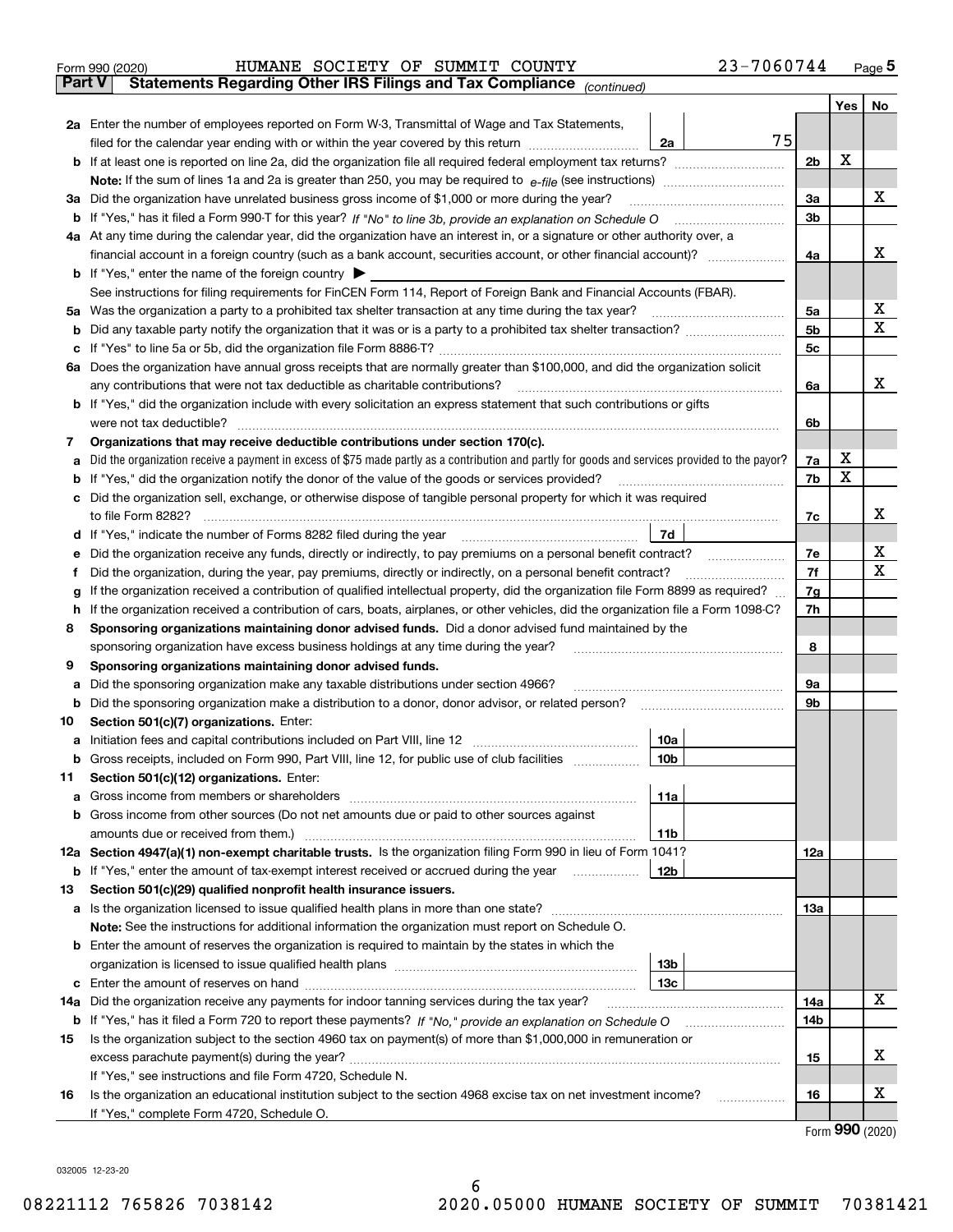|  | Form 990 (2020) |
|--|-----------------|
|  |                 |

*For each "Yes" response to lines 2 through 7b below, and for a "No" response to line 8a, 8b, or 10b below, describe the circumstances, processes, or changes on Schedule O. See instructions.* Form 990 (2020) **Form 990 (2020)** HUMANE SOCIETY OF SUMMIT COUNTY 23-7060744 Page 6<br>**Part VI** | Governance, Management, and Disclosure *For each "Yes" response to lines 2 through 7b below, and for a "No" response* 

|    |                                                                                                                                                                                                                                |    |  |                         | Yes | No                           |
|----|--------------------------------------------------------------------------------------------------------------------------------------------------------------------------------------------------------------------------------|----|--|-------------------------|-----|------------------------------|
|    | 1a Enter the number of voting members of the governing body at the end of the tax year                                                                                                                                         | 1a |  | 14                      |     |                              |
|    | If there are material differences in voting rights among members of the governing body, or if the governing                                                                                                                    |    |  |                         |     |                              |
|    | body delegated broad authority to an executive committee or similar committee, explain on Schedule O.                                                                                                                          |    |  |                         |     |                              |
| b  | Enter the number of voting members included on line 1a, above, who are independent                                                                                                                                             | 1b |  | 14                      |     |                              |
| 2  | Did any officer, director, trustee, or key employee have a family relationship or a business relationship with any other                                                                                                       |    |  |                         |     |                              |
|    | officer, director, trustee, or key employee?                                                                                                                                                                                   |    |  | $\mathbf{2}$            |     | X                            |
| З  | Did the organization delegate control over management duties customarily performed by or under the direct supervision                                                                                                          |    |  |                         |     |                              |
|    | of officers, directors, trustees, or key employees to a management company or other person?                                                                                                                                    |    |  | 3                       |     | X<br>$\overline{\mathbf{x}}$ |
| 4  | Did the organization make any significant changes to its governing documents since the prior Form 990 was filed?                                                                                                               |    |  | $\overline{\mathbf{4}}$ |     | $\overline{\mathbf{x}}$      |
| 5  |                                                                                                                                                                                                                                |    |  | 5                       |     | $\mathbf X$                  |
| 6  | Did the organization have members or stockholders?                                                                                                                                                                             |    |  | 6                       |     |                              |
| 7a | Did the organization have members, stockholders, or other persons who had the power to elect or appoint one or                                                                                                                 |    |  |                         |     | X                            |
|    | <b>b</b> Are any governance decisions of the organization reserved to (or subject to approval by) members, stockholders, or                                                                                                    |    |  | 7a                      |     |                              |
|    | persons other than the governing body?                                                                                                                                                                                         |    |  | 7b                      |     | X                            |
| 8  | Did the organization contemporaneously document the meetings held or written actions undertaken during the year by the following:                                                                                              |    |  |                         |     |                              |
| a  |                                                                                                                                                                                                                                |    |  | 8а                      | X   |                              |
| b  |                                                                                                                                                                                                                                |    |  | 8b                      | х   |                              |
| 9  | Is there any officer, director, trustee, or key employee listed in Part VII, Section A, who cannot be reached at the                                                                                                           |    |  |                         |     |                              |
|    |                                                                                                                                                                                                                                |    |  | 9                       |     | X                            |
|    | Section B. Policies (This Section B requests information about policies not required by the Internal Revenue Code.)                                                                                                            |    |  |                         |     |                              |
|    |                                                                                                                                                                                                                                |    |  |                         | Yes | No                           |
|    |                                                                                                                                                                                                                                |    |  | 10a                     |     | X                            |
|    | <b>b</b> If "Yes," did the organization have written policies and procedures governing the activities of such chapters, affiliates,                                                                                            |    |  |                         |     |                              |
|    |                                                                                                                                                                                                                                |    |  | 10 <sub>b</sub>         |     |                              |
|    | 11a Has the organization provided a complete copy of this Form 990 to all members of its governing body before filing the form?                                                                                                |    |  | 11a                     | X   |                              |
|    | <b>b</b> Describe in Schedule O the process, if any, used by the organization to review this Form 990.                                                                                                                         |    |  |                         |     |                              |
|    |                                                                                                                                                                                                                                |    |  | 12a                     | X   |                              |
|    | <b>b</b> Were officers, directors, or trustees, and key employees required to disclose annually interests that could give rise to conflicts?                                                                                   |    |  | 12 <sub>b</sub>         | х   |                              |
|    | c Did the organization regularly and consistently monitor and enforce compliance with the policy? If "Yes." describe                                                                                                           |    |  |                         |     |                              |
|    | in Schedule O how this was done manufactured and continuum control of the Schedule O how this was done manufactured and continuum control of the Schedule O how this was done                                                  |    |  | 12c                     | X   |                              |
| 13 |                                                                                                                                                                                                                                |    |  | 13                      | X   |                              |
| 14 |                                                                                                                                                                                                                                |    |  | 14                      | X   |                              |
| 15 | Did the process for determining compensation of the following persons include a review and approval by independent                                                                                                             |    |  |                         |     |                              |
|    | persons, comparability data, and contemporaneous substantiation of the deliberation and decision?                                                                                                                              |    |  |                         |     |                              |
|    | a The organization's CEO, Executive Director, or top management official manufactured content content of the organization's CEO, Executive Director, or top management official manufactured content of the state of the state |    |  | 15a                     | X   |                              |
|    |                                                                                                                                                                                                                                |    |  | 15b                     |     | $\mathbf X$                  |
|    | If "Yes" to line 15a or 15b, describe the process in Schedule O (see instructions).                                                                                                                                            |    |  |                         |     |                              |
|    | 16a Did the organization invest in, contribute assets to, or participate in a joint venture or similar arrangement with a                                                                                                      |    |  |                         |     |                              |
|    | taxable entity during the year?                                                                                                                                                                                                |    |  | 16a                     |     | X                            |
|    | b If "Yes," did the organization follow a written policy or procedure requiring the organization to evaluate its participation                                                                                                 |    |  |                         |     |                              |
|    | in joint venture arrangements under applicable federal tax law, and take steps to safeguard the organization's                                                                                                                 |    |  |                         |     |                              |
|    | exempt status with respect to such arrangements?                                                                                                                                                                               |    |  | 16b                     |     |                              |
|    | <b>Section C. Disclosure</b>                                                                                                                                                                                                   |    |  |                         |     |                              |
| 17 | List the states with which a copy of this Form 990 is required to be filed $\blacktriangleright$ OH                                                                                                                            |    |  |                         |     |                              |
| 18 | Section 6104 requires an organization to make its Forms 1023 (1024 or 1024-A, if applicable), 990, and 990-T (Section 501(c)(3)s only) available                                                                               |    |  |                         |     |                              |
|    | for public inspection. Indicate how you made these available. Check all that apply.                                                                                                                                            |    |  |                         |     |                              |
|    | $X$ Upon request<br>$\mid$ $\rm X\mid$ Own website<br>Another's website<br>Other (explain on Schedule O)                                                                                                                       |    |  |                         |     |                              |
| 19 | Describe on Schedule O whether (and if so, how) the organization made its governing documents, conflict of interest policy, and financial                                                                                      |    |  |                         |     |                              |
|    | statements available to the public during the tax year.                                                                                                                                                                        |    |  |                         |     |                              |
| 20 | State the name, address, and telephone number of the person who possesses the organization's books and records                                                                                                                 |    |  |                         |     |                              |
|    | FRAN COSSIN - 330-487-0333<br>44087<br>7996 DARROW ROAD, TWINSBURG,<br>OH                                                                                                                                                      |    |  |                         |     |                              |
|    |                                                                                                                                                                                                                                |    |  |                         |     | Form 990 (2020)              |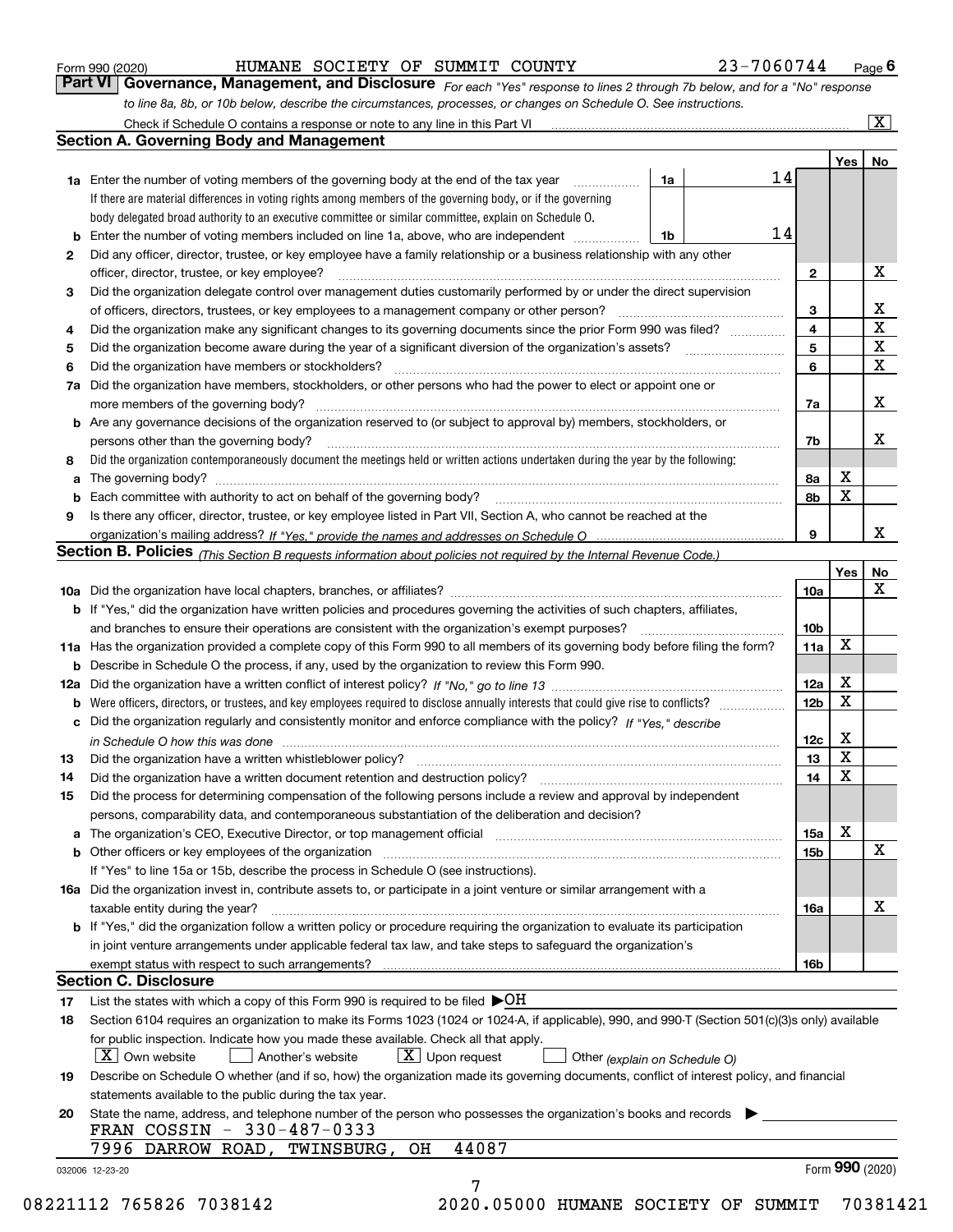$\mathcal{L}^{\text{max}}$ 

| Form 990 (2020) |                                               | HUMANE SOCIETY OF SUMMIT COUNTY |  | 23-7060744                                                                                 | Page 7 |
|-----------------|-----------------------------------------------|---------------------------------|--|--------------------------------------------------------------------------------------------|--------|
|                 |                                               |                                 |  | Part VII Compensation of Officers, Directors, Trustees, Key Employees, Highest Compensated |        |
|                 | <b>Employees, and Independent Contractors</b> |                                 |  |                                                                                            |        |

Check if Schedule O contains a response or note to any line in this Part VII

**Section A. Officers, Directors, Trustees, Key Employees, and Highest Compensated Employees**

**1a**  Complete this table for all persons required to be listed. Report compensation for the calendar year ending with or within the organization's tax year. **•** List all of the organization's current officers, directors, trustees (whether individuals or organizations), regardless of amount of compensation.

Enter -0- in columns (D), (E), and (F) if no compensation was paid.

 $\bullet$  List all of the organization's  $\,$ current key employees, if any. See instructions for definition of "key employee."

**•** List the organization's five current highest compensated employees (other than an officer, director, trustee, or key employee) who received reportable compensation (Box 5 of Form W-2 and/or Box 7 of Form 1099-MISC) of more than \$100,000 from the organization and any related organizations.

**•** List all of the organization's former officers, key employees, and highest compensated employees who received more than \$100,000 of reportable compensation from the organization and any related organizations.

**former directors or trustees**  ¥ List all of the organization's that received, in the capacity as a former director or trustee of the organization, more than \$10,000 of reportable compensation from the organization and any related organizations.

See instructions for the order in which to list the persons above.

Check this box if neither the organization nor any related organization compensated any current officer, director, or trustee.  $\mathcal{L}^{\text{max}}$ 

| (A)                        | (B)                                                |                               |                                                                  | (C)                     |              |                                  |           | (D)             | (E)             | (F)           |
|----------------------------|----------------------------------------------------|-------------------------------|------------------------------------------------------------------|-------------------------|--------------|----------------------------------|-----------|-----------------|-----------------|---------------|
| Name and title             | Position<br>Average<br>(do not check more than one |                               |                                                                  | Reportable              | Estimated    |                                  |           |                 |                 |               |
|                            | hours per                                          |                               | box, unless person is both an<br>officer and a director/trustee) |                         | compensation | compensation                     | amount of |                 |                 |               |
|                            | week                                               |                               |                                                                  |                         | from         | from related                     | other     |                 |                 |               |
|                            | (list any                                          |                               |                                                                  |                         |              |                                  |           | the             | organizations   | compensation  |
|                            | hours for                                          |                               |                                                                  |                         |              |                                  |           | organization    | (W-2/1099-MISC) | from the      |
|                            | related                                            |                               |                                                                  |                         |              |                                  |           | (W-2/1099-MISC) |                 | organization  |
|                            | organizations                                      |                               |                                                                  |                         |              |                                  |           |                 |                 | and related   |
|                            | below                                              | ndividual trustee or director | nstitutional trustee                                             | Officer                 | Key employee | Highest compensated<br> employee | Former    |                 |                 | organizations |
| DIANE JOHNSON<br>(1)       | line)<br>40.00                                     |                               |                                                                  |                         |              |                                  |           |                 |                 |               |
| EXECUTIVE DIRECTOR         | 2.00                                               |                               |                                                                  | $\overline{\mathbf{X}}$ |              |                                  |           | 92,792.         | 0.              | 9,224.        |
| STEVEN COX<br>(2)          | $\overline{5.00}$                                  |                               |                                                                  |                         |              |                                  |           |                 |                 |               |
| CHAIR                      | 0.00                                               | $\mathbf X$                   |                                                                  | $\overline{\textbf{X}}$ |              |                                  |           | 0.              | $\mathbf 0$ .   | $\mathbf 0$ . |
| <b>JUDY STEINER</b><br>(3) | 5.00                                               |                               |                                                                  |                         |              |                                  |           |                 |                 |               |
| VICE CHAIR                 | 0.00                                               | $\rm X$                       |                                                                  | $\overline{\textbf{X}}$ |              |                                  |           | 0.              | 0.              | $0_{.}$       |
| MATTHEW BLEWITT<br>(4)     | 5.00                                               |                               |                                                                  |                         |              |                                  |           |                 |                 |               |
| <b>TREASURER</b>           | 0.00                                               | $\mathbf X$                   |                                                                  | $\overline{\textbf{X}}$ |              |                                  |           | 0.              | $\mathbf 0$ .   | $\mathbf 0$ . |
| <b>MEGAN BOBULA</b><br>(5) | 5.00                                               |                               |                                                                  |                         |              |                                  |           |                 |                 |               |
| <b>SECRETARY</b>           | 0.00                                               | $\mathbf X$                   |                                                                  | X                       |              |                                  |           | $\mathbf 0$ .   | $\mathbf 0$ .   | $\mathbf 0$ . |
| (6) LISA A. HIBBS          | $\overline{5.00}$                                  |                               |                                                                  |                         |              |                                  |           |                 |                 |               |
| <b>DIRECTOR</b>            | 0.00                                               | $\mathbf X$                   |                                                                  |                         |              |                                  |           | 0.              | $\mathbf 0$ .   | $\mathbf 0$ . |
| GARY GARDNER<br>(7)        | 5.00                                               |                               |                                                                  |                         |              |                                  |           |                 |                 |               |
| <b>DIRECTOR</b>            | 5.00                                               | $\mathbf X$                   |                                                                  |                         |              |                                  |           | $\mathbf 0$ .   | $\mathbf 0$ .   | $0_{.}$       |
| CINDY BROWNING<br>(8)      | 5.00                                               |                               |                                                                  |                         |              |                                  |           |                 |                 |               |
| <b>DIRECTOR</b>            | 0.00                                               | $\mathbf X$                   |                                                                  |                         |              |                                  |           | 0.              | $\mathbf 0$ .   | $\mathbf 0$ . |
| DAN REYNOLDS<br>(9)        | $\overline{5.00}$                                  |                               |                                                                  |                         |              |                                  |           |                 |                 |               |
| <b>DIRECTOR</b>            | 0.00                                               | $\mathbf X$                   |                                                                  |                         |              |                                  |           | 0.              | $\mathbf 0$ .   | 0.            |
| (10) MARCEL CLOPTON        | $\overline{5.00}$                                  |                               |                                                                  |                         |              |                                  |           |                 |                 |               |
| <b>DIRECTOR</b>            | 0.00                                               | $\mathbf X$                   |                                                                  |                         |              |                                  |           | 0.              | $\mathbf{0}$ .  | $0$ .         |
| (11) CHERYL SCHLOSSER      | 5.00                                               |                               |                                                                  |                         |              |                                  |           |                 |                 |               |
| <b>DIRECTOR</b>            | 0.00                                               | $\mathbf X$                   |                                                                  |                         |              |                                  |           | $\mathbf 0$ .   | $\mathbf 0$ .   | $0_{.}$       |
| (12) JUDGE MARY F. SPICER  | 5.00                                               |                               |                                                                  |                         |              |                                  |           |                 |                 |               |
| <b>DIRECTOR</b>            | 0.00                                               | $\mathbf X$                   |                                                                  |                         |              |                                  |           | 0.              | $\mathbf 0$ .   | $\mathbf 0$ . |
| (13) NICOLE FETKO          | 5.00                                               |                               |                                                                  |                         |              |                                  |           |                 |                 |               |
| <b>DIRECTOR</b>            | 0.00                                               | $\mathbf X$                   |                                                                  |                         |              |                                  |           | $\mathbf{0}$ .  | $\mathbf 0$ .   | $\mathbf 0$ . |
| (14) DIANE TREIER          | 5.00                                               |                               |                                                                  |                         |              |                                  |           |                 |                 |               |
| <b>DIRECTOR</b>            | 0.00                                               | X                             |                                                                  |                         |              |                                  |           | $\mathbf 0$ .   | $\mathbf 0$ .   | $\mathbf 0$ . |
| (15) VALERIE WAWRIN        | 5.00                                               |                               |                                                                  |                         |              |                                  |           |                 |                 |               |
| <b>DIRECTOR</b>            | 0.00                                               | $\mathbf X$                   |                                                                  |                         |              |                                  |           | $\mathbf 0$ .   | $\mathbf{0}$ .  | $\mathbf 0$ . |
|                            |                                                    |                               |                                                                  |                         |              |                                  |           |                 |                 |               |
|                            |                                                    |                               |                                                                  |                         |              |                                  |           |                 |                 |               |
|                            |                                                    |                               |                                                                  |                         |              |                                  |           |                 |                 |               |
|                            |                                                    |                               |                                                                  |                         |              |                                  |           |                 |                 |               |

8

032007 12-23-20

Form (2020) **990**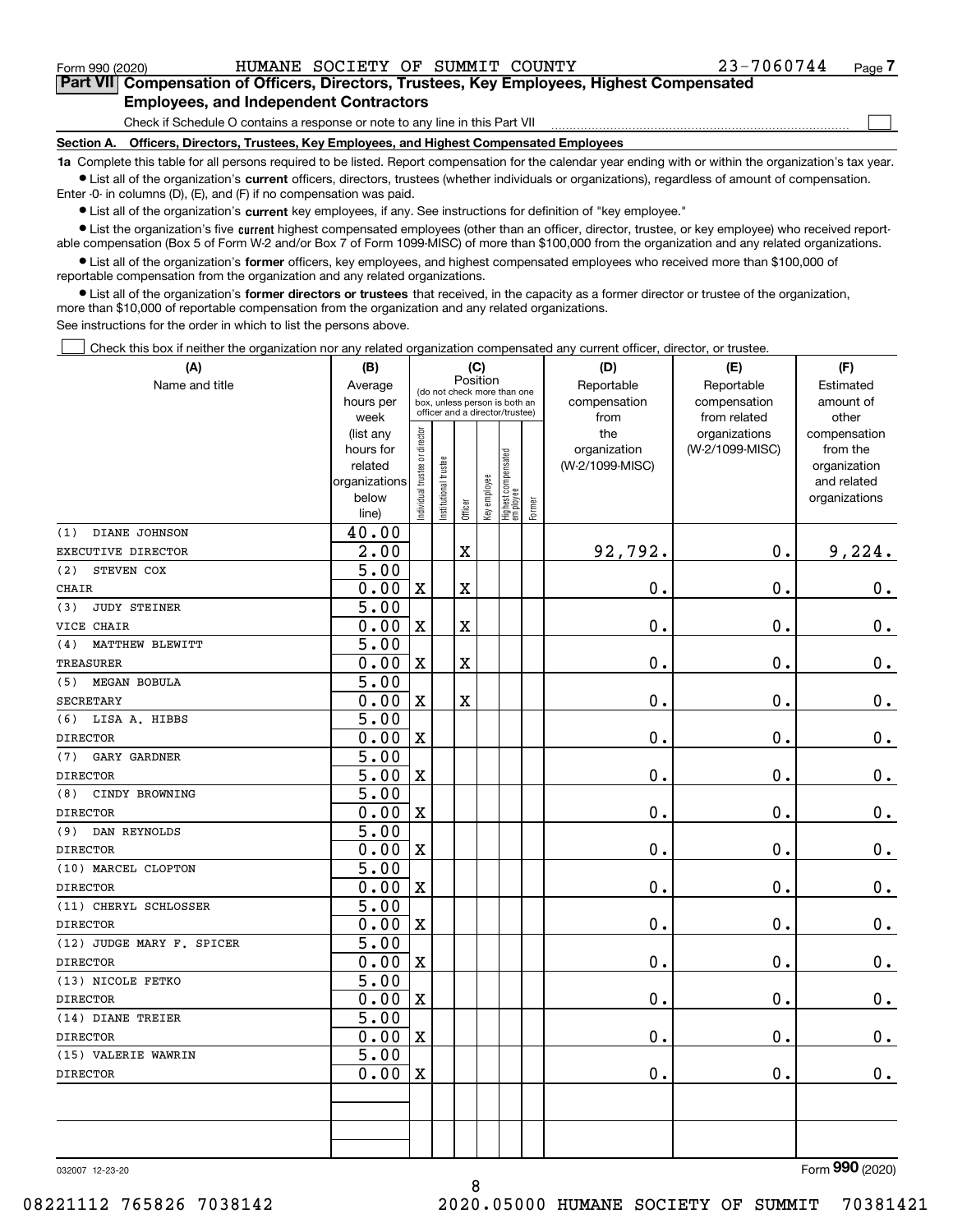|   | 23-7060744<br>HUMANE SOCIETY OF SUMMIT COUNTY<br>Page 8<br>Form 990 (2020)                                                                                                                                                                                             |                                                                      |                                |                            |          |              |                                                                                                 |        |                                           |                                                   |                                    |   |                                                                          |         |
|---|------------------------------------------------------------------------------------------------------------------------------------------------------------------------------------------------------------------------------------------------------------------------|----------------------------------------------------------------------|--------------------------------|----------------------------|----------|--------------|-------------------------------------------------------------------------------------------------|--------|-------------------------------------------|---------------------------------------------------|------------------------------------|---|--------------------------------------------------------------------------|---------|
|   | Part VII<br>Section A. Officers, Directors, Trustees, Key Employees, and Highest Compensated Employees (continued)                                                                                                                                                     |                                                                      |                                |                            |          |              |                                                                                                 |        |                                           |                                                   |                                    |   |                                                                          |         |
|   | (A)<br>Name and title                                                                                                                                                                                                                                                  | (B)<br>Average<br>hours per<br>week                                  |                                |                            | Position | (C)          | (do not check more than one<br>box, unless person is both an<br>officer and a director/trustee) |        | (D)<br>Reportable<br>compensation<br>from | (E)<br>Reportable<br>compensation<br>from related |                                    |   | (F)<br>Estimated<br>amount of<br>other                                   |         |
|   |                                                                                                                                                                                                                                                                        | (list any<br>hours for<br>related<br>organizations<br>below<br>line) | Individual trustee or director | trustee<br>Institutional t | Officer  | Key employee | Highest compensated<br>employee                                                                 | Former | the<br>organization<br>(W-2/1099-MISC)    | organizations<br>(W-2/1099-MISC)                  |                                    |   | compensation<br>from the<br>organization<br>and related<br>organizations |         |
|   |                                                                                                                                                                                                                                                                        |                                                                      |                                |                            |          |              |                                                                                                 |        |                                           |                                                   |                                    |   |                                                                          |         |
|   |                                                                                                                                                                                                                                                                        |                                                                      |                                |                            |          |              |                                                                                                 |        |                                           |                                                   |                                    |   |                                                                          |         |
|   |                                                                                                                                                                                                                                                                        |                                                                      |                                |                            |          |              |                                                                                                 |        |                                           |                                                   |                                    |   |                                                                          |         |
|   |                                                                                                                                                                                                                                                                        |                                                                      |                                |                            |          |              |                                                                                                 |        |                                           |                                                   |                                    |   |                                                                          |         |
|   |                                                                                                                                                                                                                                                                        |                                                                      |                                |                            |          |              |                                                                                                 |        |                                           |                                                   |                                    |   |                                                                          |         |
|   |                                                                                                                                                                                                                                                                        |                                                                      |                                |                            |          |              |                                                                                                 |        |                                           |                                                   |                                    |   |                                                                          |         |
|   |                                                                                                                                                                                                                                                                        |                                                                      |                                |                            |          |              |                                                                                                 |        |                                           |                                                   |                                    |   |                                                                          |         |
|   | 9,224.<br>92,792.<br>0.<br>1b Subtotal                                                                                                                                                                                                                                 |                                                                      |                                |                            |          |              |                                                                                                 |        |                                           |                                                   |                                    |   |                                                                          |         |
|   | c Total from continuation sheets to Part VII, Section A manufactor continuum                                                                                                                                                                                           |                                                                      |                                |                            |          |              |                                                                                                 |        | $0$ .<br>92,792.                          |                                                   | $\mathbf{0}$ .<br>$\overline{0}$ . |   | 9,224.                                                                   | $0$ .   |
| 2 | Total number of individuals (including but not limited to those listed above) who received more than \$100,000 of reportable<br>compensation from the organization $\blacktriangleright$                                                                               |                                                                      |                                |                            |          |              |                                                                                                 |        |                                           |                                                   |                                    |   | Yes                                                                      | 0<br>No |
| з | Did the organization list any former officer, director, trustee, key employee, or highest compensated employee on<br>line 1a? If "Yes," complete Schedule J for such individual material content content to the content of the complete schedule J for such individual |                                                                      |                                |                            |          |              |                                                                                                 |        |                                           |                                                   |                                    | З |                                                                          | x       |
| 4 | For any individual listed on line 1a, is the sum of reportable compensation and other compensation from the organization                                                                                                                                               |                                                                      |                                |                            |          |              |                                                                                                 |        |                                           |                                                   |                                    | 4 |                                                                          | x       |
| 5 | Did any person listed on line 1a receive or accrue compensation from any unrelated organization or individual for services<br><b>Section B. Independent Contractors</b>                                                                                                |                                                                      |                                |                            |          |              |                                                                                                 |        |                                           |                                                   |                                    | 5 |                                                                          | x       |
| 1 | Complete this table for your five highest compensated independent contractors that received more than \$100,000 of compensation from                                                                                                                                   |                                                                      |                                |                            |          |              |                                                                                                 |        |                                           |                                                   |                                    |   |                                                                          |         |
|   | the organization. Report compensation for the calendar year ending with or within the organization's tax year.<br>(C)<br>(A)<br>(B)<br>Name and business address<br>Description of services<br>Compensation<br><b>NONE</b>                                             |                                                                      |                                |                            |          |              |                                                                                                 |        |                                           |                                                   |                                    |   |                                                                          |         |
|   |                                                                                                                                                                                                                                                                        |                                                                      |                                |                            |          |              |                                                                                                 |        |                                           |                                                   |                                    |   |                                                                          |         |
|   |                                                                                                                                                                                                                                                                        |                                                                      |                                |                            |          |              |                                                                                                 |        |                                           |                                                   |                                    |   |                                                                          |         |
|   |                                                                                                                                                                                                                                                                        |                                                                      |                                |                            |          |              |                                                                                                 |        |                                           |                                                   |                                    |   |                                                                          |         |
|   |                                                                                                                                                                                                                                                                        |                                                                      |                                |                            |          |              |                                                                                                 |        |                                           |                                                   |                                    |   |                                                                          |         |
| 2 | Total number of independent contractors (including but not limited to those listed above) who received more than<br>\$100,000 of compensation from the organization                                                                                                    |                                                                      |                                |                            |          | 0            |                                                                                                 |        |                                           |                                                   |                                    |   |                                                                          |         |
|   |                                                                                                                                                                                                                                                                        |                                                                      |                                |                            |          |              |                                                                                                 |        |                                           |                                                   |                                    |   | Form 990 (2020)                                                          |         |

032008 12-23-20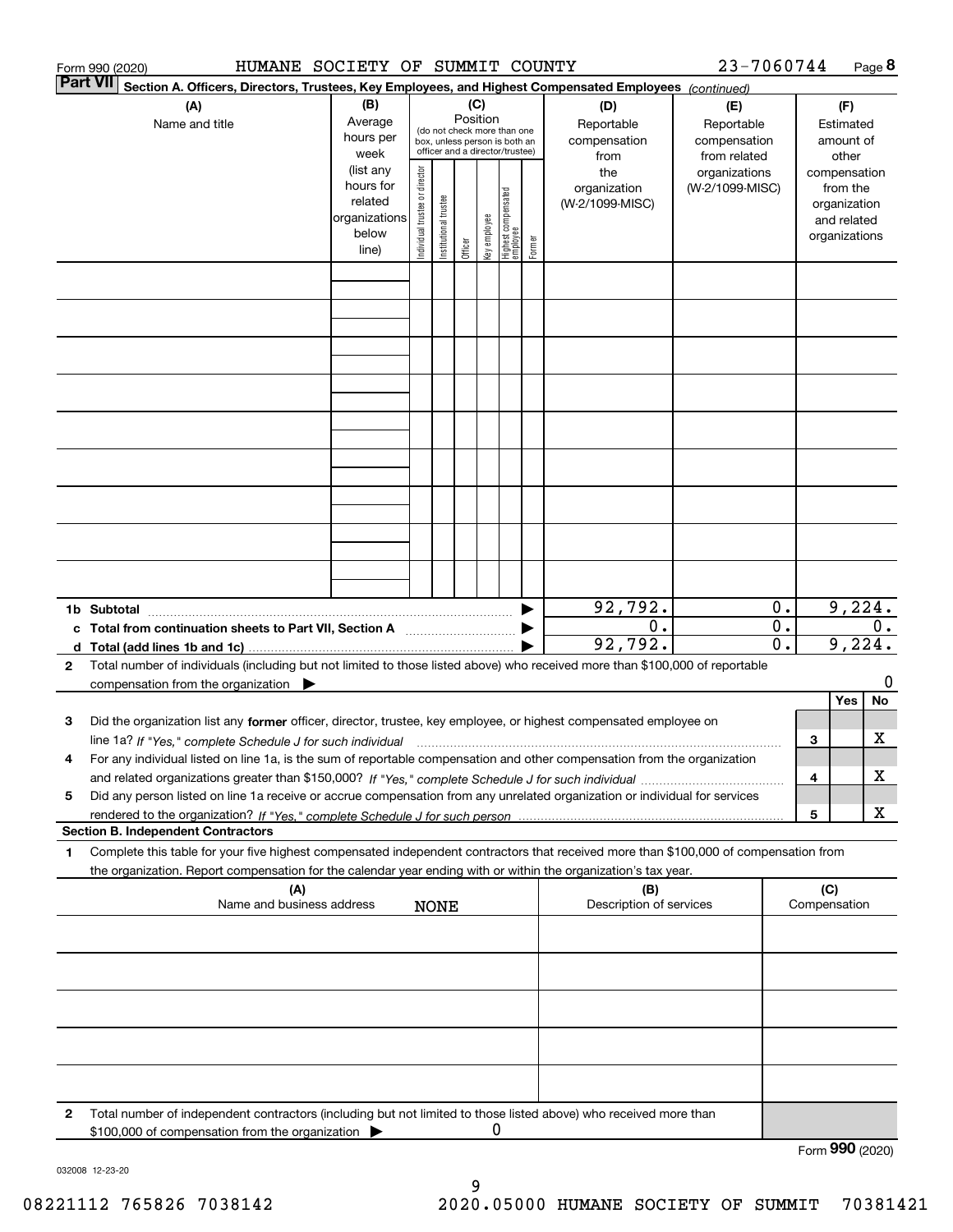|                                                           | <b>Part VIII</b> | <b>Statement of Revenue</b>                                                               |                                                            |               |                                                           |                                                 |                                                                 |
|-----------------------------------------------------------|------------------|-------------------------------------------------------------------------------------------|------------------------------------------------------------|---------------|-----------------------------------------------------------|-------------------------------------------------|-----------------------------------------------------------------|
|                                                           |                  | Check if Schedule O contains a response or note to any line in this Part VIII             |                                                            |               |                                                           |                                                 |                                                                 |
|                                                           |                  |                                                                                           |                                                            | Total revenue | $\overline{(B)}$<br>Related or exempt<br>function revenue | $\overline{C}$<br>Unrelated<br>business revenue | (D)<br>Revenue excluded<br>from tax under<br>sections 512 - 514 |
|                                                           |                  | <b>1 a</b> Federated campaigns<br>1a                                                      |                                                            |               |                                                           |                                                 |                                                                 |
|                                                           | b                | 1 <sub>b</sub><br>Membership dues                                                         |                                                            |               |                                                           |                                                 |                                                                 |
|                                                           | c                | 1 <sub>c</sub><br>Fundraising events                                                      | 29,375.                                                    |               |                                                           |                                                 |                                                                 |
|                                                           | d                | 1 <sub>d</sub><br>Related organizations<br>$\overline{\phantom{a}}$                       |                                                            |               |                                                           |                                                 |                                                                 |
|                                                           |                  | 1e<br>Government grants (contributions)                                                   |                                                            |               |                                                           |                                                 |                                                                 |
|                                                           | f                | All other contributions, gifts, grants, and                                               |                                                            |               |                                                           |                                                 |                                                                 |
|                                                           |                  | 1f<br>similar amounts not included above                                                  | 2,381,560.                                                 |               |                                                           |                                                 |                                                                 |
|                                                           |                  | $1g$ \$<br>Noncash contributions included in lines 1a-1f                                  | 181,884.                                                   |               |                                                           |                                                 |                                                                 |
| Contributions, Gifts, Grants<br>and Other Similar Amounts |                  |                                                                                           |                                                            | 2,410,935.    |                                                           |                                                 |                                                                 |
|                                                           |                  |                                                                                           | <b>Business Code</b>                                       |               |                                                           |                                                 |                                                                 |
|                                                           |                  | 2 a ADOPTIONS/SURRENDERS                                                                  | 900099                                                     | 88,356.       | 88,356.                                                   |                                                 |                                                                 |
|                                                           | b                | CONTRACTS WITH MUNICIP                                                                    | 900099                                                     | 72,000.       | 72,000.                                                   |                                                 |                                                                 |
|                                                           | c                | the control of the control of the control of the control of the control of the control of |                                                            |               |                                                           |                                                 |                                                                 |
|                                                           | d                | <u> 1980 - Jan Barnett, fransk politiker (d. 1980)</u>                                    |                                                            |               |                                                           |                                                 |                                                                 |
| Program Service<br>Revenue                                | е                |                                                                                           |                                                            |               |                                                           |                                                 |                                                                 |
|                                                           | f                | All other program service revenue                                                         |                                                            |               |                                                           |                                                 |                                                                 |
|                                                           |                  |                                                                                           |                                                            | 160, 356.     |                                                           |                                                 |                                                                 |
|                                                           | 3                | Investment income (including dividends, interest, and                                     |                                                            |               |                                                           |                                                 |                                                                 |
|                                                           |                  |                                                                                           |                                                            | 46,666.       |                                                           |                                                 | 46,666.                                                         |
|                                                           | 4                | Income from investment of tax-exempt bond proceeds                                        |                                                            |               |                                                           |                                                 |                                                                 |
|                                                           | 5                | (i) Real                                                                                  | (ii) Personal                                              |               |                                                           |                                                 |                                                                 |
|                                                           |                  |                                                                                           |                                                            |               |                                                           |                                                 |                                                                 |
|                                                           | 6а<br>b          | Gross rents<br>6a<br>.<br>6b<br>Less: rental expenses                                     |                                                            |               |                                                           |                                                 |                                                                 |
|                                                           |                  | 6c<br>Rental income or (loss)                                                             |                                                            |               |                                                           |                                                 |                                                                 |
|                                                           | d                | Net rental income or (loss)                                                               |                                                            |               |                                                           |                                                 |                                                                 |
|                                                           |                  | (i) Securities<br>7 a Gross amount from sales of                                          | (ii) Other                                                 |               |                                                           |                                                 |                                                                 |
|                                                           |                  | 7a 333, 323.<br>assets other than inventory                                               |                                                            |               |                                                           |                                                 |                                                                 |
|                                                           |                  | <b>b</b> Less: cost or other basis                                                        |                                                            |               |                                                           |                                                 |                                                                 |
|                                                           |                  | $7b$ 333, 729.<br>and sales expenses                                                      |                                                            |               |                                                           |                                                 |                                                                 |
| Revenue                                                   |                  | $-406.$<br> 7c <br>c Gain or (loss)                                                       |                                                            |               |                                                           |                                                 |                                                                 |
|                                                           |                  |                                                                                           |                                                            | $-406.$       |                                                           |                                                 | $-406.$                                                         |
|                                                           |                  | 8 a Gross income from fundraising events (not                                             |                                                            |               |                                                           |                                                 |                                                                 |
| <b>Other</b>                                              |                  | $29,375.$ of<br>including \$                                                              |                                                            |               |                                                           |                                                 |                                                                 |
|                                                           |                  | contributions reported on line 1c). See                                                   |                                                            |               |                                                           |                                                 |                                                                 |
|                                                           |                  |                                                                                           | $8a$ 314, 506.                                             |               |                                                           |                                                 |                                                                 |
|                                                           |                  |                                                                                           | $\overline{52,027}$ .<br>8 <sub>b</sub>                    |               |                                                           |                                                 |                                                                 |
|                                                           |                  | c Net income or (loss) from fundraising events                                            |                                                            | 262,479.      |                                                           |                                                 | 262,479.                                                        |
|                                                           |                  | 9 a Gross income from gaming activities. See                                              |                                                            |               |                                                           |                                                 |                                                                 |
|                                                           |                  |                                                                                           | 9а                                                         |               |                                                           |                                                 |                                                                 |
|                                                           |                  | <b>b</b> Less: direct expenses                                                            | 9 <sub>b</sub>                                             |               |                                                           |                                                 |                                                                 |
|                                                           |                  | c Net income or (loss) from gaming activities                                             |                                                            |               |                                                           |                                                 |                                                                 |
|                                                           |                  | 10 a Gross sales of inventory, less returns                                               |                                                            |               |                                                           |                                                 |                                                                 |
|                                                           |                  |                                                                                           | $\vert$ 10a $\vert$ 210, 337.<br>10 <sub>b</sub> 204, 274. |               |                                                           |                                                 |                                                                 |
|                                                           |                  | <b>b</b> Less: cost of goods sold                                                         |                                                            | 6,063.        |                                                           |                                                 | 6,063.                                                          |
|                                                           |                  | c Net income or (loss) from sales of inventory                                            | <b>Business Code</b>                                       |               |                                                           |                                                 |                                                                 |
|                                                           |                  | 11 a OTHER INCOME                                                                         | 900099                                                     | 118,358.      | 48,124.                                                   |                                                 | 70, 234.                                                        |
|                                                           |                  | <b>b EXPENSE REIMBURSEMENT</b>                                                            | 900099                                                     | 24,000.       | 24,000.                                                   |                                                 |                                                                 |
| Revenue                                                   |                  | c ANIMAL SERVICES AND FI                                                                  | 900099                                                     | 8,281.        | 8,281.                                                    |                                                 |                                                                 |
| Miscellaneous                                             |                  | d All other revenue                                                                       |                                                            |               |                                                           |                                                 |                                                                 |
|                                                           |                  |                                                                                           |                                                            | 150,639.      |                                                           |                                                 |                                                                 |
|                                                           | 12               |                                                                                           |                                                            | 3,036,732.    | 240, 761.                                                 | 0.                                              | 385,036.                                                        |
|                                                           | 032009 12-23-20  |                                                                                           |                                                            |               |                                                           |                                                 | Form 990 (2020)                                                 |

10

Form 990 (2020) HUMANE SOCIETY OF SUMMIT COUNTY 23-7060744 Page

032009 12-23-20

# 08221112 765826 7038142 2020.05000 HUMANE SOCIETY OF SUMMIT 70381421

**9**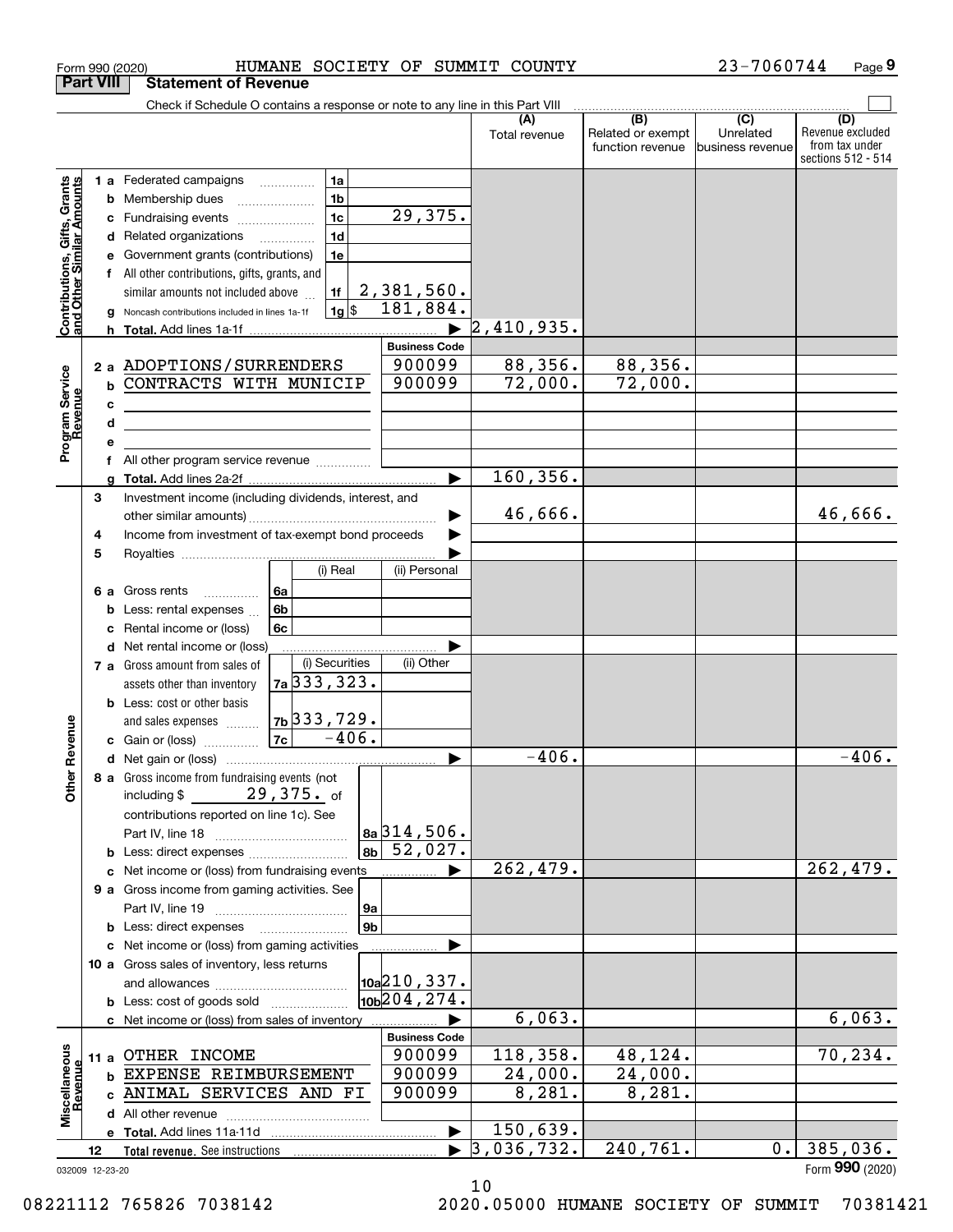$_{\rm Form}$  990 (2020) <code>BUMANE SOCIETY OF SUMMIT COUNTY</code>  $23-7060744$   $_{\rm Page}$ **Part IX Statement of Functional Expenses**

|                  | Section 501(c)(3) and 501(c)(4) organizations must complete all columns. All other organizations must complete column (A).                                                                                 |                       |                                    |                                           |                                |
|------------------|------------------------------------------------------------------------------------------------------------------------------------------------------------------------------------------------------------|-----------------------|------------------------------------|-------------------------------------------|--------------------------------|
|                  | Check if Schedule O contains a response or note to any line in this Part IX                                                                                                                                |                       |                                    |                                           |                                |
|                  | Do not include amounts reported on lines 6b,<br>7b, 8b, 9b, and 10b of Part VIII.                                                                                                                          | (A)<br>Total expenses | (B)<br>Program service<br>expenses | (C)<br>Management and<br>general expenses | (D)<br>Fundraising<br>expenses |
| 1.               | Grants and other assistance to domestic organizations                                                                                                                                                      |                       |                                    |                                           |                                |
|                  | and domestic governments. See Part IV, line 21                                                                                                                                                             |                       |                                    |                                           |                                |
| $\mathbf{2}$     | Grants and other assistance to domestic                                                                                                                                                                    |                       |                                    |                                           |                                |
|                  | individuals. See Part IV, line 22                                                                                                                                                                          |                       |                                    |                                           |                                |
| 3                | Grants and other assistance to foreign                                                                                                                                                                     |                       |                                    |                                           |                                |
|                  | organizations, foreign governments, and foreign                                                                                                                                                            |                       |                                    |                                           |                                |
|                  | individuals. See Part IV, lines 15 and 16                                                                                                                                                                  |                       |                                    |                                           |                                |
| 4                | Benefits paid to or for members                                                                                                                                                                            |                       |                                    |                                           |                                |
| 5                | Compensation of current officers, directors,                                                                                                                                                               |                       |                                    |                                           |                                |
|                  |                                                                                                                                                                                                            | 102,016.              | 82,350.                            | 7,562.                                    | 12, 104.                       |
| 6                | Compensation not included above to disqualified                                                                                                                                                            |                       |                                    |                                           |                                |
|                  | persons (as defined under section 4958(f)(1)) and                                                                                                                                                          |                       |                                    |                                           |                                |
|                  | persons described in section 4958(c)(3)(B)<br><b>Bassical</b>                                                                                                                                              |                       |                                    |                                           |                                |
| 7                |                                                                                                                                                                                                            | 1,059,437.            | 859,412.                           | 76,917.                                   | 123, 108.                      |
| 8                | Pension plan accruals and contributions (include                                                                                                                                                           |                       |                                    |                                           |                                |
|                  | section 401(k) and 403(b) employer contributions)                                                                                                                                                          | 193,323.              | 148,328.                           |                                           |                                |
| 9                |                                                                                                                                                                                                            | 83,056.               | 63,725.                            | 17,302.<br>7,433.                         | 27,693.<br>11,898.             |
| 10               |                                                                                                                                                                                                            |                       |                                    |                                           |                                |
| 11               | Fees for services (nonemployees):                                                                                                                                                                          |                       |                                    |                                           |                                |
| a                |                                                                                                                                                                                                            |                       |                                    |                                           |                                |
| b                |                                                                                                                                                                                                            |                       |                                    |                                           |                                |
| c                |                                                                                                                                                                                                            |                       |                                    |                                           |                                |
| d                |                                                                                                                                                                                                            | 116, 230.             |                                    |                                           | 116, 230.                      |
| е                | Professional fundraising services. See Part IV, line 17                                                                                                                                                    | 10,396.               |                                    | 10,396.                                   |                                |
| f                | Investment management fees                                                                                                                                                                                 |                       |                                    |                                           |                                |
| g                | Other. (If line 11g amount exceeds 10% of line 25,                                                                                                                                                         | 43,381.               | 20,885.                            | 7,251.                                    | 15, 245.                       |
|                  | column (A) amount, list line 11g expenses on Sch O.)                                                                                                                                                       | 15,759.               | 15,759.                            |                                           |                                |
| 12 <sup>12</sup> |                                                                                                                                                                                                            | 37,783.               | 17, 107.                           | 16,539.                                   | 4,137.                         |
| 13<br>14         |                                                                                                                                                                                                            |                       |                                    |                                           |                                |
| 15               |                                                                                                                                                                                                            |                       |                                    |                                           |                                |
| 16               |                                                                                                                                                                                                            | 287,370.              | 284,256.                           | 2,076.                                    | 1,038.                         |
| 17               |                                                                                                                                                                                                            | 10,665.               | 10,665.                            |                                           |                                |
| 18               | Payments of travel or entertainment expenses                                                                                                                                                               |                       |                                    |                                           |                                |
|                  | for any federal, state, or local public officials                                                                                                                                                          |                       |                                    |                                           |                                |
| 19               | Conferences, conventions, and meetings                                                                                                                                                                     | 2,086.                | 2,086.                             |                                           |                                |
| 20               | Interest                                                                                                                                                                                                   |                       |                                    |                                           |                                |
| 21               |                                                                                                                                                                                                            |                       |                                    |                                           |                                |
| 22               | Depreciation, depletion, and amortization                                                                                                                                                                  | 69, 265.              | 69,265.                            |                                           |                                |
| 23               | Insurance                                                                                                                                                                                                  | 9,722.                | 9,431.                             | 194.                                      | 97.                            |
| 24               | Other expenses. Itemize expenses not covered<br>above (List miscellaneous expenses on line 24e. If<br>line 24e amount exceeds 10% of line 25, column (A)<br>amount, list line 24e expenses on Schedule O.) |                       |                                    |                                           |                                |
| a                | THRIFT STORE EXPENSES                                                                                                                                                                                      | 185,075.              | 185,075.                           |                                           |                                |
| b                | MEDICAL SERVICES                                                                                                                                                                                           | 163, 302.             | 163,302.                           |                                           |                                |
| C.               | ANIMAL FOOD AND SUPPLIE                                                                                                                                                                                    | 120, 139.             | 120,139.                           |                                           |                                |
| d                | EQUIPMENT RENTAL                                                                                                                                                                                           | 16,224.               | 16, 224.                           |                                           |                                |
|                  | e All other expenses                                                                                                                                                                                       | 82,110.               | 13,844.                            | 42,198.                                   | 26,068.                        |
| 25               | Total functional expenses. Add lines 1 through 24e                                                                                                                                                         | 2,607,339.            | 2,081,853.                         | 187,868.                                  | 337,618.                       |
| 26               | Joint costs. Complete this line only if the organization                                                                                                                                                   |                       |                                    |                                           |                                |
|                  | reported in column (B) joint costs from a combined                                                                                                                                                         |                       |                                    |                                           |                                |
|                  | educational campaign and fundraising solicitation.                                                                                                                                                         |                       |                                    |                                           |                                |
|                  | Check here $\blacktriangleright$<br>if following SOP 98-2 (ASC 958-720)                                                                                                                                    |                       |                                    |                                           |                                |

11

032010 12-23-20

Form (2020) **990**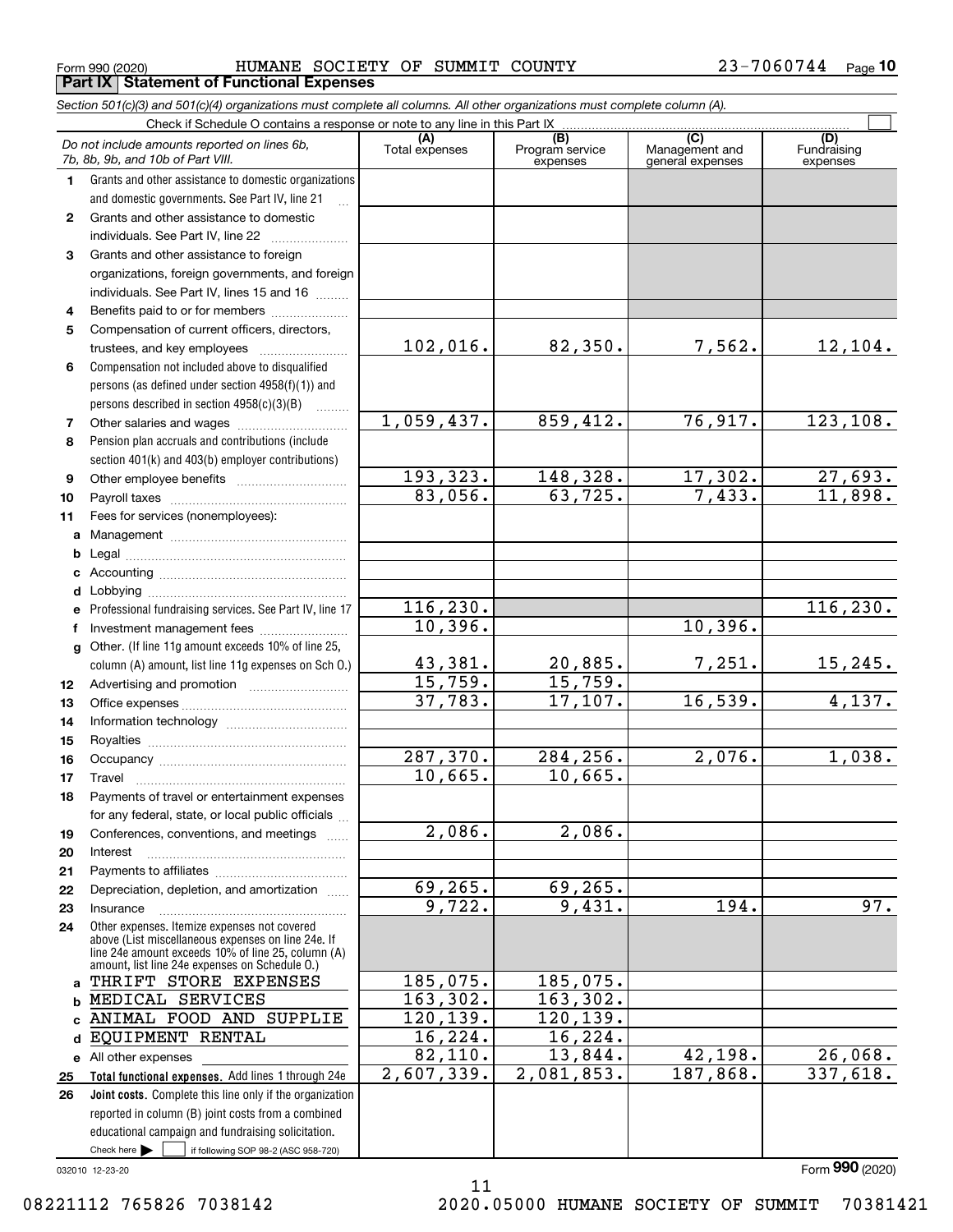**Part X Balance Sheet**

 $\overline{\phantom{a}}$ 

### $_{\rm Form}$  990 (2020) <code>BUMANE SOCIETY OF SUMMIT COUNTY</code>  $23-7060744$   $_{\rm Page}$

**11**

| (A)<br>Beginning of year<br>106,872.<br>1<br>20, 249.<br>$\mathbf{2}$<br>$\overline{1}$ , 606.<br>3<br>34,000.<br>4<br>5<br>Loans and other receivables from any current or former officer, director,<br>trustee, key employee, creator or founder, substantial contributor, or 35%<br>controlled entity or family member of any of these persons<br>Loans and other receivables from other disqualified persons (as defined<br>6<br>under section $4958(f)(1)$ , and persons described in section $4958(c)(3)(B)$<br>1.1.1.1<br>7<br>Assets<br>65, 203.<br>8<br>17, 158.<br>9<br>10a Land, buildings, and equipment: cost or other<br>485,563.<br>basis. Complete Part VI of Schedule D  10a<br>308,599.<br>216, 905.<br><u>  10b</u> 10b 10b<br><b>b</b> Less: accumulated depreciation<br>546,983.<br>11<br>12<br>13<br>14<br>2,715,379.<br>15<br>3,724,355.<br>16<br>211, 426.<br>17<br>18<br>19<br>20<br>21<br>Escrow or custodial account liability. Complete Part IV of Schedule D<br>22<br>Loans and other payables to any current or former officer, director,<br>Liabilities<br>trustee, key employee, creator or founder, substantial contributor, or 35%<br>controlled entity or family member of any of these persons<br>Secured mortgages and notes payable to unrelated third parties<br>23<br>Unsecured notes and loans payable to unrelated third parties<br>24<br>Other liabilities (including federal income tax, payables to related third<br>25<br>parties, and other liabilities not included on lines 17-24). Complete Part X<br>22,930.<br>of Schedule D<br>$\overline{234,356}$ .<br>26<br>Organizations that follow FASB ASC 958, check here $\blacktriangleright \boxed{X}$<br>Net Assets or Fund Balances<br>and complete lines 27, 28, 32, and 33.<br>782,948.<br>27<br>2,707,051.<br>28<br>Organizations that do not follow FASB ASC 958, check here $\blacktriangleright$<br>and complete lines 29 through 33.<br>29<br>Paid-in or capital surplus, or land, building, or equipment fund<br>30<br>Retained earnings, endowment, accumulated income, or other funds<br>31<br>1.1.1.1.1.1.1.1.1.1 |    |  |  |    |                        |                         |                               |
|--------------------------------------------------------------------------------------------------------------------------------------------------------------------------------------------------------------------------------------------------------------------------------------------------------------------------------------------------------------------------------------------------------------------------------------------------------------------------------------------------------------------------------------------------------------------------------------------------------------------------------------------------------------------------------------------------------------------------------------------------------------------------------------------------------------------------------------------------------------------------------------------------------------------------------------------------------------------------------------------------------------------------------------------------------------------------------------------------------------------------------------------------------------------------------------------------------------------------------------------------------------------------------------------------------------------------------------------------------------------------------------------------------------------------------------------------------------------------------------------------------------------------------------------------------------------------------------------------------------------------------------------------------------------------------------------------------------------------------------------------------------------------------------------------------------------------------------------------------------------------------------------------------------------------------------------------------------------------------------------------------------------------------------------------------------------------------------------------------------------------------|----|--|--|----|------------------------|-------------------------|-------------------------------|
|                                                                                                                                                                                                                                                                                                                                                                                                                                                                                                                                                                                                                                                                                                                                                                                                                                                                                                                                                                                                                                                                                                                                                                                                                                                                                                                                                                                                                                                                                                                                                                                                                                                                                                                                                                                                                                                                                                                                                                                                                                                                                                                                |    |  |  |    |                        |                         | (B)<br>End of year            |
|                                                                                                                                                                                                                                                                                                                                                                                                                                                                                                                                                                                                                                                                                                                                                                                                                                                                                                                                                                                                                                                                                                                                                                                                                                                                                                                                                                                                                                                                                                                                                                                                                                                                                                                                                                                                                                                                                                                                                                                                                                                                                                                                |    |  |  |    |                        | $\blacksquare$          | 298,664.                      |
|                                                                                                                                                                                                                                                                                                                                                                                                                                                                                                                                                                                                                                                                                                                                                                                                                                                                                                                                                                                                                                                                                                                                                                                                                                                                                                                                                                                                                                                                                                                                                                                                                                                                                                                                                                                                                                                                                                                                                                                                                                                                                                                                |    |  |  |    |                        | $\mathbf{2}$            | 300,031.                      |
|                                                                                                                                                                                                                                                                                                                                                                                                                                                                                                                                                                                                                                                                                                                                                                                                                                                                                                                                                                                                                                                                                                                                                                                                                                                                                                                                                                                                                                                                                                                                                                                                                                                                                                                                                                                                                                                                                                                                                                                                                                                                                                                                |    |  |  |    |                        | 3                       | 8,637.                        |
|                                                                                                                                                                                                                                                                                                                                                                                                                                                                                                                                                                                                                                                                                                                                                                                                                                                                                                                                                                                                                                                                                                                                                                                                                                                                                                                                                                                                                                                                                                                                                                                                                                                                                                                                                                                                                                                                                                                                                                                                                                                                                                                                |    |  |  |    |                        | $\overline{\mathbf{4}}$ | 6,000.                        |
|                                                                                                                                                                                                                                                                                                                                                                                                                                                                                                                                                                                                                                                                                                                                                                                                                                                                                                                                                                                                                                                                                                                                                                                                                                                                                                                                                                                                                                                                                                                                                                                                                                                                                                                                                                                                                                                                                                                                                                                                                                                                                                                                |    |  |  |    |                        |                         |                               |
|                                                                                                                                                                                                                                                                                                                                                                                                                                                                                                                                                                                                                                                                                                                                                                                                                                                                                                                                                                                                                                                                                                                                                                                                                                                                                                                                                                                                                                                                                                                                                                                                                                                                                                                                                                                                                                                                                                                                                                                                                                                                                                                                |    |  |  |    |                        |                         |                               |
|                                                                                                                                                                                                                                                                                                                                                                                                                                                                                                                                                                                                                                                                                                                                                                                                                                                                                                                                                                                                                                                                                                                                                                                                                                                                                                                                                                                                                                                                                                                                                                                                                                                                                                                                                                                                                                                                                                                                                                                                                                                                                                                                |    |  |  | 5  |                        |                         |                               |
|                                                                                                                                                                                                                                                                                                                                                                                                                                                                                                                                                                                                                                                                                                                                                                                                                                                                                                                                                                                                                                                                                                                                                                                                                                                                                                                                                                                                                                                                                                                                                                                                                                                                                                                                                                                                                                                                                                                                                                                                                                                                                                                                |    |  |  |    |                        |                         |                               |
|                                                                                                                                                                                                                                                                                                                                                                                                                                                                                                                                                                                                                                                                                                                                                                                                                                                                                                                                                                                                                                                                                                                                                                                                                                                                                                                                                                                                                                                                                                                                                                                                                                                                                                                                                                                                                                                                                                                                                                                                                                                                                                                                |    |  |  |    |                        | 6                       |                               |
|                                                                                                                                                                                                                                                                                                                                                                                                                                                                                                                                                                                                                                                                                                                                                                                                                                                                                                                                                                                                                                                                                                                                                                                                                                                                                                                                                                                                                                                                                                                                                                                                                                                                                                                                                                                                                                                                                                                                                                                                                                                                                                                                |    |  |  |    |                        | $\overline{7}$          |                               |
|                                                                                                                                                                                                                                                                                                                                                                                                                                                                                                                                                                                                                                                                                                                                                                                                                                                                                                                                                                                                                                                                                                                                                                                                                                                                                                                                                                                                                                                                                                                                                                                                                                                                                                                                                                                                                                                                                                                                                                                                                                                                                                                                |    |  |  |    |                        | 8                       | 40,383.                       |
|                                                                                                                                                                                                                                                                                                                                                                                                                                                                                                                                                                                                                                                                                                                                                                                                                                                                                                                                                                                                                                                                                                                                                                                                                                                                                                                                                                                                                                                                                                                                                                                                                                                                                                                                                                                                                                                                                                                                                                                                                                                                                                                                |    |  |  |    |                        | $\boldsymbol{9}$        | 39,905.                       |
|                                                                                                                                                                                                                                                                                                                                                                                                                                                                                                                                                                                                                                                                                                                                                                                                                                                                                                                                                                                                                                                                                                                                                                                                                                                                                                                                                                                                                                                                                                                                                                                                                                                                                                                                                                                                                                                                                                                                                                                                                                                                                                                                |    |  |  |    |                        |                         |                               |
|                                                                                                                                                                                                                                                                                                                                                                                                                                                                                                                                                                                                                                                                                                                                                                                                                                                                                                                                                                                                                                                                                                                                                                                                                                                                                                                                                                                                                                                                                                                                                                                                                                                                                                                                                                                                                                                                                                                                                                                                                                                                                                                                |    |  |  |    |                        |                         |                               |
|                                                                                                                                                                                                                                                                                                                                                                                                                                                                                                                                                                                                                                                                                                                                                                                                                                                                                                                                                                                                                                                                                                                                                                                                                                                                                                                                                                                                                                                                                                                                                                                                                                                                                                                                                                                                                                                                                                                                                                                                                                                                                                                                |    |  |  |    |                        | 10 <sub>c</sub>         | $\frac{176,964.}{3,054,554.}$ |
|                                                                                                                                                                                                                                                                                                                                                                                                                                                                                                                                                                                                                                                                                                                                                                                                                                                                                                                                                                                                                                                                                                                                                                                                                                                                                                                                                                                                                                                                                                                                                                                                                                                                                                                                                                                                                                                                                                                                                                                                                                                                                                                                |    |  |  |    |                        | 11                      |                               |
|                                                                                                                                                                                                                                                                                                                                                                                                                                                                                                                                                                                                                                                                                                                                                                                                                                                                                                                                                                                                                                                                                                                                                                                                                                                                                                                                                                                                                                                                                                                                                                                                                                                                                                                                                                                                                                                                                                                                                                                                                                                                                                                                |    |  |  |    |                        | 12                      |                               |
|                                                                                                                                                                                                                                                                                                                                                                                                                                                                                                                                                                                                                                                                                                                                                                                                                                                                                                                                                                                                                                                                                                                                                                                                                                                                                                                                                                                                                                                                                                                                                                                                                                                                                                                                                                                                                                                                                                                                                                                                                                                                                                                                |    |  |  |    | 13                     |                         |                               |
|                                                                                                                                                                                                                                                                                                                                                                                                                                                                                                                                                                                                                                                                                                                                                                                                                                                                                                                                                                                                                                                                                                                                                                                                                                                                                                                                                                                                                                                                                                                                                                                                                                                                                                                                                                                                                                                                                                                                                                                                                                                                                                                                |    |  |  | 14 |                        |                         |                               |
|                                                                                                                                                                                                                                                                                                                                                                                                                                                                                                                                                                                                                                                                                                                                                                                                                                                                                                                                                                                                                                                                                                                                                                                                                                                                                                                                                                                                                                                                                                                                                                                                                                                                                                                                                                                                                                                                                                                                                                                                                                                                                                                                |    |  |  | 15 | 592,052.               |                         |                               |
|                                                                                                                                                                                                                                                                                                                                                                                                                                                                                                                                                                                                                                                                                                                                                                                                                                                                                                                                                                                                                                                                                                                                                                                                                                                                                                                                                                                                                                                                                                                                                                                                                                                                                                                                                                                                                                                                                                                                                                                                                                                                                                                                |    |  |  |    |                        | 16                      | 4,517,190.                    |
|                                                                                                                                                                                                                                                                                                                                                                                                                                                                                                                                                                                                                                                                                                                                                                                                                                                                                                                                                                                                                                                                                                                                                                                                                                                                                                                                                                                                                                                                                                                                                                                                                                                                                                                                                                                                                                                                                                                                                                                                                                                                                                                                |    |  |  |    |                        | 17                      | 240,000.                      |
|                                                                                                                                                                                                                                                                                                                                                                                                                                                                                                                                                                                                                                                                                                                                                                                                                                                                                                                                                                                                                                                                                                                                                                                                                                                                                                                                                                                                                                                                                                                                                                                                                                                                                                                                                                                                                                                                                                                                                                                                                                                                                                                                |    |  |  |    |                        | 18                      |                               |
|                                                                                                                                                                                                                                                                                                                                                                                                                                                                                                                                                                                                                                                                                                                                                                                                                                                                                                                                                                                                                                                                                                                                                                                                                                                                                                                                                                                                                                                                                                                                                                                                                                                                                                                                                                                                                                                                                                                                                                                                                                                                                                                                |    |  |  |    |                        | 19                      |                               |
|                                                                                                                                                                                                                                                                                                                                                                                                                                                                                                                                                                                                                                                                                                                                                                                                                                                                                                                                                                                                                                                                                                                                                                                                                                                                                                                                                                                                                                                                                                                                                                                                                                                                                                                                                                                                                                                                                                                                                                                                                                                                                                                                |    |  |  |    |                        | 20                      |                               |
|                                                                                                                                                                                                                                                                                                                                                                                                                                                                                                                                                                                                                                                                                                                                                                                                                                                                                                                                                                                                                                                                                                                                                                                                                                                                                                                                                                                                                                                                                                                                                                                                                                                                                                                                                                                                                                                                                                                                                                                                                                                                                                                                |    |  |  |    |                        | 21                      |                               |
|                                                                                                                                                                                                                                                                                                                                                                                                                                                                                                                                                                                                                                                                                                                                                                                                                                                                                                                                                                                                                                                                                                                                                                                                                                                                                                                                                                                                                                                                                                                                                                                                                                                                                                                                                                                                                                                                                                                                                                                                                                                                                                                                |    |  |  |    |                        |                         |                               |
|                                                                                                                                                                                                                                                                                                                                                                                                                                                                                                                                                                                                                                                                                                                                                                                                                                                                                                                                                                                                                                                                                                                                                                                                                                                                                                                                                                                                                                                                                                                                                                                                                                                                                                                                                                                                                                                                                                                                                                                                                                                                                                                                |    |  |  |    |                        | 22                      |                               |
|                                                                                                                                                                                                                                                                                                                                                                                                                                                                                                                                                                                                                                                                                                                                                                                                                                                                                                                                                                                                                                                                                                                                                                                                                                                                                                                                                                                                                                                                                                                                                                                                                                                                                                                                                                                                                                                                                                                                                                                                                                                                                                                                |    |  |  |    |                        | 23                      |                               |
|                                                                                                                                                                                                                                                                                                                                                                                                                                                                                                                                                                                                                                                                                                                                                                                                                                                                                                                                                                                                                                                                                                                                                                                                                                                                                                                                                                                                                                                                                                                                                                                                                                                                                                                                                                                                                                                                                                                                                                                                                                                                                                                                |    |  |  |    |                        | 24                      |                               |
|                                                                                                                                                                                                                                                                                                                                                                                                                                                                                                                                                                                                                                                                                                                                                                                                                                                                                                                                                                                                                                                                                                                                                                                                                                                                                                                                                                                                                                                                                                                                                                                                                                                                                                                                                                                                                                                                                                                                                                                                                                                                                                                                |    |  |  |    |                        |                         |                               |
|                                                                                                                                                                                                                                                                                                                                                                                                                                                                                                                                                                                                                                                                                                                                                                                                                                                                                                                                                                                                                                                                                                                                                                                                                                                                                                                                                                                                                                                                                                                                                                                                                                                                                                                                                                                                                                                                                                                                                                                                                                                                                                                                |    |  |  |    |                        |                         |                               |
|                                                                                                                                                                                                                                                                                                                                                                                                                                                                                                                                                                                                                                                                                                                                                                                                                                                                                                                                                                                                                                                                                                                                                                                                                                                                                                                                                                                                                                                                                                                                                                                                                                                                                                                                                                                                                                                                                                                                                                                                                                                                                                                                |    |  |  |    |                        | 25                      | 261,600.                      |
|                                                                                                                                                                                                                                                                                                                                                                                                                                                                                                                                                                                                                                                                                                                                                                                                                                                                                                                                                                                                                                                                                                                                                                                                                                                                                                                                                                                                                                                                                                                                                                                                                                                                                                                                                                                                                                                                                                                                                                                                                                                                                                                                |    |  |  |    |                        | 26                      | $\overline{501,600}$ .        |
|                                                                                                                                                                                                                                                                                                                                                                                                                                                                                                                                                                                                                                                                                                                                                                                                                                                                                                                                                                                                                                                                                                                                                                                                                                                                                                                                                                                                                                                                                                                                                                                                                                                                                                                                                                                                                                                                                                                                                                                                                                                                                                                                |    |  |  |    |                        |                         |                               |
|                                                                                                                                                                                                                                                                                                                                                                                                                                                                                                                                                                                                                                                                                                                                                                                                                                                                                                                                                                                                                                                                                                                                                                                                                                                                                                                                                                                                                                                                                                                                                                                                                                                                                                                                                                                                                                                                                                                                                                                                                                                                                                                                |    |  |  |    |                        |                         |                               |
|                                                                                                                                                                                                                                                                                                                                                                                                                                                                                                                                                                                                                                                                                                                                                                                                                                                                                                                                                                                                                                                                                                                                                                                                                                                                                                                                                                                                                                                                                                                                                                                                                                                                                                                                                                                                                                                                                                                                                                                                                                                                                                                                |    |  |  |    |                        | 27                      | 3, 733, 122.                  |
|                                                                                                                                                                                                                                                                                                                                                                                                                                                                                                                                                                                                                                                                                                                                                                                                                                                                                                                                                                                                                                                                                                                                                                                                                                                                                                                                                                                                                                                                                                                                                                                                                                                                                                                                                                                                                                                                                                                                                                                                                                                                                                                                |    |  |  | 28 | $\overline{282,468}$ . |                         |                               |
|                                                                                                                                                                                                                                                                                                                                                                                                                                                                                                                                                                                                                                                                                                                                                                                                                                                                                                                                                                                                                                                                                                                                                                                                                                                                                                                                                                                                                                                                                                                                                                                                                                                                                                                                                                                                                                                                                                                                                                                                                                                                                                                                |    |  |  |    |                        |                         |                               |
|                                                                                                                                                                                                                                                                                                                                                                                                                                                                                                                                                                                                                                                                                                                                                                                                                                                                                                                                                                                                                                                                                                                                                                                                                                                                                                                                                                                                                                                                                                                                                                                                                                                                                                                                                                                                                                                                                                                                                                                                                                                                                                                                |    |  |  |    |                        |                         |                               |
|                                                                                                                                                                                                                                                                                                                                                                                                                                                                                                                                                                                                                                                                                                                                                                                                                                                                                                                                                                                                                                                                                                                                                                                                                                                                                                                                                                                                                                                                                                                                                                                                                                                                                                                                                                                                                                                                                                                                                                                                                                                                                                                                |    |  |  |    |                        | 29                      |                               |
|                                                                                                                                                                                                                                                                                                                                                                                                                                                                                                                                                                                                                                                                                                                                                                                                                                                                                                                                                                                                                                                                                                                                                                                                                                                                                                                                                                                                                                                                                                                                                                                                                                                                                                                                                                                                                                                                                                                                                                                                                                                                                                                                |    |  |  |    |                        | 30                      |                               |
|                                                                                                                                                                                                                                                                                                                                                                                                                                                                                                                                                                                                                                                                                                                                                                                                                                                                                                                                                                                                                                                                                                                                                                                                                                                                                                                                                                                                                                                                                                                                                                                                                                                                                                                                                                                                                                                                                                                                                                                                                                                                                                                                |    |  |  |    |                        | 31                      |                               |
|                                                                                                                                                                                                                                                                                                                                                                                                                                                                                                                                                                                                                                                                                                                                                                                                                                                                                                                                                                                                                                                                                                                                                                                                                                                                                                                                                                                                                                                                                                                                                                                                                                                                                                                                                                                                                                                                                                                                                                                                                                                                                                                                | 32 |  |  |    | 3,489,999.             | 32                      | 4,015,590.                    |
| 3,724,355.<br>33                                                                                                                                                                                                                                                                                                                                                                                                                                                                                                                                                                                                                                                                                                                                                                                                                                                                                                                                                                                                                                                                                                                                                                                                                                                                                                                                                                                                                                                                                                                                                                                                                                                                                                                                                                                                                                                                                                                                                                                                                                                                                                               |    |  |  |    |                        | 33                      | 4,517,190.                    |

Form (2020) **990**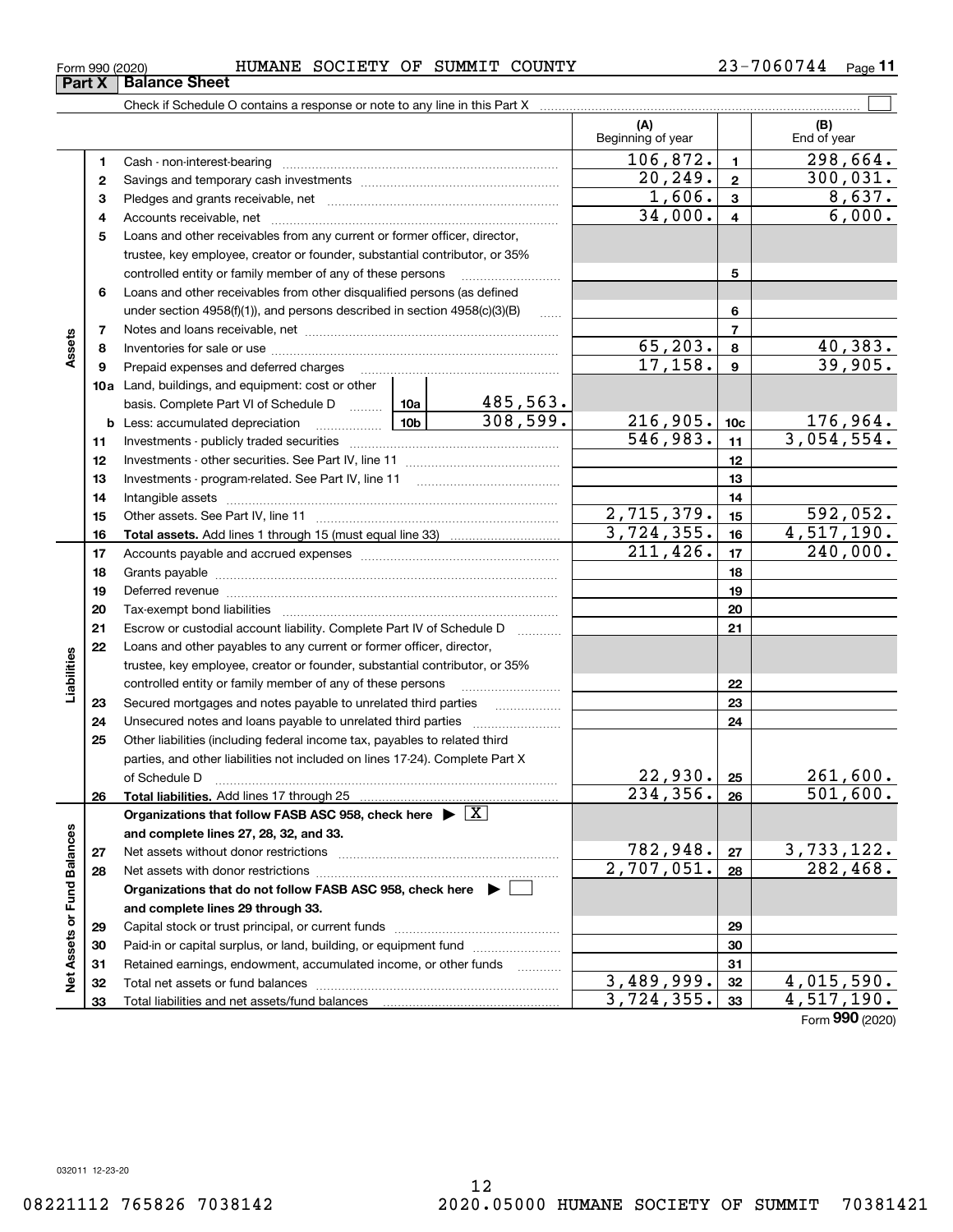|                                                                                                          | HUMANE SOCIETY OF SUMMIT COUNTY<br>Form 990 (2020)                                                                                                                       |                | 23-7060744     |             | Page $12$ |  |  |
|----------------------------------------------------------------------------------------------------------|--------------------------------------------------------------------------------------------------------------------------------------------------------------------------|----------------|----------------|-------------|-----------|--|--|
|                                                                                                          | Part XI<br><b>Reconciliation of Net Assets</b>                                                                                                                           |                |                |             |           |  |  |
|                                                                                                          |                                                                                                                                                                          |                |                |             |           |  |  |
|                                                                                                          |                                                                                                                                                                          |                |                |             |           |  |  |
| 1                                                                                                        |                                                                                                                                                                          | 1.             | 3,036,732.     |             |           |  |  |
| 2                                                                                                        | Total expenses (must equal Part IX, column (A), line 25)                                                                                                                 | $\mathbf{2}$   | 2,607,339.     |             | 429,393.  |  |  |
| 3                                                                                                        | 3<br>Revenue less expenses. Subtract line 2 from line 1                                                                                                                  |                |                |             |           |  |  |
| 4                                                                                                        |                                                                                                                                                                          | $\overline{4}$ | 3,489,999.     |             |           |  |  |
| 5                                                                                                        | Net unrealized gains (losses) on investments                                                                                                                             | 5              |                |             | 96, 198.  |  |  |
| 6                                                                                                        |                                                                                                                                                                          | 6              |                |             |           |  |  |
| 7                                                                                                        | Investment expenses                                                                                                                                                      | $\overline{7}$ |                |             |           |  |  |
| 8                                                                                                        | Prior period adjustments                                                                                                                                                 | 8              |                |             |           |  |  |
| 9                                                                                                        | Other changes in net assets or fund balances (explain on Schedule O)                                                                                                     | $\mathbf{9}$   |                |             | 0.        |  |  |
| 10                                                                                                       | Net assets or fund balances at end of year. Combine lines 3 through 9 (must equal Part X, line 32,                                                                       |                |                |             |           |  |  |
|                                                                                                          |                                                                                                                                                                          | 10             | 4,015,590.     |             |           |  |  |
|                                                                                                          | <b>Part XII</b> Financial Statements and Reporting                                                                                                                       |                |                |             |           |  |  |
|                                                                                                          | Check if Schedule O contains a response or note to any line in this Part XII [11] [12] [12] Check if Schedule O contains a response or note to any line in this Part XII |                |                |             |           |  |  |
|                                                                                                          |                                                                                                                                                                          |                |                | Yes         | No        |  |  |
| 1                                                                                                        | $\boxed{\mathbf{X}}$ Accrual<br>Accounting method used to prepare the Form 990: <u>I</u> Cash<br>Other                                                                   |                |                |             |           |  |  |
|                                                                                                          | If the organization changed its method of accounting from a prior year or checked "Other," explain in Schedule O.                                                        |                |                |             |           |  |  |
| 2a Were the organization's financial statements compiled or reviewed by an independent accountant?<br>2a |                                                                                                                                                                          |                |                |             |           |  |  |
|                                                                                                          | If "Yes," check a box below to indicate whether the financial statements for the year were compiled or reviewed on a                                                     |                |                |             |           |  |  |
|                                                                                                          | separate basis, consolidated basis, or both:                                                                                                                             |                |                |             |           |  |  |
|                                                                                                          | Separate basis<br>Consolidated basis<br>Both consolidated and separate basis                                                                                             |                |                |             |           |  |  |
|                                                                                                          | <b>b</b> Were the organization's financial statements audited by an independent accountant?                                                                              |                | 2 <sub>b</sub> | $\mathbf X$ |           |  |  |
|                                                                                                          | If "Yes," check a box below to indicate whether the financial statements for the year were audited on a separate basis,                                                  |                |                |             |           |  |  |
|                                                                                                          | consolidated basis, or both:                                                                                                                                             |                |                |             |           |  |  |
|                                                                                                          | $\boxed{\textbf{X}}$ Consolidated basis<br>Separate basis<br>Both consolidated and separate basis                                                                        |                |                |             |           |  |  |
|                                                                                                          | c If "Yes" to line 2a or 2b, does the organization have a committee that assumes responsibility for oversight of the audit,                                              |                |                |             |           |  |  |
|                                                                                                          |                                                                                                                                                                          |                | 2c             | х           |           |  |  |
|                                                                                                          | If the organization changed either its oversight process or selection process during the tax year, explain on Schedule O.                                                |                |                |             |           |  |  |
|                                                                                                          | 3a As a result of a federal award, was the organization required to undergo an audit or audits as set forth in the Single Audit                                          |                |                |             |           |  |  |
|                                                                                                          |                                                                                                                                                                          |                | 3a             |             | х         |  |  |
|                                                                                                          | b If "Yes," did the organization undergo the required audit or audits? If the organization did not undergo the required audit                                            |                |                |             |           |  |  |
|                                                                                                          | or audits, explain why on Schedule O and describe any steps taken to undergo such audits manufactured content to                                                         |                | Зb             | nnn         |           |  |  |

Form (2020) **990**

032012 12-23-20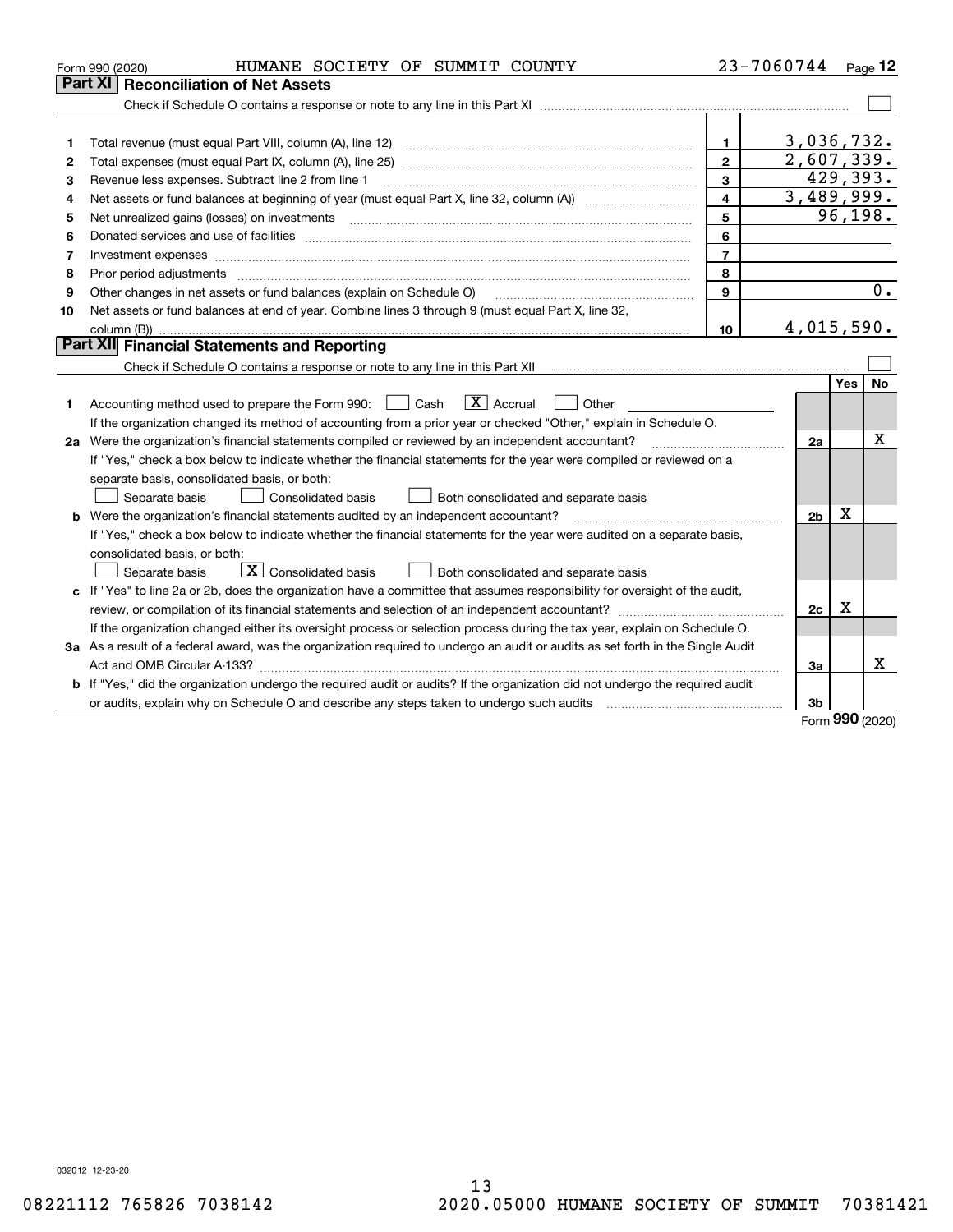| <b>SCHEDULE A</b> |
|-------------------|
|-------------------|

Department of the Treasury Internal Revenue Service

**(Form 990 or 990-EZ)**

# **Public Charity Status and Public Support**

**Complete if the organization is a section 501(c)(3) organization or a section 4947(a)(1) nonexempt charitable trust. | Attach to Form 990 or Form 990-EZ.** 

| Go to www.irs.gov/Form990 for instructions and the latest information. |  |  |
|------------------------------------------------------------------------|--|--|

| OMB No. 1545-0047                   |
|-------------------------------------|
| 2020                                |
| <b>Open to Public</b><br>Inspection |

|  | Name of the organization |
|--|--------------------------|
|--|--------------------------|

|          |                     | Name of the organization                                                                                                                                                                                                                           |          |                                                       |                                                                |    |                            |  | <b>Employer identification number</b> |
|----------|---------------------|----------------------------------------------------------------------------------------------------------------------------------------------------------------------------------------------------------------------------------------------------|----------|-------------------------------------------------------|----------------------------------------------------------------|----|----------------------------|--|---------------------------------------|
|          |                     |                                                                                                                                                                                                                                                    |          | HUMANE SOCIETY OF SUMMIT COUNTY                       |                                                                |    |                            |  | 23-7060744                            |
| Part I   |                     | Reason for Public Charity Status. (All organizations must complete this part.) See instructions.                                                                                                                                                   |          |                                                       |                                                                |    |                            |  |                                       |
|          |                     | The organization is not a private foundation because it is: (For lines 1 through 12, check only one box.)                                                                                                                                          |          |                                                       |                                                                |    |                            |  |                                       |
| 1        |                     | A church, convention of churches, or association of churches described in section 170(b)(1)(A)(i).                                                                                                                                                 |          |                                                       |                                                                |    |                            |  |                                       |
| 2        |                     | A school described in section 170(b)(1)(A)(ii). (Attach Schedule E (Form 990 or 990-EZ).)                                                                                                                                                          |          |                                                       |                                                                |    |                            |  |                                       |
| 3        |                     | A hospital or a cooperative hospital service organization described in section $170(b)(1)(A)(iii)$ .                                                                                                                                               |          |                                                       |                                                                |    |                            |  |                                       |
|          |                     | A medical research organization operated in conjunction with a hospital described in section 170(b)(1)(A)(iii). Enter the hospital's name,                                                                                                         |          |                                                       |                                                                |    |                            |  |                                       |
|          |                     | city, and state:                                                                                                                                                                                                                                   |          |                                                       |                                                                |    |                            |  |                                       |
| 5        |                     | An organization operated for the benefit of a college or university owned or operated by a governmental unit described in                                                                                                                          |          |                                                       |                                                                |    |                            |  |                                       |
|          |                     | section 170(b)(1)(A)(iv). (Complete Part II.)                                                                                                                                                                                                      |          |                                                       |                                                                |    |                            |  |                                       |
| 6        |                     | A federal, state, or local government or governmental unit described in section 170(b)(1)(A)(v).                                                                                                                                                   |          |                                                       |                                                                |    |                            |  |                                       |
| 7        | $\lfloor x \rfloor$ | An organization that normally receives a substantial part of its support from a governmental unit or from the general public described in                                                                                                          |          |                                                       |                                                                |    |                            |  |                                       |
|          |                     | section 170(b)(1)(A)(vi). (Complete Part II.)                                                                                                                                                                                                      |          |                                                       |                                                                |    |                            |  |                                       |
| 8        |                     | A community trust described in section 170(b)(1)(A)(vi). (Complete Part II.)                                                                                                                                                                       |          |                                                       |                                                                |    |                            |  |                                       |
| 9        |                     | An agricultural research organization described in section 170(b)(1)(A)(ix) operated in conjunction with a land-grant college                                                                                                                      |          |                                                       |                                                                |    |                            |  |                                       |
|          |                     | or university or a non-land-grant college of agriculture (see instructions). Enter the name, city, and state of the college or                                                                                                                     |          |                                                       |                                                                |    |                            |  |                                       |
|          |                     | university:                                                                                                                                                                                                                                        |          |                                                       |                                                                |    |                            |  |                                       |
| 10       |                     | An organization that normally receives (1) more than 33 1/3% of its support from contributions, membership fees, and gross receipts from                                                                                                           |          |                                                       |                                                                |    |                            |  |                                       |
|          |                     | activities related to its exempt functions, subject to certain exceptions; and (2) no more than 33 1/3% of its support from gross investment                                                                                                       |          |                                                       |                                                                |    |                            |  |                                       |
|          |                     | income and unrelated business taxable income (less section 511 tax) from businesses acquired by the organization after June 30, 1975.                                                                                                              |          |                                                       |                                                                |    |                            |  |                                       |
|          |                     | See section 509(a)(2). (Complete Part III.)                                                                                                                                                                                                        |          |                                                       |                                                                |    |                            |  |                                       |
| 11<br>12 |                     | An organization organized and operated exclusively to test for public safety. See section 509(a)(4).<br>An organization organized and operated exclusively for the benefit of, to perform the functions of, or to carry out the purposes of one or |          |                                                       |                                                                |    |                            |  |                                       |
|          |                     | more publicly supported organizations described in section 509(a)(1) or section 509(a)(2). See section 509(a)(3). Check the box in                                                                                                                 |          |                                                       |                                                                |    |                            |  |                                       |
|          |                     | lines 12a through 12d that describes the type of supporting organization and complete lines 12e, 12f, and 12g.                                                                                                                                     |          |                                                       |                                                                |    |                            |  |                                       |
| a        |                     | Type I. A supporting organization operated, supervised, or controlled by its supported organization(s), typically by giving                                                                                                                        |          |                                                       |                                                                |    |                            |  |                                       |
|          |                     | the supported organization(s) the power to regularly appoint or elect a majority of the directors or trustees of the supporting                                                                                                                    |          |                                                       |                                                                |    |                            |  |                                       |
|          |                     | organization. You must complete Part IV, Sections A and B.                                                                                                                                                                                         |          |                                                       |                                                                |    |                            |  |                                       |
| b        |                     | Type II. A supporting organization supervised or controlled in connection with its supported organization(s), by having                                                                                                                            |          |                                                       |                                                                |    |                            |  |                                       |
|          |                     | control or management of the supporting organization vested in the same persons that control or manage the supported                                                                                                                               |          |                                                       |                                                                |    |                            |  |                                       |
|          |                     | organization(s). You must complete Part IV, Sections A and C.                                                                                                                                                                                      |          |                                                       |                                                                |    |                            |  |                                       |
| c        |                     | Type III functionally integrated. A supporting organization operated in connection with, and functionally integrated with,                                                                                                                         |          |                                                       |                                                                |    |                            |  |                                       |
|          |                     | its supported organization(s) (see instructions). You must complete Part IV, Sections A, D, and E.                                                                                                                                                 |          |                                                       |                                                                |    |                            |  |                                       |
| d        |                     | Type III non-functionally integrated. A supporting organization operated in connection with its supported organization(s)                                                                                                                          |          |                                                       |                                                                |    |                            |  |                                       |
|          |                     | that is not functionally integrated. The organization generally must satisfy a distribution requirement and an attentiveness                                                                                                                       |          |                                                       |                                                                |    |                            |  |                                       |
|          |                     | requirement (see instructions). You must complete Part IV, Sections A and D, and Part V.                                                                                                                                                           |          |                                                       |                                                                |    |                            |  |                                       |
|          |                     | Check this box if the organization received a written determination from the IRS that it is a Type I, Type II, Type III                                                                                                                            |          |                                                       |                                                                |    |                            |  |                                       |
|          |                     | functionally integrated, or Type III non-functionally integrated supporting organization.                                                                                                                                                          |          |                                                       |                                                                |    |                            |  |                                       |
|          |                     | f Enter the number of supported organizations                                                                                                                                                                                                      |          |                                                       |                                                                |    |                            |  |                                       |
|          |                     | Provide the following information about the supported organization(s).                                                                                                                                                                             |          |                                                       |                                                                |    |                            |  |                                       |
|          |                     | (i) Name of supported                                                                                                                                                                                                                              | (ii) EIN | (iii) Type of organization                            | (iv) Is the organization listed<br>in your governing document? |    | (v) Amount of monetary     |  | (vi) Amount of other                  |
|          |                     | organization                                                                                                                                                                                                                                       |          | (described on lines 1-10<br>above (see instructions)) | Yes                                                            | No | support (see instructions) |  | support (see instructions)            |
|          |                     |                                                                                                                                                                                                                                                    |          |                                                       |                                                                |    |                            |  |                                       |
|          |                     |                                                                                                                                                                                                                                                    |          |                                                       |                                                                |    |                            |  |                                       |
|          |                     |                                                                                                                                                                                                                                                    |          |                                                       |                                                                |    |                            |  |                                       |
|          |                     |                                                                                                                                                                                                                                                    |          |                                                       |                                                                |    |                            |  |                                       |
|          |                     |                                                                                                                                                                                                                                                    |          |                                                       |                                                                |    |                            |  |                                       |
|          |                     |                                                                                                                                                                                                                                                    |          |                                                       |                                                                |    |                            |  |                                       |
|          |                     |                                                                                                                                                                                                                                                    |          |                                                       |                                                                |    |                            |  |                                       |
|          |                     |                                                                                                                                                                                                                                                    |          |                                                       |                                                                |    |                            |  |                                       |
|          |                     |                                                                                                                                                                                                                                                    |          |                                                       |                                                                |    |                            |  |                                       |
|          |                     |                                                                                                                                                                                                                                                    |          |                                                       |                                                                |    |                            |  |                                       |
| Total    |                     |                                                                                                                                                                                                                                                    |          |                                                       |                                                                |    |                            |  |                                       |

LHA For Paperwork Reduction Act Notice, see the Instructions for Form 990 or 990-EZ. <sub>032021</sub> o1-25-21 Schedule A (Form 990 or 990-EZ) 2020 14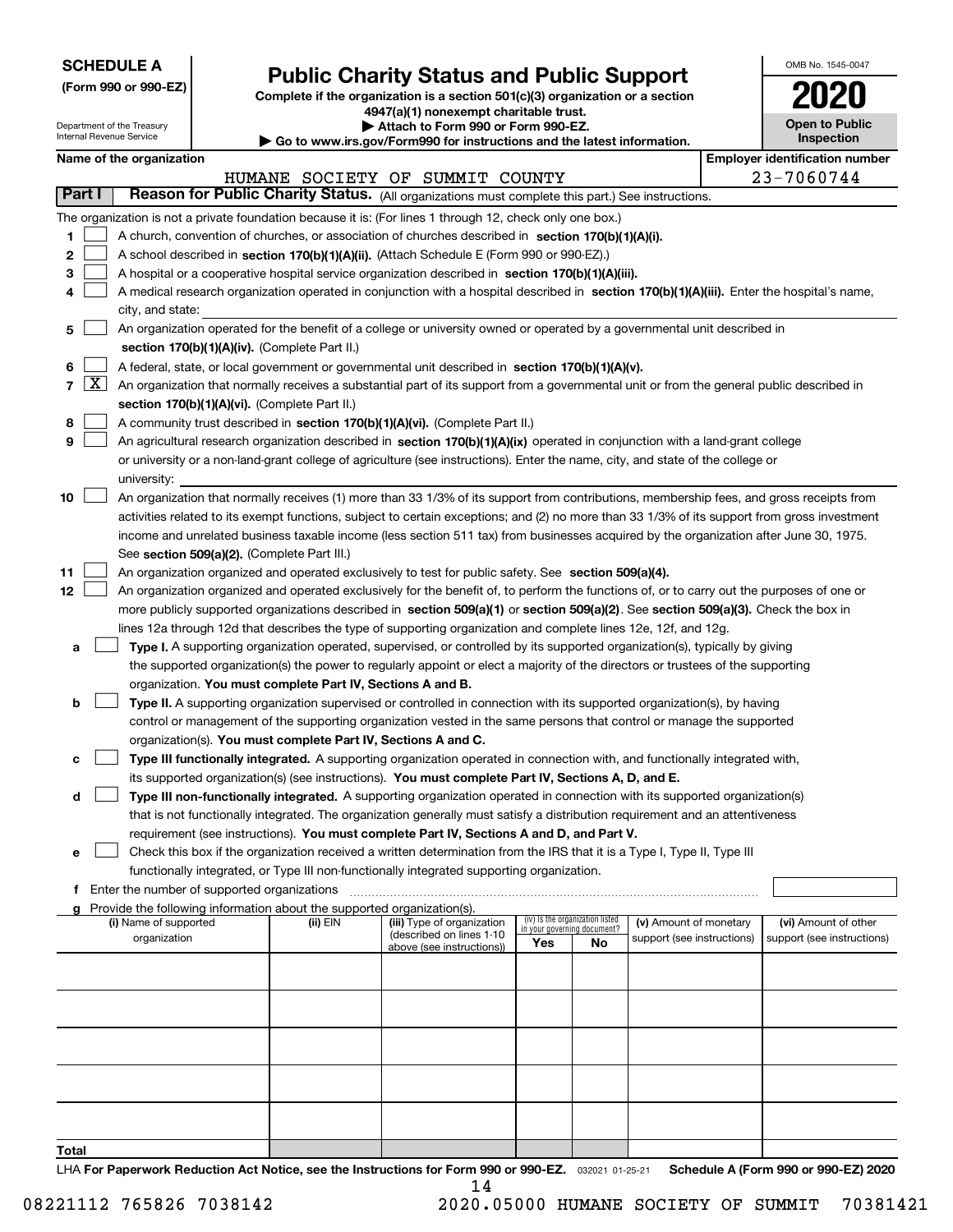### Schedule A (Form 990 or 990-EZ) 2020 Page HUMANE SOCIETY OF SUMMIT COUNTY 23-7060744 **Part II Support Schedule for Organizations Described in Sections 170(b)(1)(A)(iv) and 170(b)(1)(A)(vi)**

23-7060744 Page 2

(Complete only if you checked the box on line 5, 7, or 8 of Part I or if the organization failed to qualify under Part III. If the organization fails to qualify under the tests listed below, please complete Part III.)

|    | <b>Section A. Public Support</b>                                                                                                               |          |          |                                          |            |          |                                          |
|----|------------------------------------------------------------------------------------------------------------------------------------------------|----------|----------|------------------------------------------|------------|----------|------------------------------------------|
|    | Calendar year (or fiscal year beginning in)                                                                                                    | (a) 2016 | (b) 2017 | $(c)$ 2018                               | $(d)$ 2019 | (e) 2020 | (f) Total                                |
|    | 1 Gifts, grants, contributions, and                                                                                                            |          |          |                                          |            |          |                                          |
|    | membership fees received. (Do not                                                                                                              |          |          |                                          |            |          |                                          |
|    | include any "unusual grants.")                                                                                                                 | 1582757. | 2291857. | 1602932.                                 | 3670918.   |          | 2410935.11559399.                        |
|    | 2 Tax revenues levied for the organ-                                                                                                           |          |          |                                          |            |          |                                          |
|    | ization's benefit and either paid to                                                                                                           |          |          |                                          |            |          |                                          |
|    | or expended on its behalf                                                                                                                      |          |          |                                          |            |          |                                          |
|    | 3 The value of services or facilities                                                                                                          |          |          |                                          |            |          |                                          |
|    | furnished by a governmental unit to                                                                                                            |          |          |                                          |            |          |                                          |
|    | the organization without charge                                                                                                                |          |          |                                          |            |          |                                          |
|    |                                                                                                                                                | 1582757. | 2291857. | 1602932.                                 | 3670918.   |          | 2410935.11559399.                        |
|    | 4 Total. Add lines 1 through 3                                                                                                                 |          |          |                                          |            |          |                                          |
|    | 5 The portion of total contributions                                                                                                           |          |          |                                          |            |          |                                          |
|    | by each person (other than a                                                                                                                   |          |          |                                          |            |          |                                          |
|    | governmental unit or publicly                                                                                                                  |          |          |                                          |            |          |                                          |
|    | supported organization) included                                                                                                               |          |          |                                          |            |          |                                          |
|    | on line 1 that exceeds 2% of the                                                                                                               |          |          |                                          |            |          |                                          |
|    | amount shown on line 11,                                                                                                                       |          |          |                                          |            |          |                                          |
|    | column (f)                                                                                                                                     |          |          |                                          |            |          | 1553713.                                 |
|    | 6 Public support. Subtract line 5 from line 4.                                                                                                 |          |          |                                          |            |          | 10005686.                                |
|    | <b>Section B. Total Support</b>                                                                                                                |          |          |                                          |            |          |                                          |
|    | Calendar year (or fiscal year beginning in)                                                                                                    | (a) 2016 | (b) 2017 | $(c)$ 2018                               | $(d)$ 2019 | (e) 2020 | (f) Total                                |
|    | <b>7</b> Amounts from line 4                                                                                                                   | 1582757. | 2291857. | 1602932.                                 | 3670918.   |          | 2410935.11559399.                        |
|    | 8 Gross income from interest,                                                                                                                  |          |          |                                          |            |          |                                          |
|    | dividends, payments received on                                                                                                                |          |          |                                          |            |          |                                          |
|    | securities loans, rents, royalties,                                                                                                            |          |          |                                          |            |          |                                          |
|    | and income from similar sources                                                                                                                | 329.     | 352.     | 6,357.                                   | 18,972.    | 46,666.  | 72,676.                                  |
|    | 9 Net income from unrelated business                                                                                                           |          |          |                                          |            |          |                                          |
|    | activities, whether or not the                                                                                                                 |          |          |                                          |            |          |                                          |
|    | business is regularly carried on                                                                                                               |          |          |                                          |            |          |                                          |
|    | 10 Other income. Do not include gain                                                                                                           |          |          |                                          |            |          |                                          |
|    | or loss from the sale of capital                                                                                                               |          |          |                                          |            |          |                                          |
|    | assets (Explain in Part VI.)                                                                                                                   |          |          | $62, 404.$ 100, 012. 313, 740. 245, 076. |            |          | 380,837. 1102069.                        |
|    | 11 Total support. Add lines 7 through 10                                                                                                       |          |          |                                          |            |          | 12734144.                                |
|    | 12 Gross receipts from related activities, etc. (see instructions)                                                                             |          |          |                                          |            | 12       | 1,044,825.                               |
|    | 13 First 5 years. If the Form 990 is for the organization's first, second, third, fourth, or fifth tax year as a section 501(c)(3)             |          |          |                                          |            |          |                                          |
|    |                                                                                                                                                |          |          |                                          |            |          |                                          |
|    | organization, check this box and stop here<br><b>Section C. Computation of Public Support Percentage</b>                                       |          |          |                                          |            |          |                                          |
|    |                                                                                                                                                |          |          |                                          |            | 14       | 78.57<br>%                               |
|    |                                                                                                                                                |          |          |                                          |            | 15       | 86.42<br>$\%$                            |
|    | 16a 33 1/3% support test - 2020. If the organization did not check the box on line 13, and line 14 is 33 1/3% or more, check this box and      |          |          |                                          |            |          |                                          |
|    |                                                                                                                                                |          |          |                                          |            |          | $\blacktriangleright$ $\boxed{\text{X}}$ |
|    | stop here. The organization qualifies as a publicly supported organization                                                                     |          |          |                                          |            |          |                                          |
|    | b 33 1/3% support test - 2019. If the organization did not check a box on line 13 or 16a, and line 15 is 33 1/3% or more, check this box       |          |          |                                          |            |          |                                          |
|    | and stop here. The organization qualifies as a publicly supported organization                                                                 |          |          |                                          |            |          |                                          |
|    | 17a 10% -facts-and-circumstances test - 2020. If the organization did not check a box on line 13, 16a, or 16b, and line 14 is 10% or more,     |          |          |                                          |            |          |                                          |
|    | and if the organization meets the facts-and-circumstances test, check this box and stop here. Explain in Part VI how the organization          |          |          |                                          |            |          |                                          |
|    | meets the facts-and-circumstances test. The organization qualifies as a publicly supported organization                                        |          |          |                                          |            |          |                                          |
|    | <b>b 10% -facts-and-circumstances test - 2019.</b> If the organization did not check a box on line 13, 16a, 16b, or 17a, and line 15 is 10% or |          |          |                                          |            |          |                                          |
|    | more, and if the organization meets the facts-and-circumstances test, check this box and stop here. Explain in Part VI how the                 |          |          |                                          |            |          |                                          |
|    | organization meets the facts-and-circumstances test. The organization qualifies as a publicly supported organization                           |          |          |                                          |            |          |                                          |
| 18 | Private foundation. If the organization did not check a box on line 13, 16a, 16b, 17a, or 17b, check this box and see instructions             |          |          |                                          |            |          |                                          |
|    |                                                                                                                                                |          |          |                                          |            |          | Schedule A (Form 990 or 990-F7) 2020     |

**Schedule A (Form 990 or 990-EZ) 2020**

032022 01-25-21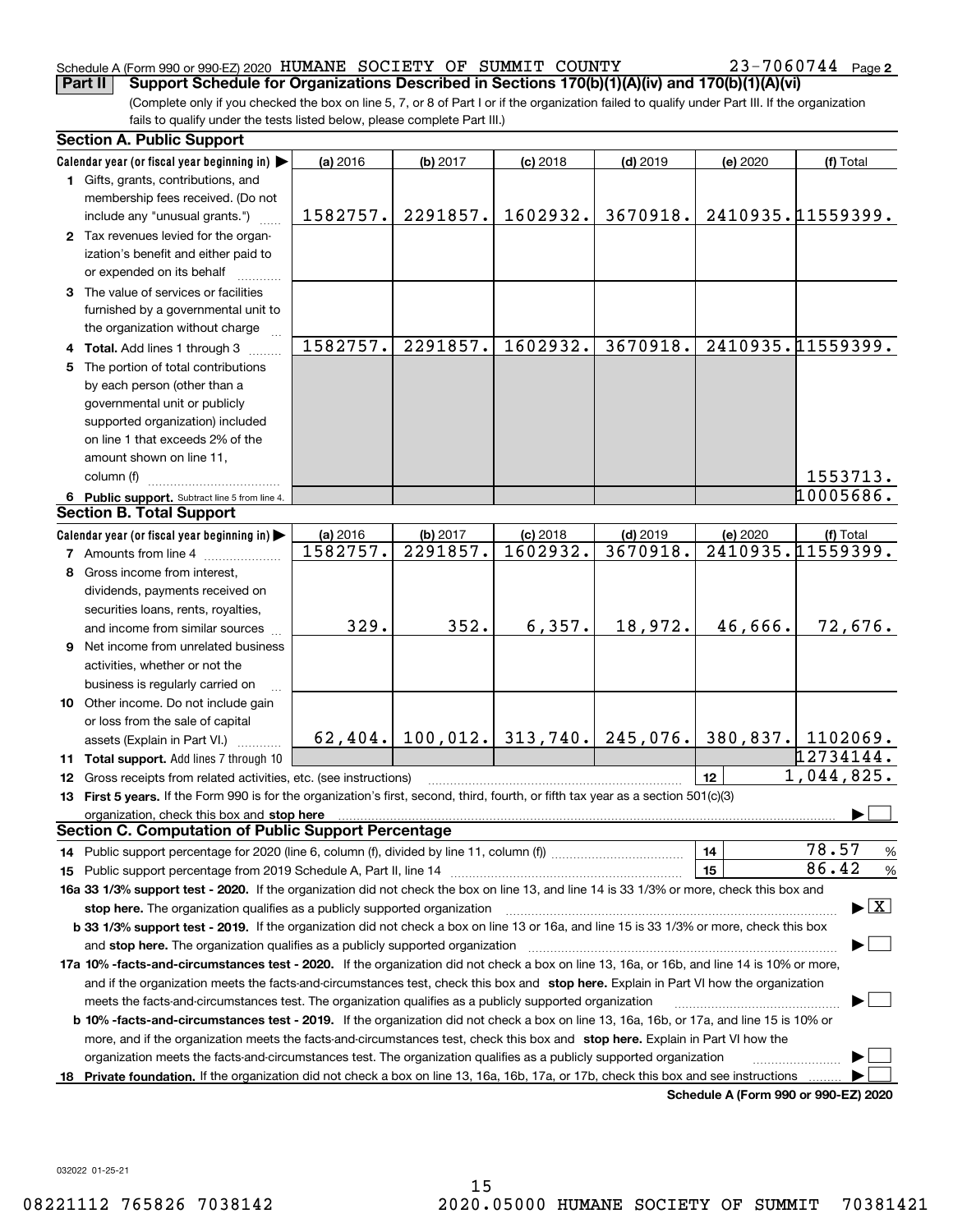### Schedule A (Form 990 or 990-EZ) 2020 Page HUMANE SOCIETY OF SUMMIT COUNTY 23-7060744 **Part III Support Schedule for Organizations Described in Section 509(a)(2)**

(Complete only if you checked the box on line 10 of Part I or if the organization failed to qualify under Part II. If the organization fails to qualify under the tests listed below, please complete Part II.)

|    | <b>Section A. Public Support</b>                                                                                                                                                                                              |          |          |            |            |          |                                      |
|----|-------------------------------------------------------------------------------------------------------------------------------------------------------------------------------------------------------------------------------|----------|----------|------------|------------|----------|--------------------------------------|
|    | Calendar year (or fiscal year beginning in) $\blacktriangleright$                                                                                                                                                             | (a) 2016 | (b) 2017 | $(c)$ 2018 | $(d)$ 2019 | (e) 2020 | (f) Total                            |
|    | 1 Gifts, grants, contributions, and                                                                                                                                                                                           |          |          |            |            |          |                                      |
|    | membership fees received. (Do not                                                                                                                                                                                             |          |          |            |            |          |                                      |
|    | include any "unusual grants.")                                                                                                                                                                                                |          |          |            |            |          |                                      |
|    | 2 Gross receipts from admissions,<br>merchandise sold or services per-<br>formed, or facilities furnished in<br>any activity that is related to the<br>organization's tax-exempt purpose                                      |          |          |            |            |          |                                      |
|    | 3 Gross receipts from activities that<br>are not an unrelated trade or bus-                                                                                                                                                   |          |          |            |            |          |                                      |
|    | iness under section 513                                                                                                                                                                                                       |          |          |            |            |          |                                      |
|    | 4 Tax revenues levied for the organ-                                                                                                                                                                                          |          |          |            |            |          |                                      |
|    | ization's benefit and either paid to<br>or expended on its behalf<br>.                                                                                                                                                        |          |          |            |            |          |                                      |
|    | 5 The value of services or facilities                                                                                                                                                                                         |          |          |            |            |          |                                      |
|    | furnished by a governmental unit to                                                                                                                                                                                           |          |          |            |            |          |                                      |
|    | the organization without charge                                                                                                                                                                                               |          |          |            |            |          |                                      |
|    | <b>6 Total.</b> Add lines 1 through 5                                                                                                                                                                                         |          |          |            |            |          |                                      |
|    | 7a Amounts included on lines 1, 2, and                                                                                                                                                                                        |          |          |            |            |          |                                      |
|    | 3 received from disqualified persons                                                                                                                                                                                          |          |          |            |            |          |                                      |
|    | <b>b</b> Amounts included on lines 2 and 3 received<br>from other than disqualified persons that<br>exceed the greater of \$5,000 or 1% of the<br>amount on line 13 for the year                                              |          |          |            |            |          |                                      |
|    | c Add lines 7a and 7b                                                                                                                                                                                                         |          |          |            |            |          |                                      |
|    | 8 Public support. (Subtract line 7c from line 6.)                                                                                                                                                                             |          |          |            |            |          |                                      |
|    | <b>Section B. Total Support</b>                                                                                                                                                                                               |          |          |            |            |          |                                      |
|    | Calendar year (or fiscal year beginning in) $\blacktriangleright$                                                                                                                                                             | (a) 2016 | (b) 2017 | $(c)$ 2018 | $(d)$ 2019 | (e) 2020 | (f) Total                            |
|    | 9 Amounts from line 6                                                                                                                                                                                                         |          |          |            |            |          |                                      |
|    | 10a Gross income from interest,<br>dividends, payments received on<br>securities loans, rents, royalties,<br>and income from similar sources                                                                                  |          |          |            |            |          |                                      |
|    | <b>b</b> Unrelated business taxable income<br>(less section 511 taxes) from businesses                                                                                                                                        |          |          |            |            |          |                                      |
|    | acquired after June 30, 1975                                                                                                                                                                                                  |          |          |            |            |          |                                      |
|    | c Add lines 10a and 10b<br>11 Net income from unrelated business<br>activities not included in line 10b,<br>whether or not the business is<br>regularly carried on                                                            |          |          |            |            |          |                                      |
|    | 12 Other income. Do not include gain<br>or loss from the sale of capital<br>assets (Explain in Part VI.)                                                                                                                      |          |          |            |            |          |                                      |
|    | <b>13</b> Total support. (Add lines 9, 10c, 11, and 12.)                                                                                                                                                                      |          |          |            |            |          |                                      |
|    | 14 First 5 years. If the Form 990 is for the organization's first, second, third, fourth, or fifth tax year as a section 501(c)(3) organization,                                                                              |          |          |            |            |          |                                      |
|    | check this box and stop here with the continuum control to the change of the state of the state of the change of the change of the change of the change of the change of the change of the change of the change of the change |          |          |            |            |          |                                      |
|    | Section C. Computation of Public Support Percentage                                                                                                                                                                           |          |          |            |            |          |                                      |
|    | 15 Public support percentage for 2020 (line 8, column (f), divided by line 13, column (f))                                                                                                                                    |          |          |            |            | 15       | %                                    |
|    | 16 Public support percentage from 2019 Schedule A, Part III, line 15                                                                                                                                                          |          |          |            |            | 16       | %                                    |
|    | <b>Section D. Computation of Investment Income Percentage</b>                                                                                                                                                                 |          |          |            |            |          |                                      |
|    | 17 Investment income percentage for 2020 (line 10c, column (f), divided by line 13, column (f))                                                                                                                               |          |          |            |            | 17       | %                                    |
|    | <b>18</b> Investment income percentage from <b>2019</b> Schedule A, Part III, line 17                                                                                                                                         |          |          |            |            | 18       | %                                    |
|    | 19a 33 1/3% support tests - 2020. If the organization did not check the box on line 14, and line 15 is more than 33 1/3%, and line 17 is not                                                                                  |          |          |            |            |          |                                      |
|    | more than 33 1/3%, check this box and stop here. The organization qualifies as a publicly supported organization                                                                                                              |          |          |            |            |          | ▶                                    |
|    | b 33 1/3% support tests - 2019. If the organization did not check a box on line 14 or line 19a, and line 16 is more than 33 1/3%, and                                                                                         |          |          |            |            |          |                                      |
|    | line 18 is not more than 33 1/3%, check this box and stop here. The organization qualifies as a publicly supported organization                                                                                               |          |          |            |            |          |                                      |
| 20 | <b>Private foundation.</b> If the organization did not check a box on line 14, 19a, or 19b, check this box and see instructions                                                                                               |          |          |            |            |          |                                      |
|    | 032023 01-25-21                                                                                                                                                                                                               |          | 16       |            |            |          | Schedule A (Form 990 or 990-EZ) 2020 |

 <sup>08221112 765826 7038142 2020.05000</sup> HUMANE SOCIETY OF SUMMIT 70381421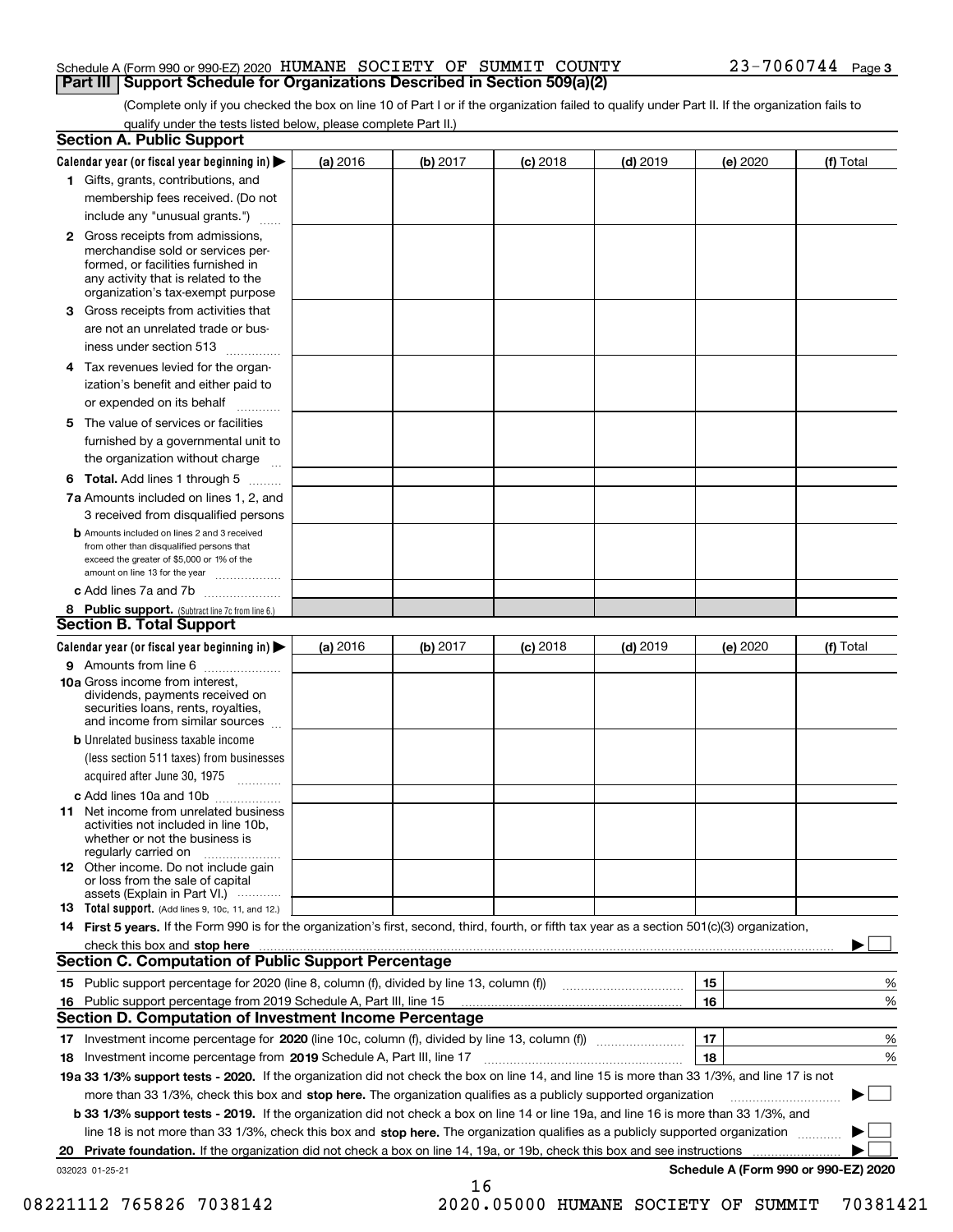## Schedule A (Form 990 or 990-EZ) 2020 Page HUMANE SOCIETY OF SUMMIT COUNTY 23-7060744

# **Part IV Supporting Organizations**

(Complete only if you checked a box in line 12 on Part I. If you checked box 12a, Part I, complete Sections A and B. If you checked box 12b, Part I, complete Sections A and C. If you checked box 12c, Part I, complete Sections A, D, and E. If you checked box 12d, Part I, complete Sections A and D, and complete Part V.)

## **Section A. All Supporting Organizations**

- **1** Are all of the organization's supported organizations listed by name in the organization's governing documents? If "No," describe in **Part VI** how the supported organizations are designated. If designated by *class or purpose, describe the designation. If historic and continuing relationship, explain.*
- **2** Did the organization have any supported organization that does not have an IRS determination of status under section 509(a)(1) or (2)? If "Yes," explain in Part VI how the organization determined that the supported *organization was described in section 509(a)(1) or (2).*
- **3a** Did the organization have a supported organization described in section 501(c)(4), (5), or (6)? If "Yes," answer *lines 3b and 3c below.*
- **b** Did the organization confirm that each supported organization qualified under section 501(c)(4), (5), or (6) and satisfied the public support tests under section 509(a)(2)? If "Yes," describe in **Part VI** when and how the *organization made the determination.*
- **c**Did the organization ensure that all support to such organizations was used exclusively for section 170(c)(2)(B) purposes? If "Yes," explain in **Part VI** what controls the organization put in place to ensure such use.
- **4a***If* Was any supported organization not organized in the United States ("foreign supported organization")? *"Yes," and if you checked box 12a or 12b in Part I, answer lines 4b and 4c below.*
- **b** Did the organization have ultimate control and discretion in deciding whether to make grants to the foreign supported organization? If "Yes," describe in **Part VI** how the organization had such control and discretion *despite being controlled or supervised by or in connection with its supported organizations.*
- **c** Did the organization support any foreign supported organization that does not have an IRS determination under sections 501(c)(3) and 509(a)(1) or (2)? If "Yes," explain in **Part VI** what controls the organization used *to ensure that all support to the foreign supported organization was used exclusively for section 170(c)(2)(B) purposes.*
- **5a** Did the organization add, substitute, or remove any supported organizations during the tax year? If "Yes," answer lines 5b and 5c below (if applicable). Also, provide detail in **Part VI,** including (i) the names and EIN *numbers of the supported organizations added, substituted, or removed; (ii) the reasons for each such action; (iii) the authority under the organization's organizing document authorizing such action; and (iv) how the action was accomplished (such as by amendment to the organizing document).*
- **b** Type I or Type II only. Was any added or substituted supported organization part of a class already designated in the organization's organizing document?
- **cSubstitutions only.**  Was the substitution the result of an event beyond the organization's control?
- **6** Did the organization provide support (whether in the form of grants or the provision of services or facilities) to **Part VI.** *If "Yes," provide detail in* support or benefit one or more of the filing organization's supported organizations? anyone other than (i) its supported organizations, (ii) individuals that are part of the charitable class benefited by one or more of its supported organizations, or (iii) other supporting organizations that also
- **7**Did the organization provide a grant, loan, compensation, or other similar payment to a substantial contributor *If "Yes," complete Part I of Schedule L (Form 990 or 990-EZ).* regard to a substantial contributor? (as defined in section 4958(c)(3)(C)), a family member of a substantial contributor, or a 35% controlled entity with
- **8** Did the organization make a loan to a disqualified person (as defined in section 4958) not described in line 7? *If "Yes," complete Part I of Schedule L (Form 990 or 990-EZ).*
- **9a** Was the organization controlled directly or indirectly at any time during the tax year by one or more in section 509(a)(1) or (2))? If "Yes," *provide detail in* <code>Part VI.</code> disqualified persons, as defined in section 4946 (other than foundation managers and organizations described
- **b** Did one or more disqualified persons (as defined in line 9a) hold a controlling interest in any entity in which the supporting organization had an interest? If "Yes," provide detail in P**art VI**.
- **c**Did a disqualified person (as defined in line 9a) have an ownership interest in, or derive any personal benefit from, assets in which the supporting organization also had an interest? If "Yes," provide detail in P**art VI.**
- **10a** Was the organization subject to the excess business holdings rules of section 4943 because of section supporting organizations)? If "Yes," answer line 10b below. 4943(f) (regarding certain Type II supporting organizations, and all Type III non-functionally integrated
- **b** Did the organization have any excess business holdings in the tax year? (Use Schedule C, Form 4720, to *determine whether the organization had excess business holdings.)*

17

032024 01-25-21

**3a3b3c4a4b4c5a 5b5c6789a 9b9c10a**

**1**

**2**

**YesNo**

**Schedule A (Form 990 or 990-EZ) 2020**

**10b**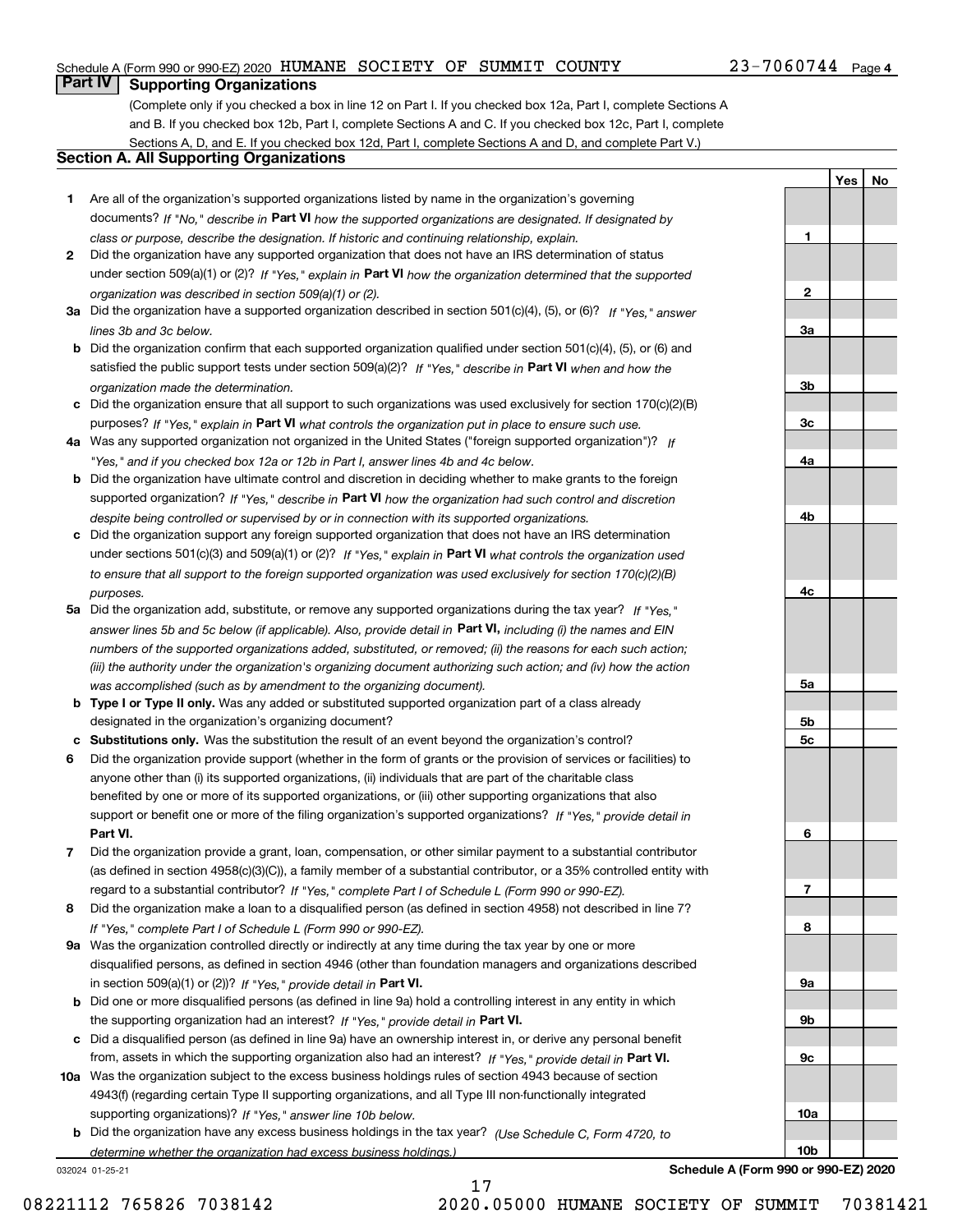## Schedule A (Form 990 or 990-EZ) 2020 Page HUMANE SOCIETY OF SUMMIT COUNTY 23-7060744

|              | <b>Supporting Organizations (continued)</b><br>Part IV                                                                                                                                                                                                     |                 |     |    |
|--------------|------------------------------------------------------------------------------------------------------------------------------------------------------------------------------------------------------------------------------------------------------------|-----------------|-----|----|
|              |                                                                                                                                                                                                                                                            |                 | Yes | No |
| 11           | Has the organization accepted a gift or contribution from any of the following persons?                                                                                                                                                                    |                 |     |    |
|              | a A person who directly or indirectly controls, either alone or together with persons described in lines 11b and                                                                                                                                           |                 |     |    |
|              | 11c below, the governing body of a supported organization?                                                                                                                                                                                                 | 11a             |     |    |
|              | <b>b</b> A family member of a person described in line 11a above?                                                                                                                                                                                          | 11 <sub>b</sub> |     |    |
|              | c A 35% controlled entity of a person described in line 11a or 11b above? If "Yes" to line 11a, 11b, or 11c, provide                                                                                                                                       |                 |     |    |
|              | detail in Part VI.                                                                                                                                                                                                                                         | 11c             |     |    |
|              | <b>Section B. Type I Supporting Organizations</b>                                                                                                                                                                                                          |                 |     |    |
|              |                                                                                                                                                                                                                                                            |                 | Yes | No |
| 1.           | Did the governing body, members of the governing body, officers acting in their official capacity, or membership of one or                                                                                                                                 |                 |     |    |
|              | more supported organizations have the power to regularly appoint or elect at least a majority of the organization's officers,                                                                                                                              |                 |     |    |
|              | directors, or trustees at all times during the tax year? If "No," describe in Part VI how the supported organization(s)                                                                                                                                    |                 |     |    |
|              | effectively operated, supervised, or controlled the organization's activities. If the organization had more than one supported<br>organization, describe how the powers to appoint and/or remove officers, directors, or trustees were allocated among the |                 |     |    |
|              | supported organizations and what conditions or restrictions, if any, applied to such powers during the tax year.                                                                                                                                           | 1               |     |    |
| $\mathbf{2}$ | Did the organization operate for the benefit of any supported organization other than the supported                                                                                                                                                        |                 |     |    |
|              | organization(s) that operated, supervised, or controlled the supporting organization? If "Yes," explain in                                                                                                                                                 |                 |     |    |
|              | <b>Part VI</b> how providing such benefit carried out the purposes of the supported organization(s) that operated,                                                                                                                                         |                 |     |    |
|              | supervised, or controlled the supporting organization.                                                                                                                                                                                                     | $\mathbf{2}$    |     |    |
|              | Section C. Type II Supporting Organizations                                                                                                                                                                                                                |                 |     |    |
|              |                                                                                                                                                                                                                                                            |                 | Yes | No |
| 1.           | Were a majority of the organization's directors or trustees during the tax year also a majority of the directors                                                                                                                                           |                 |     |    |
|              | or trustees of each of the organization's supported organization(s)? If "No," describe in Part VI how control                                                                                                                                              |                 |     |    |
|              | or management of the supporting organization was vested in the same persons that controlled or managed                                                                                                                                                     |                 |     |    |
|              | the supported organization(s).                                                                                                                                                                                                                             | 1               |     |    |
|              | Section D. All Type III Supporting Organizations                                                                                                                                                                                                           |                 |     |    |
|              |                                                                                                                                                                                                                                                            |                 | Yes | No |
| 1.           | Did the organization provide to each of its supported organizations, by the last day of the fifth month of the                                                                                                                                             |                 |     |    |
|              | organization's tax year, (i) a written notice describing the type and amount of support provided during the prior tax                                                                                                                                      |                 |     |    |
|              | year, (ii) a copy of the Form 990 that was most recently filed as of the date of notification, and (iii) copies of the                                                                                                                                     |                 |     |    |
|              | organization's governing documents in effect on the date of notification, to the extent not previously provided?                                                                                                                                           | 1               |     |    |
| 2            | Were any of the organization's officers, directors, or trustees either (i) appointed or elected by the supported                                                                                                                                           |                 |     |    |
|              | organization(s) or (ii) serving on the governing body of a supported organization? If "No," explain in Part VI how                                                                                                                                         |                 |     |    |
|              | the organization maintained a close and continuous working relationship with the supported organization(s).                                                                                                                                                | $\mathbf{2}$    |     |    |
| 3            | By reason of the relationship described in line 2, above, did the organization's supported organizations have a                                                                                                                                            |                 |     |    |
|              | significant voice in the organization's investment policies and in directing the use of the organization's                                                                                                                                                 |                 |     |    |
|              | income or assets at all times during the tax year? If "Yes," describe in Part VI the role the organization's                                                                                                                                               |                 |     |    |
|              | supported organizations played in this regard.                                                                                                                                                                                                             | з               |     |    |
|              | Section E. Type III Functionally Integrated Supporting Organizations                                                                                                                                                                                       |                 |     |    |
| 1            | Check the box next to the method that the organization used to satisfy the Integral Part Test during the year (see instructions).                                                                                                                          |                 |     |    |
| a            | The organization satisfied the Activities Test. Complete line 2 below.                                                                                                                                                                                     |                 |     |    |
| b            | The organization is the parent of each of its supported organizations. Complete line 3 below.                                                                                                                                                              |                 |     |    |
| c            | The organization supported a governmental entity. Describe in Part VI how you supported a governmental entity (see instructions).                                                                                                                          |                 |     |    |
| 2            | Activities Test. Answer lines 2a and 2b below.                                                                                                                                                                                                             |                 | Yes | No |
| a            | Did substantially all of the organization's activities during the tax year directly further the exempt purposes of                                                                                                                                         |                 |     |    |
|              | the supported organization(s) to which the organization was responsive? If "Yes." then in Part VI identify                                                                                                                                                 |                 |     |    |
|              | those supported organizations and explain how these activities directly furthered their exempt purposes,                                                                                                                                                   |                 |     |    |
|              | how the organization was responsive to those supported organizations, and how the organization determined                                                                                                                                                  |                 |     |    |
|              | that these activities constituted substantially all of its activities.                                                                                                                                                                                     | 2a              |     |    |
|              | <b>b</b> Did the activities described in line 2a, above, constitute activities that, but for the organization's involvement,                                                                                                                               |                 |     |    |
|              | one or more of the organization's supported organization(s) would have been engaged in? If "Yes," explain in                                                                                                                                               |                 |     |    |
|              | <b>Part VI</b> the reasons for the organization's position that its supported organization(s) would have engaged in                                                                                                                                        |                 |     |    |
|              | these activities but for the organization's involvement.                                                                                                                                                                                                   | 2b              |     |    |
| З            | Parent of Supported Organizations. Answer lines 3a and 3b below.                                                                                                                                                                                           |                 |     |    |
|              |                                                                                                                                                                                                                                                            |                 |     |    |

**a** Did the organization have the power to regularly appoint or elect a majority of the officers, directors, or trustees of each of the supported organizations? If "Yes" or "No" provide details in **Part VI.** 

032025 01-25-21 **b** Did the organization exercise a substantial degree of direction over the policies, programs, and activities of each of its supported organizations? If "Yes," describe in Part VI the role played by the organization in this regard.

18

**Schedule A (Form 990 or 990-EZ) 2020**

**3a**

**3b**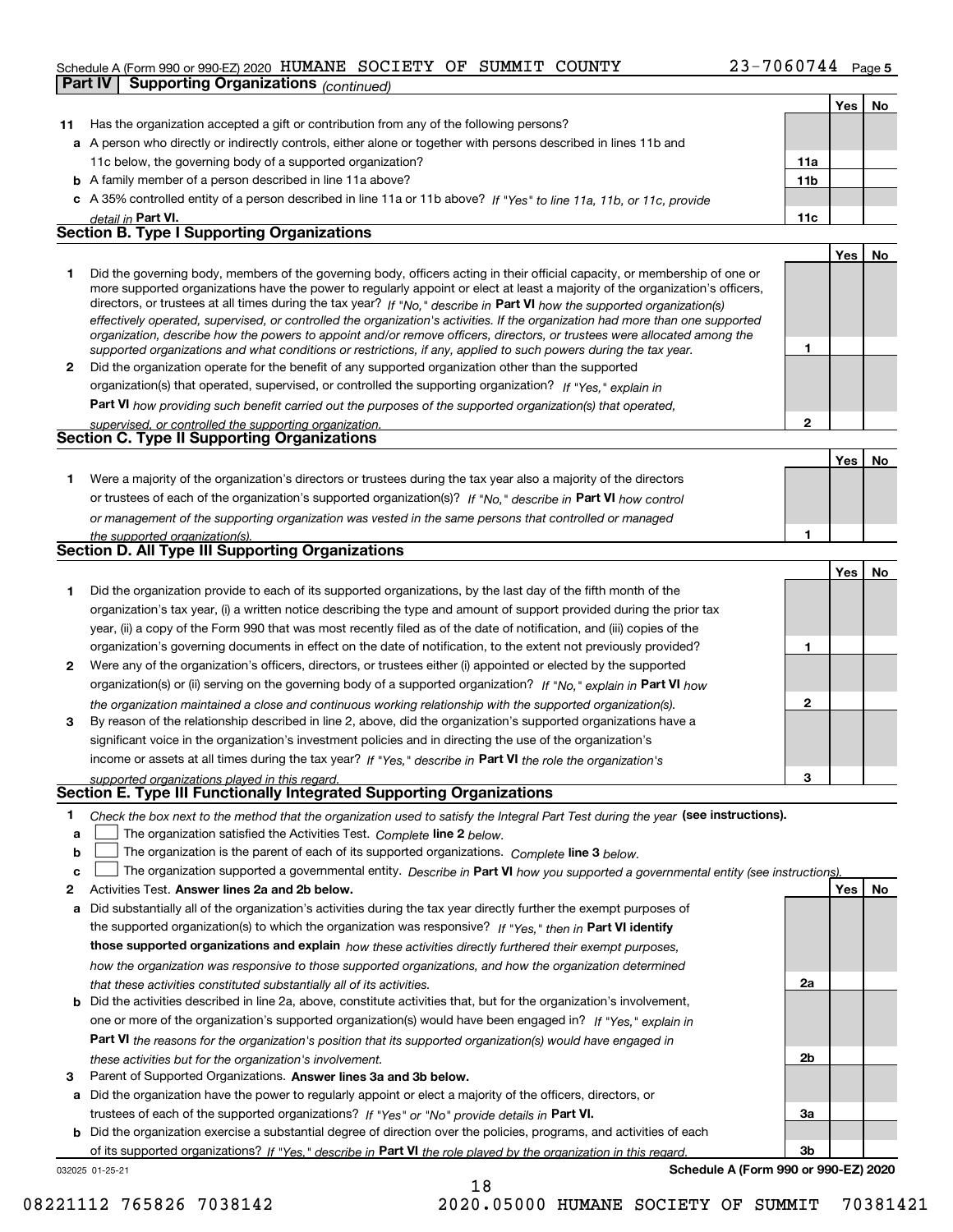| Part V   Type III Non-Functionally Integrated 509(a)(3) Supporting Organizations |  |                       |  |
|----------------------------------------------------------------------------------|--|-----------------------|--|
| Schedule A (Form 990 or 990-EZ) 2020 HUMANE SOCIETY OF SUMMIT COUNTY             |  | $23 - 7060744$ Page 6 |  |

| 1 Check here if the organization satisfied the Integral Part Test as a qualifying trust on Nov. 20, 1970 (explain in Part VI). See instructions. |
|--------------------------------------------------------------------------------------------------------------------------------------------------|
| All other Type III non-functionally integrated supporting organizations must complete Sections A through E.                                      |

|              | Section A - Adjusted Net Income                                             |                | (A) Prior Year | (B) Current Year<br>(optional) |
|--------------|-----------------------------------------------------------------------------|----------------|----------------|--------------------------------|
| 1            | Net short-term capital gain                                                 | 1              |                |                                |
| 2            | Recoveries of prior-year distributions                                      | $\mathbf{2}$   |                |                                |
| 3            | Other gross income (see instructions)                                       | 3              |                |                                |
| 4            | Add lines 1 through 3.                                                      | 4              |                |                                |
| 5            | Depreciation and depletion                                                  | 5              |                |                                |
| 6            | Portion of operating expenses paid or incurred for production or            |                |                |                                |
|              | collection of gross income or for management, conservation, or              |                |                |                                |
|              | maintenance of property held for production of income (see instructions)    | 6              |                |                                |
| 7            | Other expenses (see instructions)                                           | $\overline{7}$ |                |                                |
| 8            | Adjusted Net Income (subtract lines 5, 6, and 7 from line 4)                | 8              |                |                                |
|              | <b>Section B - Minimum Asset Amount</b>                                     |                | (A) Prior Year | (B) Current Year<br>(optional) |
| 1            | Aggregate fair market value of all non-exempt-use assets (see               |                |                |                                |
|              | instructions for short tax year or assets held for part of year):           |                |                |                                |
|              | <b>a</b> Average monthly value of securities                                | 1a             |                |                                |
|              | <b>b</b> Average monthly cash balances                                      | 1b             |                |                                |
|              | c Fair market value of other non-exempt-use assets                          | 1c             |                |                                |
|              | d Total (add lines 1a, 1b, and 1c)                                          | 1d             |                |                                |
|              | e Discount claimed for blockage or other factors                            |                |                |                                |
|              | (explain in detail in Part VI):                                             |                |                |                                |
| 2            | Acquisition indebtedness applicable to non-exempt-use assets                | $\mathbf{2}$   |                |                                |
| 3            | Subtract line 2 from line 1d.                                               | 3              |                |                                |
| 4            | Cash deemed held for exempt use. Enter 0.015 of line 3 (for greater amount, |                |                |                                |
|              | see instructions).                                                          | 4              |                |                                |
| 5            | Net value of non-exempt-use assets (subtract line 4 from line 3)            | 5              |                |                                |
| 6            | Multiply line 5 by 0.035.                                                   | 6              |                |                                |
| 7            | Recoveries of prior-year distributions                                      | $\overline{7}$ |                |                                |
| 8            | Minimum Asset Amount (add line 7 to line 6)                                 | 8              |                |                                |
|              | <b>Section C - Distributable Amount</b>                                     |                |                | <b>Current Year</b>            |
| 1            | Adjusted net income for prior year (from Section A, line 8, column A)       | 1              |                |                                |
| $\mathbf{2}$ | Enter 0.85 of line 1.                                                       | $\mathbf{2}$   |                |                                |
| 3            | Minimum asset amount for prior year (from Section B, line 8, column A)      | 3              |                |                                |
| 4            | Enter greater of line 2 or line 3.                                          | 4              |                |                                |
| 5            | Income tax imposed in prior year                                            | 5              |                |                                |
| 6            | <b>Distributable Amount.</b> Subtract line 5 from line 4, unless subject to |                |                |                                |
|              | emergency temporary reduction (see instructions).                           | 6              |                |                                |
|              |                                                                             |                |                |                                |

**7**Check here if the current year is the organization's first as a non-functionally integrated Type III supporting organization (see instructions).

**Schedule A (Form 990 or 990-EZ) 2020**

032026 01-25-21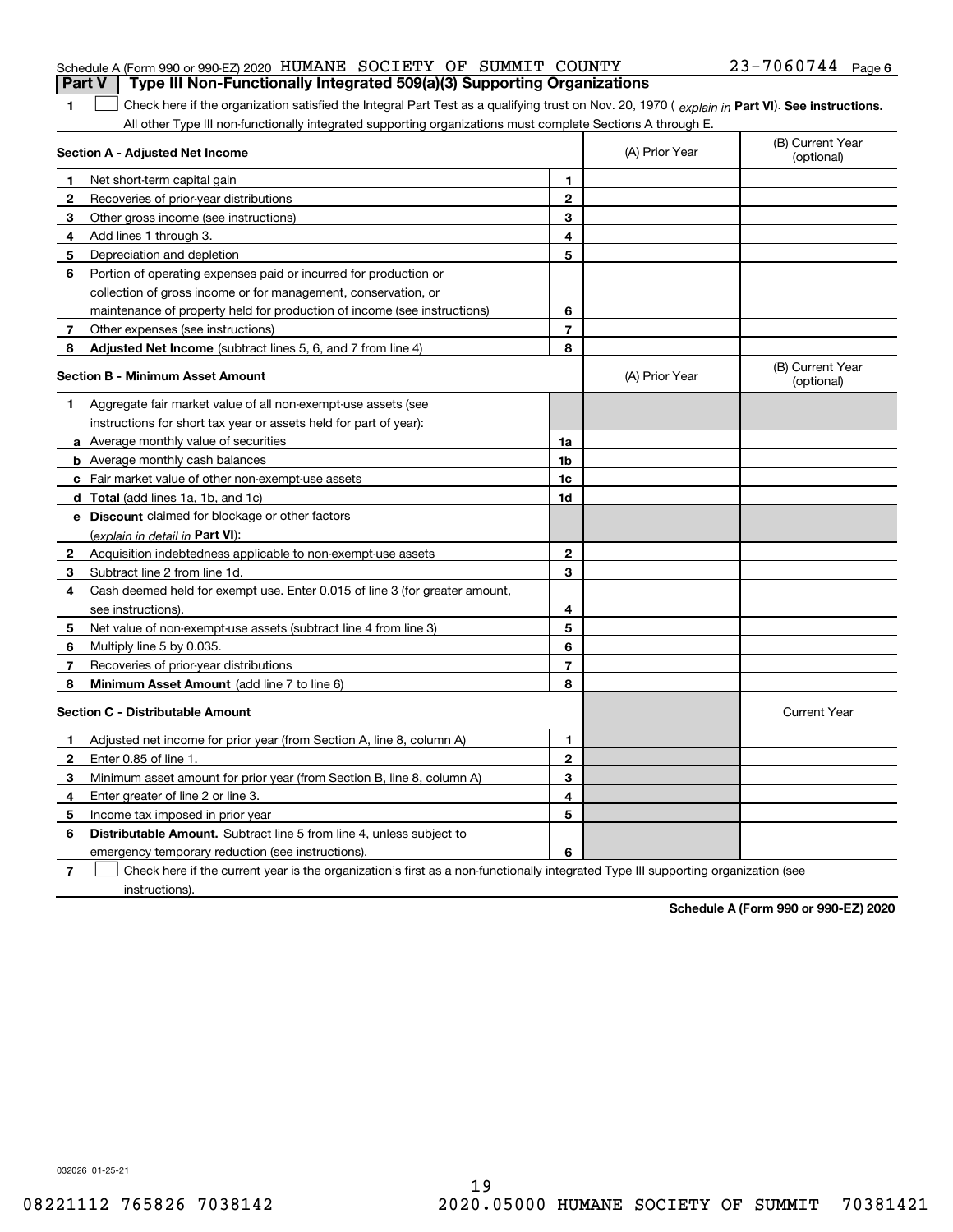# Schedule A (Form 990 or 990-EZ) 2020 Page HUMANE SOCIETY OF SUMMIT COUNTY 23-7060744

| <b>Part V</b> | Type III Non-Functionally Integrated 509(a)(3) Supporting Organizations                    |                                    | (continued)                       |              |                               |
|---------------|--------------------------------------------------------------------------------------------|------------------------------------|-----------------------------------|--------------|-------------------------------|
|               | <b>Section D - Distributions</b>                                                           |                                    |                                   |              | <b>Current Year</b>           |
| 1             | Amounts paid to supported organizations to accomplish exempt purposes                      |                                    |                                   | 1            |                               |
| 2             | Amounts paid to perform activity that directly furthers exempt purposes of supported       |                                    |                                   |              |                               |
|               | organizations, in excess of income from activity                                           |                                    |                                   | $\mathbf{2}$ |                               |
| 3             | Administrative expenses paid to accomplish exempt purposes of supported organizations      |                                    |                                   | 3            |                               |
| 4             | Amounts paid to acquire exempt-use assets                                                  |                                    |                                   | 4            |                               |
| 5             | Qualified set-aside amounts (prior IRS approval required - provide details in Part VI)     |                                    |                                   | 5            |                               |
| 6             | Other distributions ( <i>describe in</i> Part VI). See instructions.                       |                                    |                                   | 6            |                               |
| 7             | Total annual distributions. Add lines 1 through 6.                                         |                                    |                                   | 7            |                               |
| 8             | Distributions to attentive supported organizations to which the organization is responsive |                                    |                                   |              |                               |
|               | (provide details in Part VI). See instructions.                                            |                                    |                                   | 8            |                               |
| 9             | Distributable amount for 2020 from Section C, line 6                                       |                                    |                                   | 9            |                               |
| 10            | Line 8 amount divided by line 9 amount                                                     |                                    |                                   | 10           |                               |
|               | Section E - Distribution Allocations (see instructions)                                    | (i)<br><b>Excess Distributions</b> | (ii)<br><b>Underdistributions</b> |              | (iii)<br><b>Distributable</b> |
|               |                                                                                            |                                    | Pre-2020                          |              | Amount for 2020               |
| 1             | Distributable amount for 2020 from Section C, line 6                                       |                                    |                                   |              |                               |
| 2             | Underdistributions, if any, for years prior to 2020 (reason-                               |                                    |                                   |              |                               |
|               | able cause required - explain in Part VI). See instructions.                               |                                    |                                   |              |                               |
| 3             | Excess distributions carryover, if any, to 2020                                            |                                    |                                   |              |                               |
|               | <b>a</b> From 2015                                                                         |                                    |                                   |              |                               |
|               | <b>b</b> From 2016                                                                         |                                    |                                   |              |                               |
|               | c From 2017                                                                                |                                    |                                   |              |                               |
|               | <b>d</b> From 2018                                                                         |                                    |                                   |              |                               |
|               | e From 2019                                                                                |                                    |                                   |              |                               |
|               | f Total of lines 3a through 3e                                                             |                                    |                                   |              |                               |
|               | g Applied to underdistributions of prior years                                             |                                    |                                   |              |                               |
|               | <b>h</b> Applied to 2020 distributable amount                                              |                                    |                                   |              |                               |
|               | Carryover from 2015 not applied (see instructions)                                         |                                    |                                   |              |                               |
|               | Remainder. Subtract lines 3g, 3h, and 3i from line 3f.                                     |                                    |                                   |              |                               |
| 4             | Distributions for 2020 from Section D,                                                     |                                    |                                   |              |                               |
|               | line $7:$                                                                                  |                                    |                                   |              |                               |
|               | a Applied to underdistributions of prior years                                             |                                    |                                   |              |                               |
|               | <b>b</b> Applied to 2020 distributable amount                                              |                                    |                                   |              |                               |
|               | c Remainder. Subtract lines 4a and 4b from line 4.                                         |                                    |                                   |              |                               |
| 5             | Remaining underdistributions for years prior to 2020, if                                   |                                    |                                   |              |                               |
|               | any. Subtract lines 3g and 4a from line 2. For result greater                              |                                    |                                   |              |                               |
|               | than zero, explain in Part VI. See instructions.                                           |                                    |                                   |              |                               |
| 6             | Remaining underdistributions for 2020. Subtract lines 3h                                   |                                    |                                   |              |                               |
|               | and 4b from line 1. For result greater than zero, explain in                               |                                    |                                   |              |                               |
|               | Part VI. See instructions.                                                                 |                                    |                                   |              |                               |
| 7             | Excess distributions carryover to 2021. Add lines 3j                                       |                                    |                                   |              |                               |
|               | and 4c.                                                                                    |                                    |                                   |              |                               |
| 8             | Breakdown of line 7:                                                                       |                                    |                                   |              |                               |
|               | a Excess from 2016                                                                         |                                    |                                   |              |                               |
|               | <b>b</b> Excess from 2017                                                                  |                                    |                                   |              |                               |
|               | c Excess from 2018                                                                         |                                    |                                   |              |                               |
|               | d Excess from 2019                                                                         |                                    |                                   |              |                               |
|               | e Excess from 2020                                                                         |                                    |                                   |              |                               |

**Schedule A (Form 990 or 990-EZ) 2020**

032027 01-25-21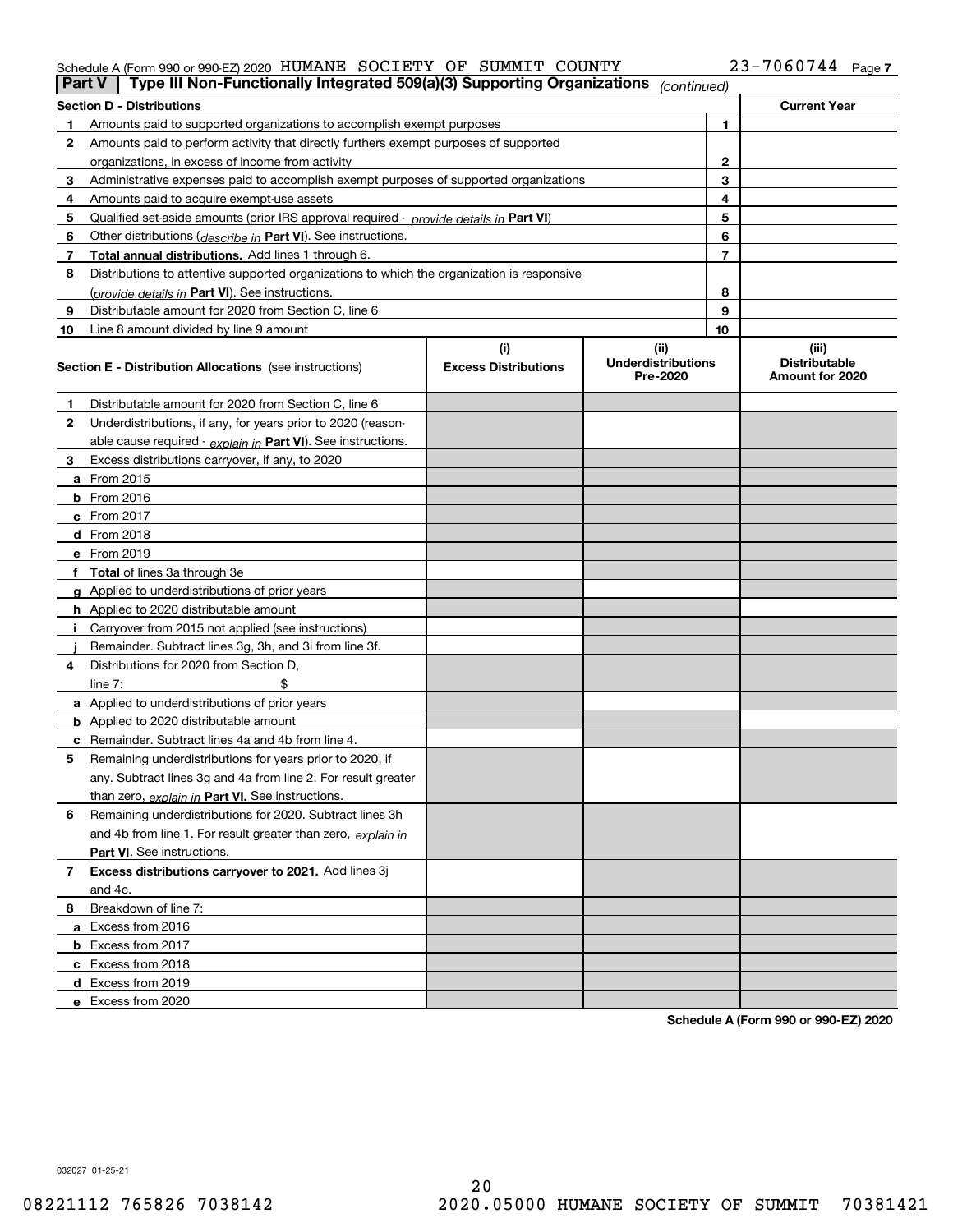| Schedule A (Form 990 or 990-EZ) 2020 $\,$ HUMANE $\,$ SOCIETY OF SUMMIT COUNTY |  |  | $23 - 7060744$ Page 8 |  |
|--------------------------------------------------------------------------------|--|--|-----------------------|--|
|                                                                                |  |  |                       |  |

Part VI | Supplemental Information. Provide the explanations required by Part II, line 10; Part II, line 17a or 17b; Part III, line 12; Part IV, Section A, lines 1, 2, 3b, 3c, 4b, 4c, 5a, 6, 9a, 9b, 9c, 11a, 11b, and 11c; Part IV, Section B, lines 1 and 2; Part IV, Section C, line 1; Part IV, Section D, lines 2 and 3; Part IV, Section E, lines 1c, 2a, 2b, 3a, and 3b; Part V, line 1; Part V, Section B, line 1e; Part V, Section D, lines 5, 6, and 8; and Part V, Section E, lines 2, 5, and 6. Also complete this part for any additional information. (See instructions.)

SCHEDULE A, PART II, LINE 10, EXPLANATION FOR OTHER INCOME:

| FUNDRAISING EVENTS |               |                                                                                                                                                                                                                               |                                      |
|--------------------|---------------|-------------------------------------------------------------------------------------------------------------------------------------------------------------------------------------------------------------------------------|--------------------------------------|
| 2016 AMOUNT: \$    | 62,404.       |                                                                                                                                                                                                                               |                                      |
| 2017 AMOUNT: \$    | 100,012.      | the control of the control of the control of the control of the control of the control of the control of the control of the control of the control of the control of the control of the control of the control of the control |                                      |
| 2018 AMOUNT: \$    | 308,027.      |                                                                                                                                                                                                                               |                                      |
| 2019 AMOUNT: \$    | 245,076.      |                                                                                                                                                                                                                               |                                      |
| 2020 AMOUNT: \$    | 262,479.      |                                                                                                                                                                                                                               |                                      |
| MISCELLANEOUS      | <b>INCOME</b> |                                                                                                                                                                                                                               |                                      |
| 2018 AMOUNT: \$    | 5,713.        |                                                                                                                                                                                                                               |                                      |
| 2020 AMOUNT: \$    | 118,358.      |                                                                                                                                                                                                                               |                                      |
|                    |               |                                                                                                                                                                                                                               |                                      |
|                    |               |                                                                                                                                                                                                                               |                                      |
|                    |               |                                                                                                                                                                                                                               |                                      |
|                    |               |                                                                                                                                                                                                                               |                                      |
|                    |               |                                                                                                                                                                                                                               |                                      |
|                    |               |                                                                                                                                                                                                                               |                                      |
|                    |               |                                                                                                                                                                                                                               |                                      |
|                    |               |                                                                                                                                                                                                                               |                                      |
|                    |               |                                                                                                                                                                                                                               |                                      |
|                    |               |                                                                                                                                                                                                                               |                                      |
|                    |               |                                                                                                                                                                                                                               |                                      |
|                    |               |                                                                                                                                                                                                                               |                                      |
|                    |               |                                                                                                                                                                                                                               |                                      |
|                    |               |                                                                                                                                                                                                                               |                                      |
|                    |               |                                                                                                                                                                                                                               |                                      |
| 032028 01-25-21    |               |                                                                                                                                                                                                                               | Schedule A (Form 990 or 990-EZ) 2020 |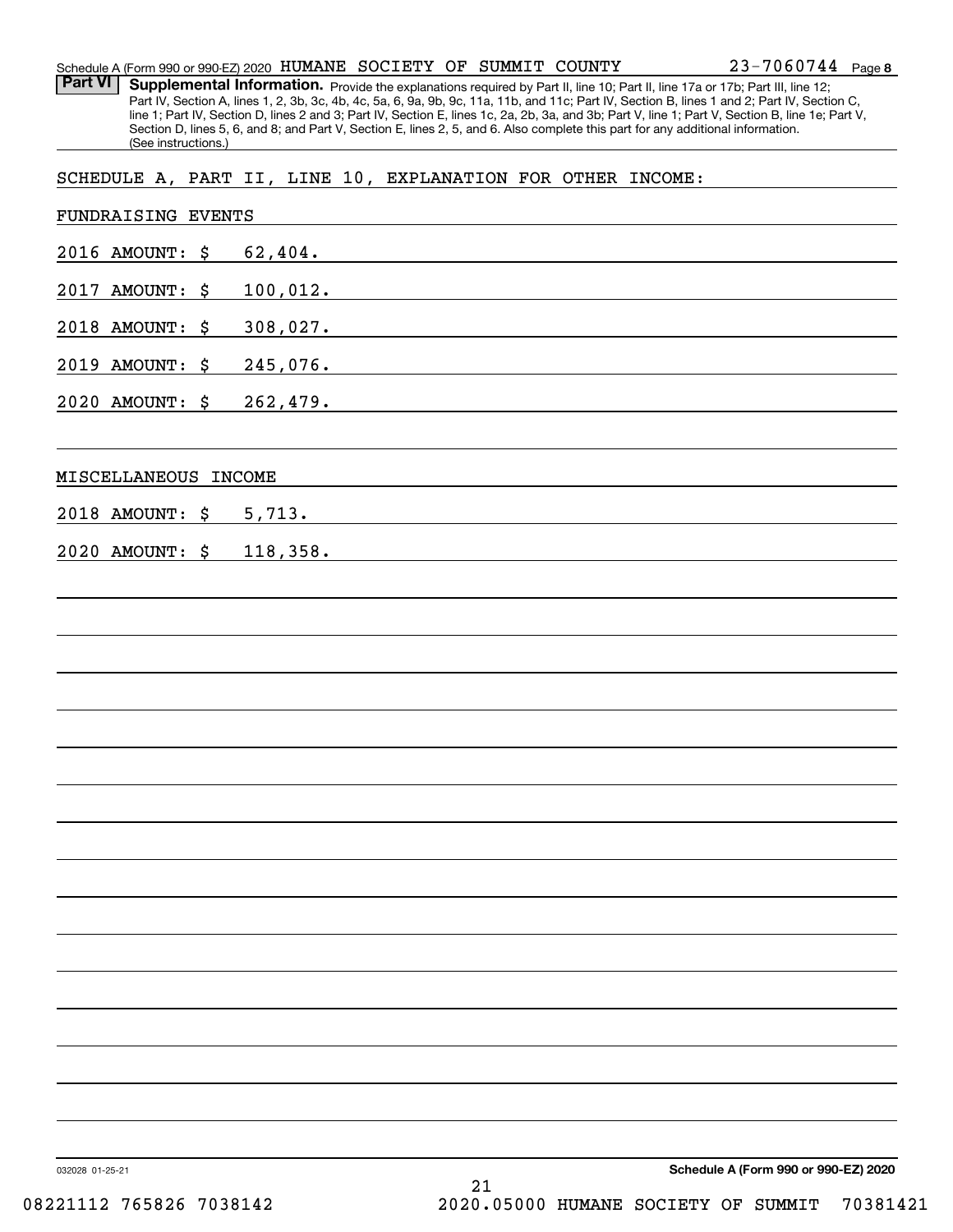Department of the Treasury Internal Revenue Service **(Form 990, 990-EZ, or 990-PF)**

Name of the organization

\*\* PUBLIC DISCLOSURE COPY \*\*

# **Schedule B Schedule of Contributors**

**| Attach to Form 990, Form 990-EZ, or Form 990-PF. | Go to www.irs.gov/Form990 for the latest information.** OMB No. 1545-0047

**2020**

**Employer identification number**

|                                       | HUMANE SOCIETY OF |  |
|---------------------------------------|-------------------|--|
| <b>Organization type (check one):</b> |                   |  |

SUMMIT COUNTY 23-7060744

| Filers of:         | Section:                                                                           |  |  |  |
|--------------------|------------------------------------------------------------------------------------|--|--|--|
| Form 990 or 990-FZ | $\boxed{\text{X}}$ 501(c)(<br>3) (enter number) organization                       |  |  |  |
|                    | $4947(a)(1)$ nonexempt charitable trust <b>not</b> treated as a private foundation |  |  |  |
|                    | 527 political organization                                                         |  |  |  |
| Form 990-PF        | 501(c)(3) exempt private foundation                                                |  |  |  |
|                    | 4947(a)(1) nonexempt charitable trust treated as a private foundation              |  |  |  |
|                    | 501(c)(3) taxable private foundation                                               |  |  |  |

Check if your organization is covered by the **General Rule** or a **Special Rule. Note:**  Only a section 501(c)(7), (8), or (10) organization can check boxes for both the General Rule and a Special Rule. See instructions.

## **General Rule**

 $\mathcal{L}^{\text{max}}$ 

For an organization filing Form 990, 990-EZ, or 990-PF that received, during the year, contributions totaling \$5,000 or more (in money or property) from any one contributor. Complete Parts I and II. See instructions for determining a contributor's total contributions.

## **Special Rules**

any one contributor, during the year, total contributions of the greater of  $\,$  (1) \$5,000; or **(2)** 2% of the amount on (i) Form 990, Part VIII, line 1h;  $\boxed{\textbf{X}}$  For an organization described in section 501(c)(3) filing Form 990 or 990-EZ that met the 33 1/3% support test of the regulations under sections 509(a)(1) and 170(b)(1)(A)(vi), that checked Schedule A (Form 990 or 990-EZ), Part II, line 13, 16a, or 16b, and that received from or (ii) Form 990-EZ, line 1. Complete Parts I and II.

For an organization described in section 501(c)(7), (8), or (10) filing Form 990 or 990-EZ that received from any one contributor, during the year, total contributions of more than \$1,000 exclusively for religious, charitable, scientific, literary, or educational purposes, or for the prevention of cruelty to children or animals. Complete Parts I (entering "N/A" in column (b) instead of the contributor name and address), II, and III.  $\mathcal{L}^{\text{max}}$ 

purpose. Don't complete any of the parts unless the **General Rule** applies to this organization because it received *nonexclusively* year, contributions <sub>exclusively</sub> for religious, charitable, etc., purposes, but no such contributions totaled more than \$1,000. If this box is checked, enter here the total contributions that were received during the year for an  $\;$ exclusively religious, charitable, etc., For an organization described in section 501(c)(7), (8), or (10) filing Form 990 or 990-EZ that received from any one contributor, during the religious, charitable, etc., contributions totaling \$5,000 or more during the year  $\Box$ — $\Box$   $\Box$  $\mathcal{L}^{\text{max}}$ 

**Caution:**  An organization that isn't covered by the General Rule and/or the Special Rules doesn't file Schedule B (Form 990, 990-EZ, or 990-PF),  **must** but it answer "No" on Part IV, line 2, of its Form 990; or check the box on line H of its Form 990-EZ or on its Form 990-PF, Part I, line 2, to certify that it doesn't meet the filing requirements of Schedule B (Form 990, 990-EZ, or 990-PF).

**For Paperwork Reduction Act Notice, see the instructions for Form 990, 990-EZ, or 990-PF. Schedule B (Form 990, 990-EZ, or 990-PF) (2020)** LHA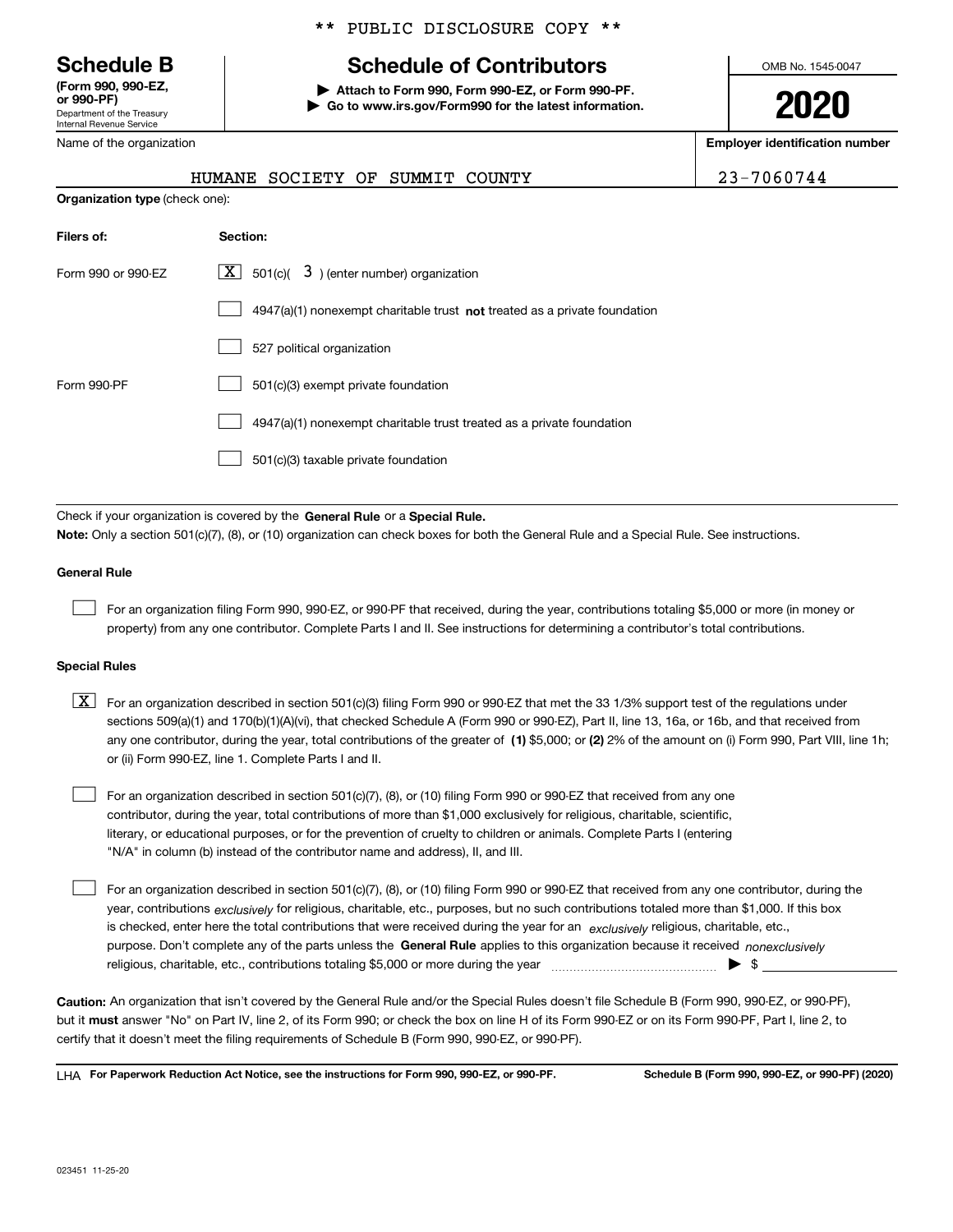**Employer identification number**

# HUMANE SOCIETY OF SUMMIT COUNTY 23-7060744

**Contributors** (see instructions). Use duplicate copies of Part I if additional space is needed. Chedule B (Form 990, 990-EZ, or 990-PF) (2020)<br>Iame of organization<br>**IUMANE SOCIETY OF SUMMIT COUNTY** 23 – 7060744<br>Part I Contributors (see instructions). Use duplicate copies of Part I if additional space is needed.

| (a)        | (b)                                 | (c)                                  | (d)                                                                                                       |
|------------|-------------------------------------|--------------------------------------|-----------------------------------------------------------------------------------------------------------|
| No.        | Name, address, and ZIP + 4          | <b>Total contributions</b>           | Type of contribution                                                                                      |
| 1          |                                     | 150,000.<br>$\$$                     | Person<br>X.<br>Payroll<br>Noncash<br>(Complete Part II for<br>noncash contributions.)                    |
| (a)<br>No. | (b)<br>Name, address, and ZIP + 4   | (c)<br><b>Total contributions</b>    | (d)<br>Type of contribution                                                                               |
| 2          |                                     | 56,716.<br>$$\tilde{\phantom{a}}$$   | Person<br>Payroll<br>Noncash<br>(Complete Part II for<br>noncash contributions.)                          |
| (a)<br>No. | (b)<br>Name, address, and ZIP + 4   | (c)<br><b>Total contributions</b>    | (d)<br>Type of contribution                                                                               |
| 3          |                                     | 58,226.<br>$\mathfrak{S}$            | Person<br>Payroll<br>Noncash<br>(Complete Part II for<br>noncash contributions.)                          |
| (a)<br>No. | (b)<br>Name, address, and ZIP + 4   | (c)<br><b>Total contributions</b>    | (d)<br>Type of contribution                                                                               |
| 4          |                                     | 82,077.<br>$\$\$                     | Person<br>Payroll<br>Noncash<br>(Complete Part II for<br>noncash contributions.)                          |
| (a)<br>No. | (b)<br>Name, address, and $ZIP + 4$ | (c)<br>Total contributions           | (d)<br>Type of contribution                                                                               |
| 5          |                                     | 209, 201.<br>$$\tilde{\phantom{a}}$$ | $\overline{\text{X}}$<br>Person<br>Payroll<br>Noncash<br>(Complete Part II for<br>noncash contributions.) |
| (a)<br>No. | (b)<br>Name, address, and ZIP + 4   | (c)<br><b>Total contributions</b>    | (d)<br>Type of contribution                                                                               |
|            |                                     | \$                                   | Person<br>Payroll<br>Noncash<br>(Complete Part II for<br>noncash contributions.)                          |

023452 11-25-20 **Schedule B (Form 990, 990-EZ, or 990-PF) (2020)**

24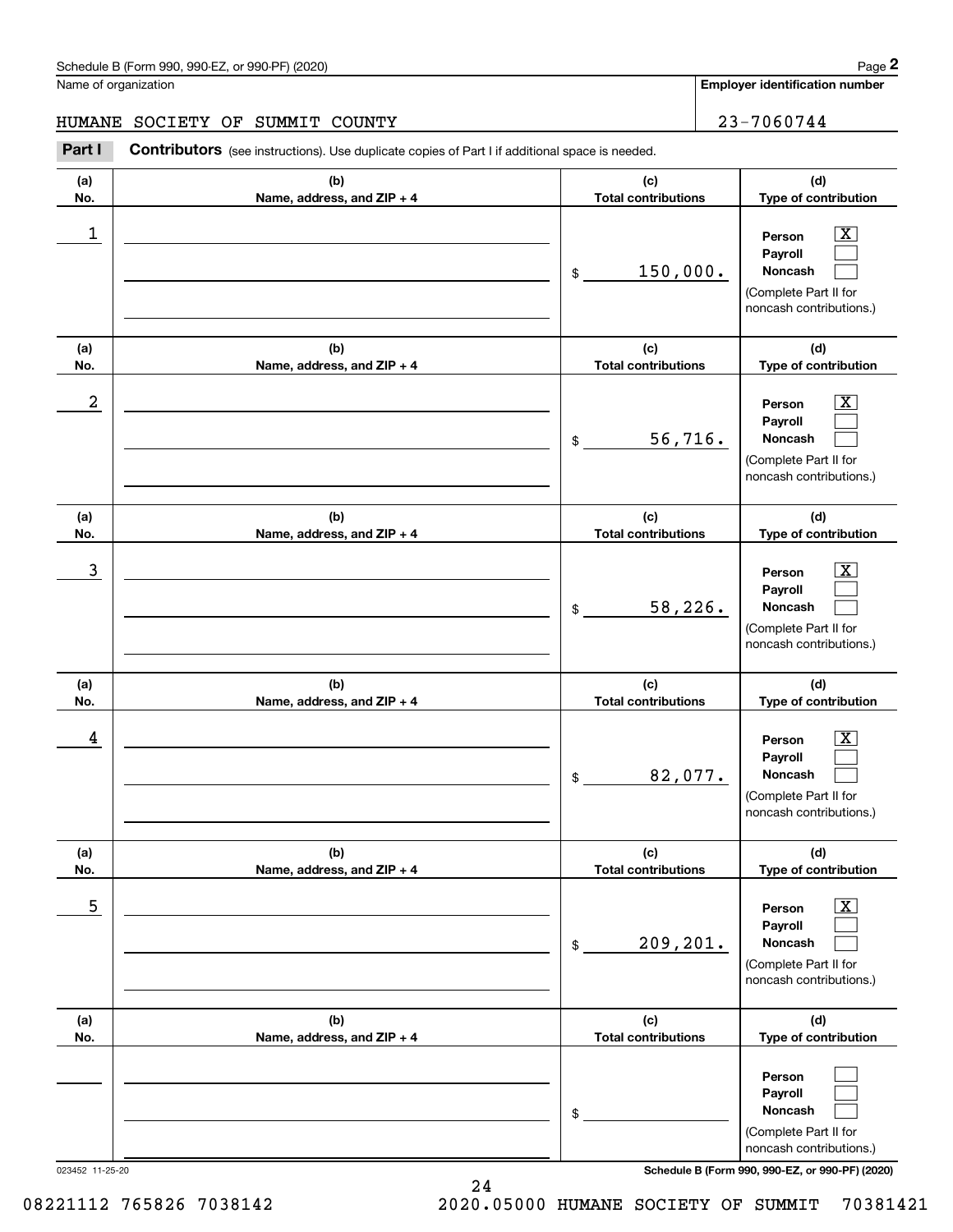**Employer identification number**

HUMANE SOCIETY OF SUMMIT COUNTY 23-7060744

(see instructions). Use duplicate copies of Part II if additional space is needed.<br> **23-7060744**<br> **23-7060744**<br> **Part II Noncash Property** (see instructions). Use duplicate copies of Part II if additional space is needed

| (a)<br>No.<br>from<br>Part I | (b)<br>Description of noncash property given | (c)<br>FMV (or estimate)<br>(See instructions.) | (d)<br>Date received                            |
|------------------------------|----------------------------------------------|-------------------------------------------------|-------------------------------------------------|
|                              |                                              | $\frac{1}{2}$                                   |                                                 |
| (a)<br>No.<br>from<br>Part I | (b)<br>Description of noncash property given | (c)<br>FMV (or estimate)<br>(See instructions.) | (d)<br>Date received                            |
|                              |                                              | $\mathfrak{S}$                                  |                                                 |
| (a)<br>No.<br>from<br>Part I | (b)<br>Description of noncash property given | (c)<br>FMV (or estimate)<br>(See instructions.) | (d)<br>Date received                            |
|                              |                                              | $\mathfrak{S}$                                  |                                                 |
| (a)<br>No.<br>from<br>Part I | (b)<br>Description of noncash property given | (c)<br>FMV (or estimate)<br>(See instructions.) | (d)<br>Date received                            |
|                              |                                              | $\mathfrak s$                                   |                                                 |
| (a)<br>No.<br>from<br>Part I | (b)<br>Description of noncash property given | (c)<br>FMV (or estimate)<br>(See instructions.) | (d)<br>Date received                            |
|                              |                                              | \$                                              |                                                 |
| (a)<br>No.<br>from<br>Part I | (b)<br>Description of noncash property given | (c)<br>FMV (or estimate)<br>(See instructions.) | (d)<br>Date received                            |
|                              |                                              | \$                                              |                                                 |
| 023453 11-25-20              |                                              |                                                 | Schedule B (Form 990, 990-EZ, or 990-PF) (2020) |

25

08221112 765826 7038142 2020.05000 HUMANE SOCIETY OF SUMMIT 70381421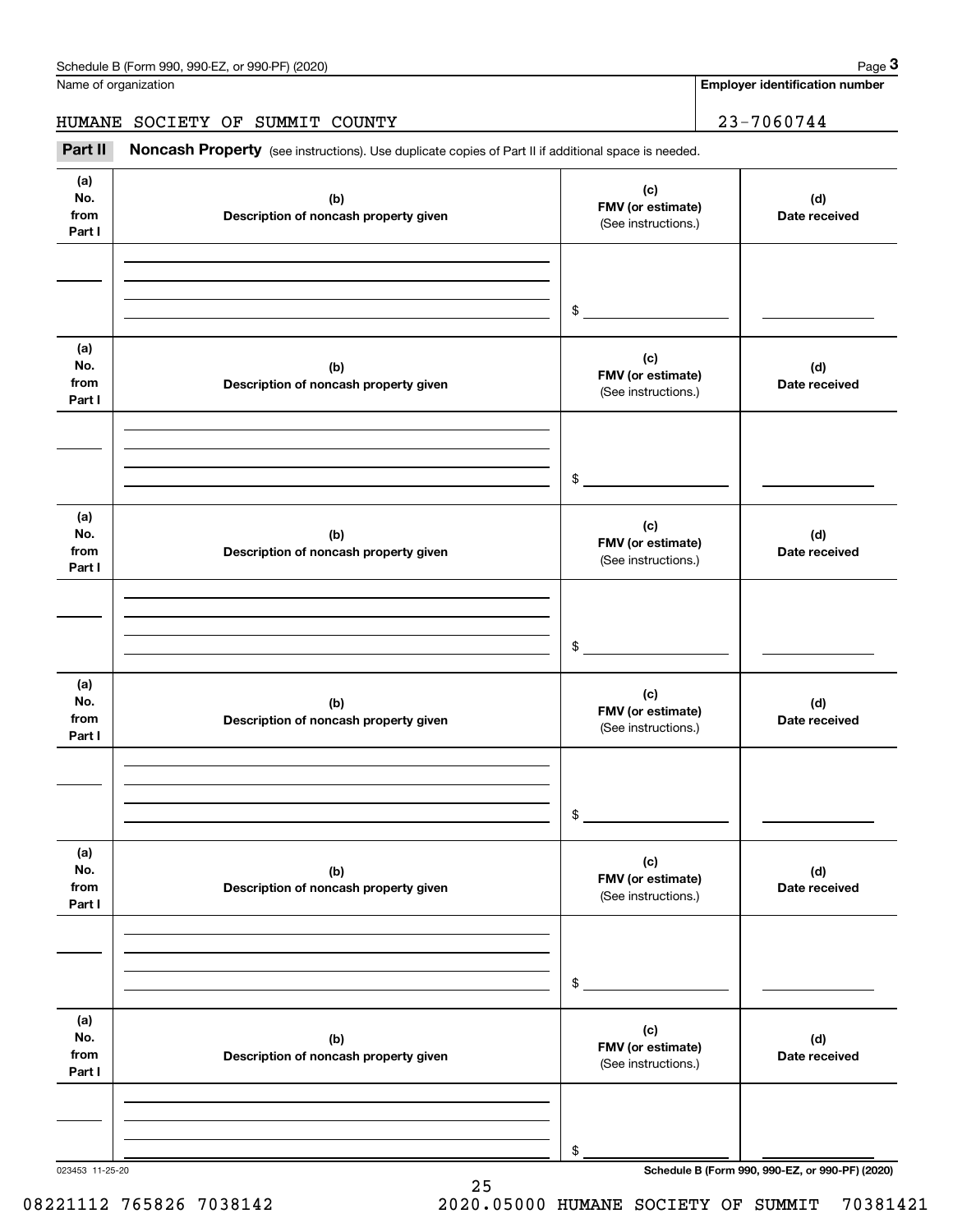|                      | Schedule B (Form 990, 990-EZ, or 990-PF) (2020)                                                                                                                                                                                 |                      | Page 4                                                                                                                                                         |
|----------------------|---------------------------------------------------------------------------------------------------------------------------------------------------------------------------------------------------------------------------------|----------------------|----------------------------------------------------------------------------------------------------------------------------------------------------------------|
| Name of organization |                                                                                                                                                                                                                                 |                      | <b>Employer identification number</b>                                                                                                                          |
|                      | HUMANE SOCIETY OF SUMMIT COUNTY                                                                                                                                                                                                 |                      | 23-7060744                                                                                                                                                     |
| Part III             | from any one contributor. Complete columns (a) through (e) and the following line entry. For organizations                                                                                                                      |                      | Exclusively religious, charitable, etc., contributions to organizations described in section 501(c)(7), (8), or (10) that total more than \$1,000 for the year |
|                      | completing Part III, enter the total of exclusively religious, charitable, etc., contributions of \$1,000 or less for the year. (Enter this info. once.) \\$<br>Use duplicate copies of Part III if additional space is needed. |                      |                                                                                                                                                                |
| (a) No.              |                                                                                                                                                                                                                                 |                      |                                                                                                                                                                |
| from<br>Part I       | (b) Purpose of gift                                                                                                                                                                                                             | (c) Use of gift      | (d) Description of how gift is held                                                                                                                            |
|                      |                                                                                                                                                                                                                                 |                      |                                                                                                                                                                |
|                      |                                                                                                                                                                                                                                 |                      |                                                                                                                                                                |
|                      |                                                                                                                                                                                                                                 |                      |                                                                                                                                                                |
|                      |                                                                                                                                                                                                                                 | (e) Transfer of gift |                                                                                                                                                                |
|                      | Transferee's name, address, and ZIP + 4                                                                                                                                                                                         |                      | Relationship of transferor to transferee                                                                                                                       |
|                      |                                                                                                                                                                                                                                 |                      |                                                                                                                                                                |
|                      |                                                                                                                                                                                                                                 |                      |                                                                                                                                                                |
|                      |                                                                                                                                                                                                                                 |                      |                                                                                                                                                                |
| (a) No.<br>from      | (b) Purpose of gift                                                                                                                                                                                                             | (c) Use of gift      | (d) Description of how gift is held                                                                                                                            |
| Part I               |                                                                                                                                                                                                                                 |                      |                                                                                                                                                                |
|                      |                                                                                                                                                                                                                                 |                      |                                                                                                                                                                |
|                      |                                                                                                                                                                                                                                 |                      |                                                                                                                                                                |
|                      |                                                                                                                                                                                                                                 | (e) Transfer of gift |                                                                                                                                                                |
|                      |                                                                                                                                                                                                                                 |                      |                                                                                                                                                                |
|                      | Transferee's name, address, and ZIP + 4                                                                                                                                                                                         |                      | Relationship of transferor to transferee                                                                                                                       |
|                      |                                                                                                                                                                                                                                 |                      |                                                                                                                                                                |
|                      |                                                                                                                                                                                                                                 |                      |                                                                                                                                                                |
| (a) No.              |                                                                                                                                                                                                                                 |                      |                                                                                                                                                                |
| from<br>Part I       | (b) Purpose of gift                                                                                                                                                                                                             | (c) Use of gift      | (d) Description of how gift is held                                                                                                                            |
|                      |                                                                                                                                                                                                                                 |                      |                                                                                                                                                                |
|                      |                                                                                                                                                                                                                                 |                      |                                                                                                                                                                |
|                      |                                                                                                                                                                                                                                 |                      |                                                                                                                                                                |
|                      |                                                                                                                                                                                                                                 | (e) Transfer of gift |                                                                                                                                                                |
|                      | Transferee's name, address, and ZIP + 4                                                                                                                                                                                         |                      | Relationship of transferor to transferee                                                                                                                       |
|                      |                                                                                                                                                                                                                                 |                      |                                                                                                                                                                |
|                      |                                                                                                                                                                                                                                 |                      |                                                                                                                                                                |
|                      |                                                                                                                                                                                                                                 |                      |                                                                                                                                                                |
| (a) No.<br>from      | (b) Purpose of gift                                                                                                                                                                                                             | (c) Use of gift      | (d) Description of how gift is held                                                                                                                            |
| Part I               |                                                                                                                                                                                                                                 |                      |                                                                                                                                                                |
|                      |                                                                                                                                                                                                                                 |                      |                                                                                                                                                                |
|                      |                                                                                                                                                                                                                                 |                      |                                                                                                                                                                |
|                      |                                                                                                                                                                                                                                 | (e) Transfer of gift |                                                                                                                                                                |
|                      |                                                                                                                                                                                                                                 |                      |                                                                                                                                                                |
|                      | Transferee's name, address, and $ZIP + 4$                                                                                                                                                                                       |                      | Relationship of transferor to transferee                                                                                                                       |
|                      |                                                                                                                                                                                                                                 |                      |                                                                                                                                                                |
|                      |                                                                                                                                                                                                                                 |                      |                                                                                                                                                                |
|                      |                                                                                                                                                                                                                                 |                      |                                                                                                                                                                |

26

023454 11-25-20

**Schedule B (Form 990, 990-EZ, or 990-PF) (2020)**

08221112 765826 7038142 2020.05000 HUMANE SOCIETY OF SUMMIT 70381421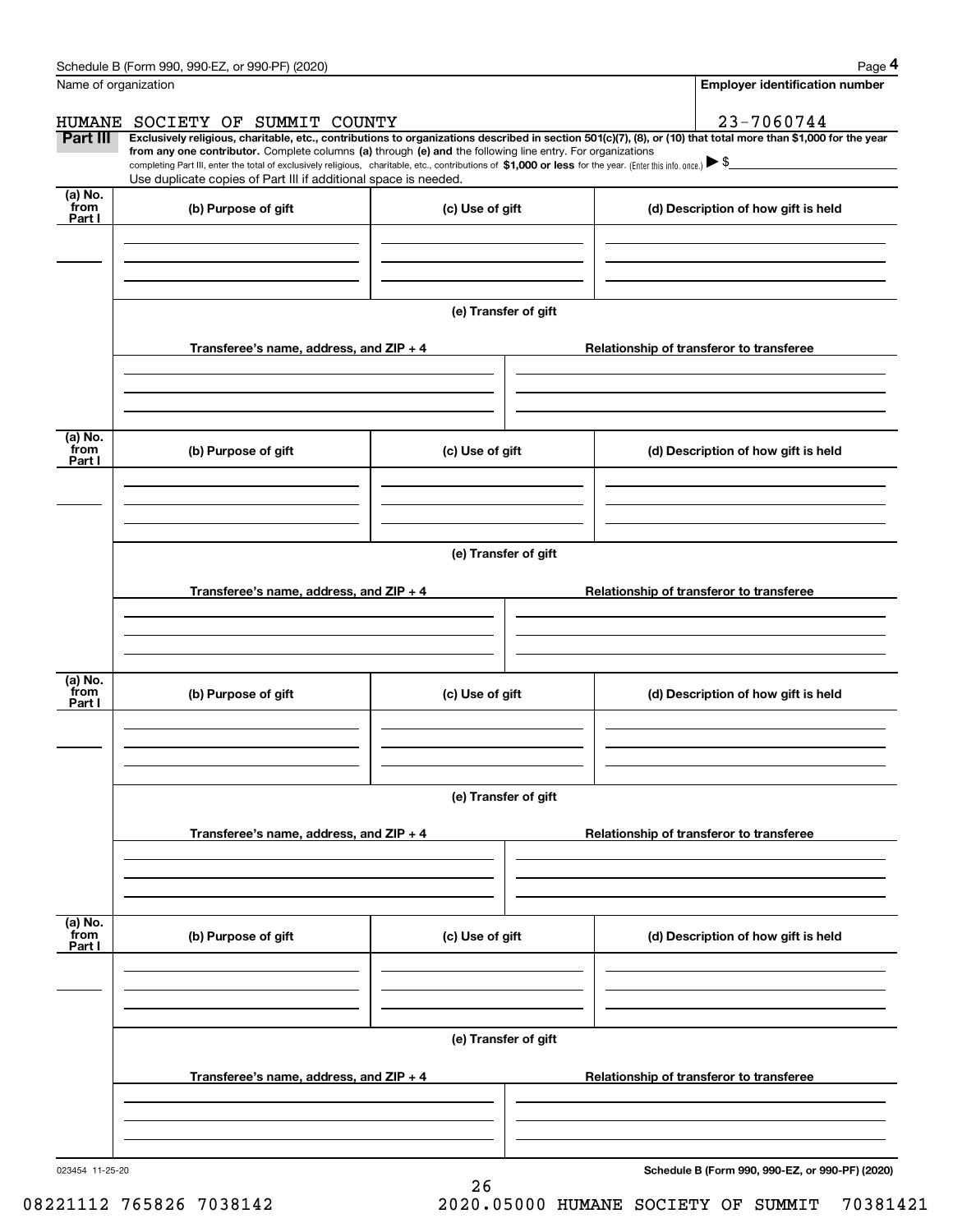| <b>SCHEDULE D</b> |  |
|-------------------|--|
|-------------------|--|

| (Form 990) |  |
|------------|--|
|------------|--|

# **Supplemental Financial Statements**

**(Form 990)** (**Form 990,**<br>Part IV, line 6, 7, 8, 9, 10, 11a, 11b, 11c, 11d, 11e, 11f, 12a, or 12b.<br>Department of the Treasury **and Exercise Connect Connect Connect Connect Connect Connect Connect Connect Connect** 



Department of the Treasury Internal Revenue Service

| DED AT LITELIL OF LITE TI EASULY<br>Internal Revenue Service | Go to www.irs.gov/Form990 for instructions and the latest information. | Inspection                            |
|--------------------------------------------------------------|------------------------------------------------------------------------|---------------------------------------|
| Name of the organization                                     |                                                                        | <b>Employer identification number</b> |

032051 12-01-20 **Held at the End of the Tax Year** (a) Donor advised funds **123456Yes No Yes**<u>es \_\_\_\_\_\_\_\_ No</u> **12**Complete lines 2a through 2d if the organization held a qualified conservation contribution in the form of a conservation easement on the last **3456789abc** Number of conservation easements on a certified historic structure included in (a) www.communically **d2a2b2c2dYes No Yes No 1a** If the organization elected, as permitted under FASB ASC 958, not to report in its revenue statement and balance sheet works **2b** If the organization elected, as permitted under FASB ASC 958, to report in its revenue statement and balance sheet works of **(i)** Revenue included on Form 990, Part VIII, line 1 ~~~~~~~~~~~~~~~~~~~~~~~~~~~~ | \$ **(ii)** Assets included in Form 990, Part X ~~~~~~~~~~~~~~~~~~~~~~~~~~~~~~~~~ | \$ **a**Revenue included on Form 990, Part VIII, line 1 ~~~~~~~~~~~~~~~~~~~~~~~~~~~~~~**bFor Paperwork Reduction Act Notice, see the Instructions for Form 990. Schedule D (Form 990) 2020** LHA Complete if the organization answered "Yes" on Form 990, Part IV, line 6. (b) Funds and other accounts Total number at end of year ~~~~~~~~~~~~~~~ Aggregate value of contributions to (during year)  $\quad \quad \ldots \ldots \ldots$ Aggregate value of grants from (during year) www.community Aggregate value at end of year ~~~~~~~~~~~~~ Did the organization inform all donors and donor advisors in writing that the assets held in donor advised funds are the organization's property, subject to the organization's exclusive legal control? ~~~~~~~~~~~~~~~~~~ Did the organization inform all grantees, donors, and donor advisors in writing that grant funds can be used only for charitable purposes and not for the benefit of the donor or donor advisor, or for any other purpose conferring impermissible private benefit? **Part II | Conservation Easements.** Complete if the organization answered "Yes" on Form 990, Part IV, line 7. Purpose(s) of conservation easements held by the organization (check all that apply). Preservation of land for public use (for example, recreation or education) **Protection of natural habitat Example 2014** Preservation of open space Preservation of a historically important land area Preservation of a certified historic structure day of the tax year. Total number of conservation easements ~~~~~~~~~~~~~~~~~~~~~~~~~~~~~~~~Total acreage restricted by conservation easements ~~~~~~~~~~~~~~~~~~~~~~~~~~Number of conservation easements included in (c) acquired after 7/25/06, and not on a historic structure listed in the National Register ~~~~~~~~~~~~~~~~~~~~~~~~~~~~~~~~~~~~~~ Number of conservation easements modified, transferred, released, extinguished, or terminated by the organization during the tax  $vear \blacktriangleright$ Number of states where property subject to conservation easement is located  $\blacktriangleright$ Does the organization have a written policy regarding the periodic monitoring, inspection, handling of violations, and enforcement of the conservation easements it holds?  $\Box$   $\Box$   $\Box$   $\Box$ Staff and volunteer hours devoted to monitoring, inspecting, handling of violations, and enforcing conservation easements during the year  $\blacktriangleright$ Amount of expenses incurred in monitoring, inspecting, handling of violations, and enforcing conservation easements during the year  $\blacktriangleright$  \$ Does each conservation easement reported on line 2(d) above satisfy the requirements of section 170(h)(4)(B)(i) and section 170(h)(4)(B)(ii)? ~~~~~~~~~~~~~~~~~~~~~~~~~~~~~~~~~~~~~~~~~~~~~~ In Part XIII, describe how the organization reports conservation easements in its revenue and expense statement and balance sheet, and include, if applicable, the text of the footnote to the organization's financial statements that describes the organization's accounting for conservation easements. Complete if the organization answered "Yes" on Form 990, Part IV, line 8. of art, historical treasures, or other similar assets held for public exhibition, education, or research in furtherance of public service, provide in Part XIII the text of the footnote to its financial statements that describes these items. art, historical treasures, or other similar assets held for public exhibition, education, or research in furtherance of public service, provide the following amounts relating to these items: If the organization received or held works of art, historical treasures, or other similar assets for financial gain, provide the following amounts required to be reported under FASB ASC 958 relating to these items: Assets included in Form 990, Part X  $\blacktriangleright$  \$  $\ldots$   $\blacktriangleright$  \$ **Part I Organizations Maintaining Donor Advised Funds or Other Similar Funds or Accounts. Part III Organizations Maintaining Collections of Art, Historical Treasures, or Other Similar Assets.**  $\mathcal{L}^{\text{max}}$  $\mathcal{L}^{\text{max}}$  $\Box$  Yes  $\Box$  $\mathcal{L}^{\text{max}}$  $\mathcal{L}^{\text{max}}$  $\mathcal{L}^{\text{max}}$ HUMANE SOCIETY OF SUMMIT COUNTY  $\vert$  23-7060744

27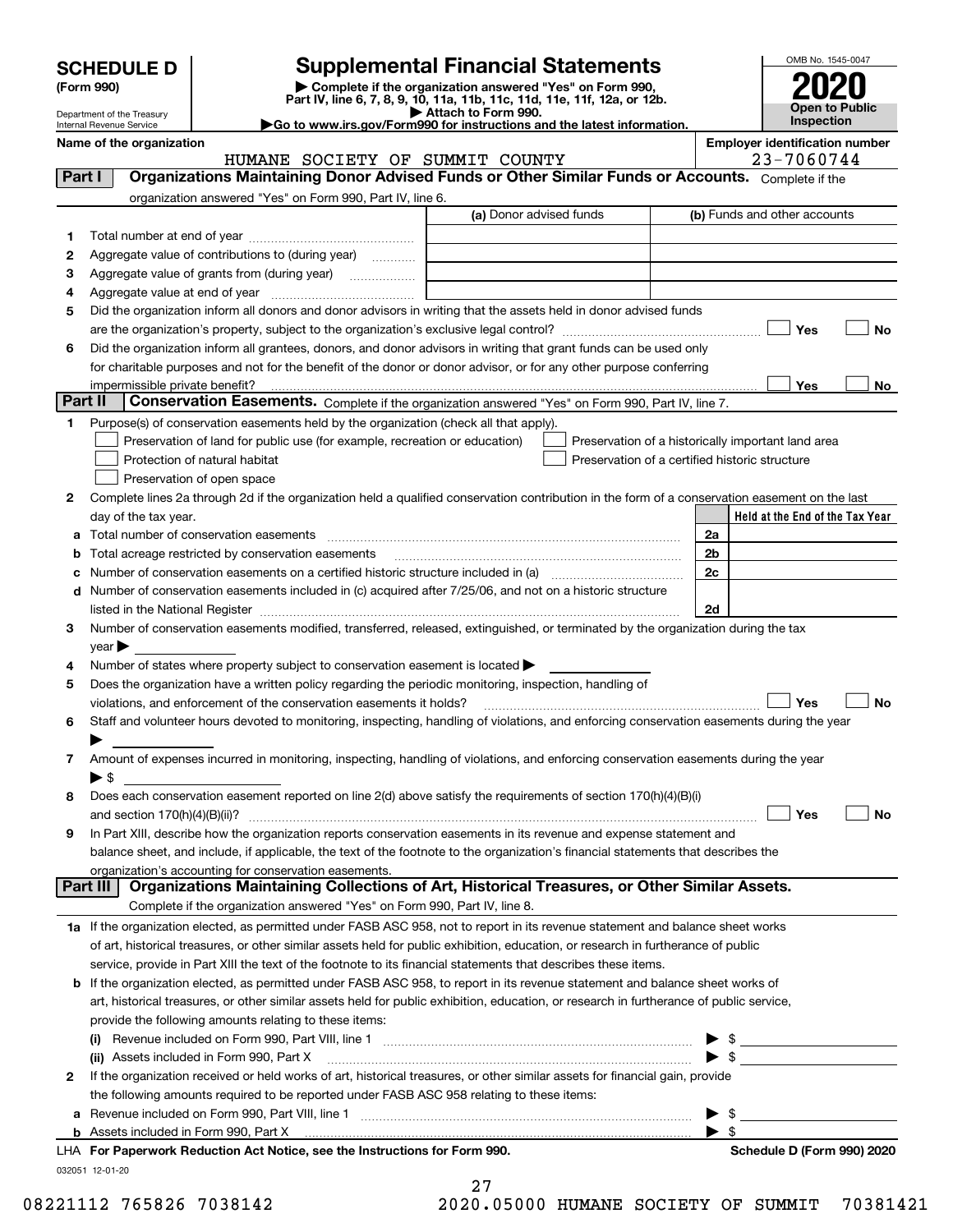|         | Schedule D (Form 990) 2020                                                                                                                                                                                                     | HUMANE SOCIETY OF SUMMIT COUNTY         |   |                |                                                                                                                                                                                                                               |                                 |                      |                | 23-7060744 Page 2   |  |
|---------|--------------------------------------------------------------------------------------------------------------------------------------------------------------------------------------------------------------------------------|-----------------------------------------|---|----------------|-------------------------------------------------------------------------------------------------------------------------------------------------------------------------------------------------------------------------------|---------------------------------|----------------------|----------------|---------------------|--|
|         | Part III<br>Organizations Maintaining Collections of Art, Historical Treasures, or Other Similar Assets (continued)                                                                                                            |                                         |   |                |                                                                                                                                                                                                                               |                                 |                      |                |                     |  |
| 3       | Using the organization's acquisition, accession, and other records, check any of the following that make significant use of its                                                                                                |                                         |   |                |                                                                                                                                                                                                                               |                                 |                      |                |                     |  |
|         | collection items (check all that apply):                                                                                                                                                                                       |                                         |   |                |                                                                                                                                                                                                                               |                                 |                      |                |                     |  |
| a       | Public exhibition                                                                                                                                                                                                              |                                         |   |                | Loan or exchange program                                                                                                                                                                                                      |                                 |                      |                |                     |  |
| b       | Scholarly research                                                                                                                                                                                                             |                                         |   |                | Other and the contract of the contract of the contract of the contract of the contract of the contract of the contract of the contract of the contract of the contract of the contract of the contract of the contract of the |                                 |                      |                |                     |  |
| с       | Preservation for future generations                                                                                                                                                                                            |                                         |   |                |                                                                                                                                                                                                                               |                                 |                      |                |                     |  |
| 4       | Provide a description of the organization's collections and explain how they further the organization's exempt purpose in Part XIII.                                                                                           |                                         |   |                |                                                                                                                                                                                                                               |                                 |                      |                |                     |  |
| 5       | During the year, did the organization solicit or receive donations of art, historical treasures, or other similar assets                                                                                                       |                                         |   |                |                                                                                                                                                                                                                               |                                 |                      |                |                     |  |
|         | to be sold to raise funds rather than to be maintained as part of the organization's collection?                                                                                                                               |                                         |   |                |                                                                                                                                                                                                                               |                                 |                      | Yes            | No                  |  |
|         | <b>Part IV</b><br>Escrow and Custodial Arrangements. Complete if the organization answered "Yes" on Form 990, Part IV, line 9, or                                                                                              |                                         |   |                |                                                                                                                                                                                                                               |                                 |                      |                |                     |  |
|         | reported an amount on Form 990, Part X, line 21.                                                                                                                                                                               |                                         |   |                |                                                                                                                                                                                                                               |                                 |                      |                |                     |  |
|         | 1a Is the organization an agent, trustee, custodian or other intermediary for contributions or other assets not included                                                                                                       |                                         |   |                |                                                                                                                                                                                                                               |                                 |                      |                |                     |  |
|         | on Form 990, Part X? <b>Entitled Strategie Control</b> and Terms and Terms and Terms and Terms and Terms and Terms and                                                                                                         |                                         |   |                |                                                                                                                                                                                                                               |                                 |                      | Yes            | No                  |  |
|         | If "Yes," explain the arrangement in Part XIII and complete the following table:                                                                                                                                               |                                         |   |                |                                                                                                                                                                                                                               |                                 |                      |                |                     |  |
|         |                                                                                                                                                                                                                                |                                         |   |                |                                                                                                                                                                                                                               |                                 |                      | Amount         |                     |  |
| с       | Beginning balance manufactured and contain an account of the state of the state of the state of the state of the state of the state of the state of the state of the state of the state of the state of the state of the state |                                         |   |                |                                                                                                                                                                                                                               | 1c                              |                      |                |                     |  |
|         | Additions during the year manufactured and an account of the year manufactured and account of the year manufactured and account of the state of the state of the state of the state of the state of the state of the state of  |                                         |   |                |                                                                                                                                                                                                                               | 1d                              |                      |                |                     |  |
|         | Distributions during the year manufactured and an extraordinary of the year manufactured and the year manufactured and the set of the set of the set of the set of the set of the set of the set of the set of the set of the  |                                         |   |                |                                                                                                                                                                                                                               | 1e                              |                      |                |                     |  |
| Ť.      |                                                                                                                                                                                                                                |                                         |   |                |                                                                                                                                                                                                                               | 1f                              |                      |                |                     |  |
|         | 2a Did the organization include an amount on Form 990, Part X, line 21, for escrow or custodial account liability?                                                                                                             |                                         |   |                |                                                                                                                                                                                                                               |                                 | .                    | Yes            | No                  |  |
|         | <b>b</b> If "Yes," explain the arrangement in Part XIII. Check here if the explanation has been provided on Part XIII<br>Part V<br>Endowment Funds. Complete if the organization answered "Yes" on Form 990, Part IV, line 10. |                                         |   |                |                                                                                                                                                                                                                               |                                 |                      |                |                     |  |
|         |                                                                                                                                                                                                                                |                                         |   |                | (c) Two years back                                                                                                                                                                                                            |                                 | (d) Three years back |                | (e) Four years back |  |
|         | Beginning of year balance                                                                                                                                                                                                      | (a) Current year                        |   | (b) Prior year |                                                                                                                                                                                                                               |                                 |                      |                |                     |  |
| 1a<br>b |                                                                                                                                                                                                                                |                                         |   |                |                                                                                                                                                                                                                               |                                 |                      |                |                     |  |
|         | Net investment earnings, gains, and losses                                                                                                                                                                                     |                                         |   |                |                                                                                                                                                                                                                               |                                 |                      |                |                     |  |
| a       |                                                                                                                                                                                                                                |                                         |   |                |                                                                                                                                                                                                                               |                                 |                      |                |                     |  |
|         | e Other expenditures for facilities                                                                                                                                                                                            |                                         |   |                |                                                                                                                                                                                                                               |                                 |                      |                |                     |  |
|         | and programs                                                                                                                                                                                                                   |                                         |   |                |                                                                                                                                                                                                                               |                                 |                      |                |                     |  |
|         |                                                                                                                                                                                                                                |                                         |   |                |                                                                                                                                                                                                                               |                                 |                      |                |                     |  |
| g       | End of year balance                                                                                                                                                                                                            |                                         |   |                |                                                                                                                                                                                                                               |                                 |                      |                |                     |  |
| 2       | Provide the estimated percentage of the current year end balance (line 1g, column (a)) held as:                                                                                                                                |                                         |   |                |                                                                                                                                                                                                                               |                                 |                      |                |                     |  |
| а       | Board designated or quasi-endowment                                                                                                                                                                                            |                                         | % |                |                                                                                                                                                                                                                               |                                 |                      |                |                     |  |
|         | Permanent endowment > 1                                                                                                                                                                                                        | %                                       |   |                |                                                                                                                                                                                                                               |                                 |                      |                |                     |  |
| с       | Term endowment $\blacktriangleright$                                                                                                                                                                                           | %                                       |   |                |                                                                                                                                                                                                                               |                                 |                      |                |                     |  |
|         | The percentages on lines 2a, 2b, and 2c should equal 100%.                                                                                                                                                                     |                                         |   |                |                                                                                                                                                                                                                               |                                 |                      |                |                     |  |
|         | 3a Are there endowment funds not in the possession of the organization that are held and administered for the organization                                                                                                     |                                         |   |                |                                                                                                                                                                                                                               |                                 |                      |                |                     |  |
|         | by:                                                                                                                                                                                                                            |                                         |   |                |                                                                                                                                                                                                                               |                                 |                      |                | Yes<br>No.          |  |
|         | (i)                                                                                                                                                                                                                            |                                         |   |                |                                                                                                                                                                                                                               |                                 |                      | 3a(i)          |                     |  |
|         |                                                                                                                                                                                                                                |                                         |   |                |                                                                                                                                                                                                                               |                                 |                      | 3a(ii)         |                     |  |
|         |                                                                                                                                                                                                                                |                                         |   |                |                                                                                                                                                                                                                               |                                 |                      | 3b             |                     |  |
|         | Describe in Part XIII the intended uses of the organization's endowment funds.                                                                                                                                                 |                                         |   |                |                                                                                                                                                                                                                               |                                 |                      |                |                     |  |
|         | Land, Buildings, and Equipment.<br><b>Part VI</b>                                                                                                                                                                              |                                         |   |                |                                                                                                                                                                                                                               |                                 |                      |                |                     |  |
|         | Complete if the organization answered "Yes" on Form 990, Part IV, line 11a. See Form 990, Part X, line 10.                                                                                                                     |                                         |   |                |                                                                                                                                                                                                                               |                                 |                      |                |                     |  |
|         | Description of property                                                                                                                                                                                                        | (a) Cost or other<br>basis (investment) |   |                | (b) Cost or other<br>basis (other)                                                                                                                                                                                            | (c) Accumulated<br>depreciation |                      | (d) Book value |                     |  |
|         |                                                                                                                                                                                                                                |                                         |   |                |                                                                                                                                                                                                                               |                                 |                      |                |                     |  |
| b       |                                                                                                                                                                                                                                |                                         |   |                | 17,729.                                                                                                                                                                                                                       | 10,486.                         |                      |                | 7,243.              |  |
|         |                                                                                                                                                                                                                                |                                         |   |                | 35,954.                                                                                                                                                                                                                       | 22,380.                         |                      |                | 13,574.             |  |
|         |                                                                                                                                                                                                                                |                                         |   |                | 424,009.                                                                                                                                                                                                                      | 275,615.                        |                      |                | 148,394.            |  |
|         |                                                                                                                                                                                                                                |                                         |   |                | 7,871.                                                                                                                                                                                                                        |                                 | 118.                 |                | 7,753.              |  |
|         |                                                                                                                                                                                                                                |                                         |   |                |                                                                                                                                                                                                                               |                                 |                      |                | 176,964.            |  |

**Schedule D (Form 990) 2020**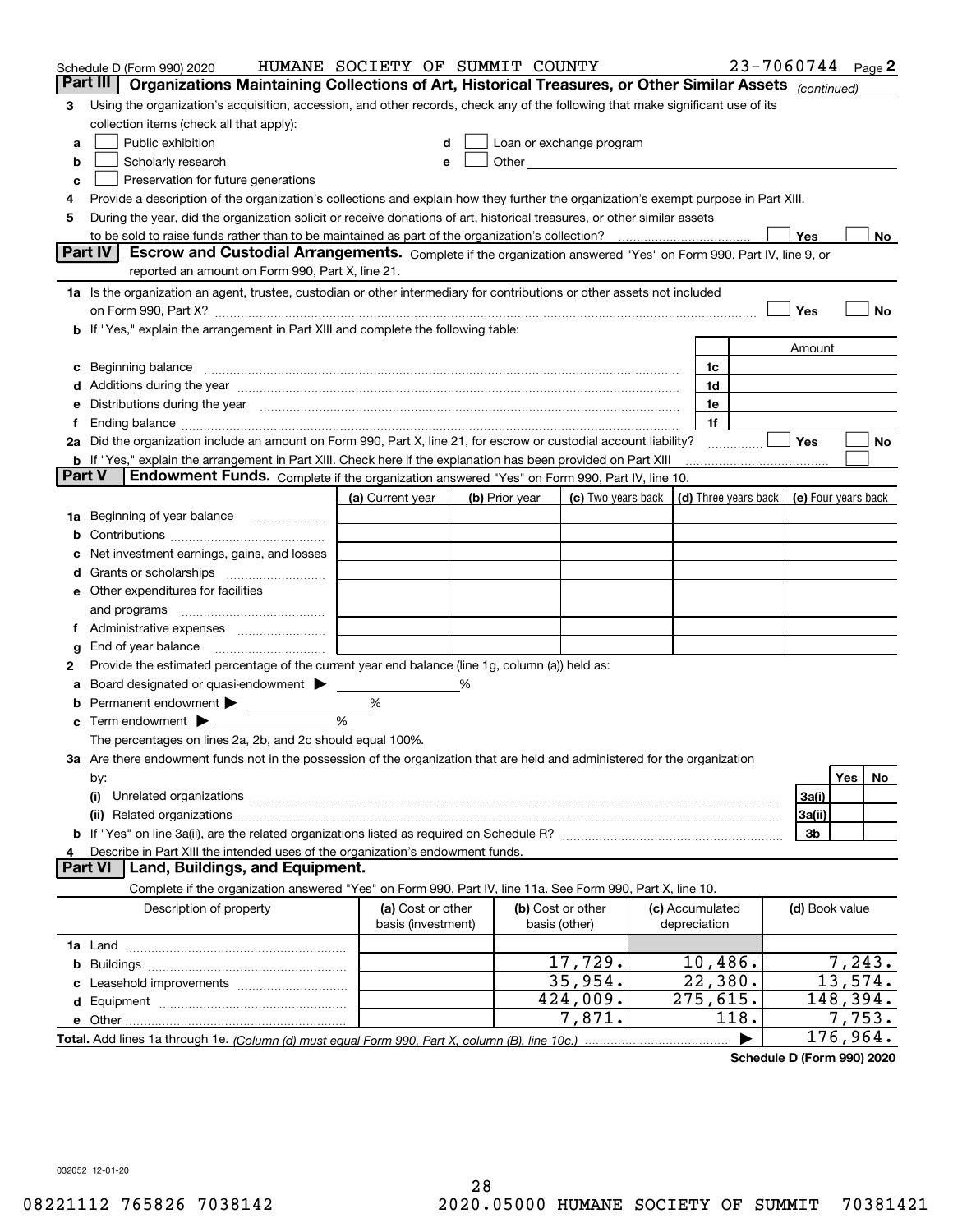| (3) Other                                                                                                                                            |                 |                                                           |                     |
|------------------------------------------------------------------------------------------------------------------------------------------------------|-----------------|-----------------------------------------------------------|---------------------|
| (A)                                                                                                                                                  |                 |                                                           |                     |
| (B)                                                                                                                                                  |                 |                                                           |                     |
| (C)                                                                                                                                                  |                 |                                                           |                     |
| (D)                                                                                                                                                  |                 |                                                           |                     |
| (E)                                                                                                                                                  |                 |                                                           |                     |
| (F)                                                                                                                                                  |                 |                                                           |                     |
| (G)                                                                                                                                                  |                 |                                                           |                     |
| (H)                                                                                                                                                  |                 |                                                           |                     |
| Total. (Col. (b) must equal Form 990, Part X, col. (B) line 12.) $\blacktriangleright$                                                               |                 |                                                           |                     |
| Part VIII Investments - Program Related.                                                                                                             |                 |                                                           |                     |
| Complete if the organization answered "Yes" on Form 990, Part IV, line 11c. See Form 990, Part X, line 13.                                           |                 |                                                           |                     |
| (a) Description of investment                                                                                                                        | (b) Book value  | (c) Method of valuation: Cost or end-of-year market value |                     |
| (1)                                                                                                                                                  |                 |                                                           |                     |
| (2)                                                                                                                                                  |                 |                                                           |                     |
| (3)                                                                                                                                                  |                 |                                                           |                     |
| (4)                                                                                                                                                  |                 |                                                           |                     |
| (5)                                                                                                                                                  |                 |                                                           |                     |
| (6)                                                                                                                                                  |                 |                                                           |                     |
| (7)                                                                                                                                                  |                 |                                                           |                     |
| (8)                                                                                                                                                  |                 |                                                           |                     |
| (9)                                                                                                                                                  |                 |                                                           |                     |
| Total. (Col. (b) must equal Form 990, Part X, col. (B) line 13.)                                                                                     |                 |                                                           |                     |
| Part IX<br><b>Other Assets.</b>                                                                                                                      |                 |                                                           |                     |
| Complete if the organization answered "Yes" on Form 990, Part IV, line 11d. See Form 990, Part X, line 15.                                           |                 |                                                           |                     |
|                                                                                                                                                      | (a) Description |                                                           | (b) Book value      |
| (1) DEPOSITS                                                                                                                                         |                 |                                                           | 64,950.             |
| (2) ASSETS HELD FOR SALE                                                                                                                             |                 |                                                           | 327,000.<br>25,102. |
| (3) RELATED PARTY RECEIVABLE                                                                                                                         |                 |                                                           |                     |
| SPLIT INTEREST TRUST<br>(4)                                                                                                                          |                 |                                                           | 175,000.            |
| (5)                                                                                                                                                  |                 |                                                           |                     |
| (6)                                                                                                                                                  |                 |                                                           |                     |
| (7)                                                                                                                                                  |                 |                                                           |                     |
| (8)                                                                                                                                                  |                 |                                                           |                     |
| (9)                                                                                                                                                  |                 |                                                           | 592,052.            |
| Total. (Column (b) must equal Form 990, Part X, col. (B) line 15.)<br><b>Other Liabilities.</b><br>Part X                                            |                 |                                                           |                     |
| Complete if the organization answered "Yes" on Form 990, Part IV, line 11e or 11f. See Form 990, Part X, line 25.                                    |                 |                                                           |                     |
| (a) Description of liability<br>1.                                                                                                                   |                 |                                                           | (b) Book value      |
| (1)<br>Federal income taxes                                                                                                                          |                 |                                                           |                     |
| REFUNDABLE ADVANCE - PPP<br>(2)                                                                                                                      |                 |                                                           | 261,600.            |
| (3)                                                                                                                                                  |                 |                                                           |                     |
| (4)                                                                                                                                                  |                 |                                                           |                     |
| (5)                                                                                                                                                  |                 |                                                           |                     |
| (6)                                                                                                                                                  |                 |                                                           |                     |
| (7)                                                                                                                                                  |                 |                                                           |                     |
| (8)                                                                                                                                                  |                 |                                                           |                     |
| (9)                                                                                                                                                  |                 |                                                           |                     |
| Total. (Column (b) must equal Form 990, Part X, col. (B) line 25.)                                                                                   |                 |                                                           | 261,600.            |
| 2. Liability for uncertain tax positions. In Part XIII, provide the text of the footnote to the organization's financial statements that reports the |                 |                                                           |                     |
|                                                                                                                                                      |                 |                                                           |                     |

# organization's liability for uncertain tax positions under FASB ASC 740. Check here if the text of the footnote has been provided in Part XIII  $\,$  ...  $\overline{\rm X}$

# Schedule D (Form 990) 2020 Page **3Part VII Investments - Other Securities.** HUMANE SOCIETY OF SUMMIT COUNTY

Complete if the organization answered "Yes" on Form 990, Part IV, line 11b. See Form 990, Part X, line 12.

| <u>a an is the and and in the complete the contract of the second interview and the contract of the second interval</u> |                |                                                           |  |  |  |  |  |  |  |
|-------------------------------------------------------------------------------------------------------------------------|----------------|-----------------------------------------------------------|--|--|--|--|--|--|--|
| (a) Description of security or category (including name of security)                                                    | (b) Book value | (c) Method of valuation: Cost or end-of-year market value |  |  |  |  |  |  |  |
| (1) Financial derivatives                                                                                               |                |                                                           |  |  |  |  |  |  |  |
| (2) Closely held equity interests                                                                                       |                |                                                           |  |  |  |  |  |  |  |
| (3) Other                                                                                                               |                |                                                           |  |  |  |  |  |  |  |
| (A)                                                                                                                     |                |                                                           |  |  |  |  |  |  |  |
| (B)                                                                                                                     |                |                                                           |  |  |  |  |  |  |  |
| (C)                                                                                                                     |                |                                                           |  |  |  |  |  |  |  |
| (D)                                                                                                                     |                |                                                           |  |  |  |  |  |  |  |
| (E)                                                                                                                     |                |                                                           |  |  |  |  |  |  |  |
|                                                                                                                         |                |                                                           |  |  |  |  |  |  |  |
|                                                                                                                         |                |                                                           |  |  |  |  |  |  |  |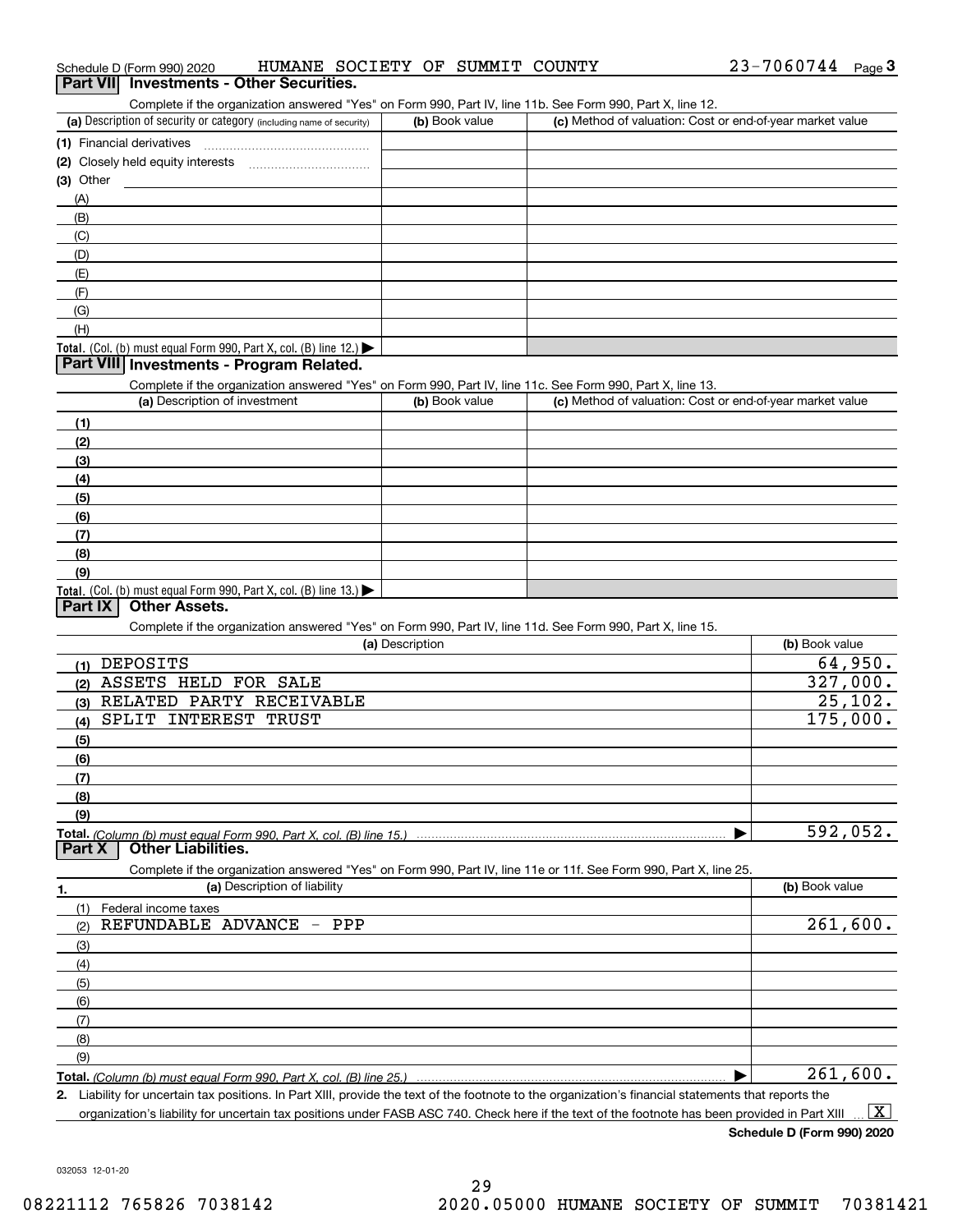|    | HUMANE SOCIETY OF SUMMIT COUNTY<br>Schedule D (Form 990) 2020                                                                                                                                        |                | $23 - 7060744$ Page 4 |
|----|------------------------------------------------------------------------------------------------------------------------------------------------------------------------------------------------------|----------------|-----------------------|
|    | Reconciliation of Revenue per Audited Financial Statements With Revenue per Return.<br>Part XI                                                                                                       |                |                       |
|    | Complete if the organization answered "Yes" on Form 990, Part IV, line 12a.                                                                                                                          |                |                       |
| 1  | Total revenue, gains, and other support per audited financial statements                                                                                                                             |                | $\mathbf{1}$          |
| 2  | Amounts included on line 1 but not on Form 990, Part VIII, line 12:                                                                                                                                  |                |                       |
| a  | Net unrealized gains (losses) on investments [11] matter contracts and the unrealized gains (losses) on investments                                                                                  | 2a             |                       |
| b  |                                                                                                                                                                                                      | 2 <sub>b</sub> |                       |
|    |                                                                                                                                                                                                      | 2c             |                       |
| d  |                                                                                                                                                                                                      | 2d             |                       |
| е  | Add lines 2a through 2d                                                                                                                                                                              |                | 2e                    |
| З  |                                                                                                                                                                                                      |                | 3                     |
| 4  | Amounts included on Form 990, Part VIII, line 12, but not on line 1:                                                                                                                                 |                |                       |
| a  | Investment expenses not included on Form 990, Part VIII, line 7b [                                                                                                                                   | 4a             |                       |
|    |                                                                                                                                                                                                      | 4 <sub>b</sub> |                       |
| c. | Add lines 4a and 4b                                                                                                                                                                                  |                | 4c                    |
|    |                                                                                                                                                                                                      |                | 5                     |
|    | Part XII   Reconciliation of Expenses per Audited Financial Statements With Expenses per Return.                                                                                                     |                |                       |
|    | Complete if the organization answered "Yes" on Form 990, Part IV, line 12a.                                                                                                                          |                |                       |
| 1  | Total expenses and losses per audited financial statements [11] [11] Total expenses and losses per audited financial statements [11] [11] Total expenses and losses per audited financial statements |                | $\mathbf 1$           |
| 2  | Amounts included on line 1 but not on Form 990, Part IX, line 25:                                                                                                                                    |                |                       |
| а  |                                                                                                                                                                                                      |                |                       |
|    |                                                                                                                                                                                                      | 2a             |                       |
| b  |                                                                                                                                                                                                      | 2b             |                       |
| с  |                                                                                                                                                                                                      | 2c             |                       |
| d  |                                                                                                                                                                                                      | 2d             |                       |
| е  | Add lines 2a through 2d                                                                                                                                                                              |                | 2e                    |
| 3  |                                                                                                                                                                                                      |                | 3                     |
| 4  | Amounts included on Form 990, Part IX, line 25, but not on line 1:                                                                                                                                   |                |                       |
| a  | Investment expenses not included on Form 990, Part VIII, line 7b [                                                                                                                                   | 4a             |                       |
| b  | Other (Describe in Part XIII.)                                                                                                                                                                       | 4 <sub>b</sub> |                       |
| c  | Add lines 4a and 4b                                                                                                                                                                                  |                | 4c                    |
|    | Part XIII Supplemental Information.                                                                                                                                                                  |                | 5                     |

Provide the descriptions required for Part II, lines 3, 5, and 9; Part III, lines 1a and 4; Part IV, lines 1b and 2b; Part V, line 4; Part X, line 2; Part XI, lines 2d and 4b; and Part XII, lines 2d and 4b. Also complete this part to provide any additional information.

PART X, LINE 2:

THE SOCIETY (WHICH INCLUDES THE THRIFT SHOP) AND THE FOUNDATION ARE

NONPROFIT ORGANIZATIONS EXEMPT FROM FEDERAL INCOME TAXES UNDER THE CURRENT

PROVISIONS OF INTERNAL REVENUE CODE SECTION 501(C)(3) AND THESE

ORGANIZATIONS THAT ARE NOT CLASSIFIED AS PRIVATE FOUNDATIONS.

032054 12-01-20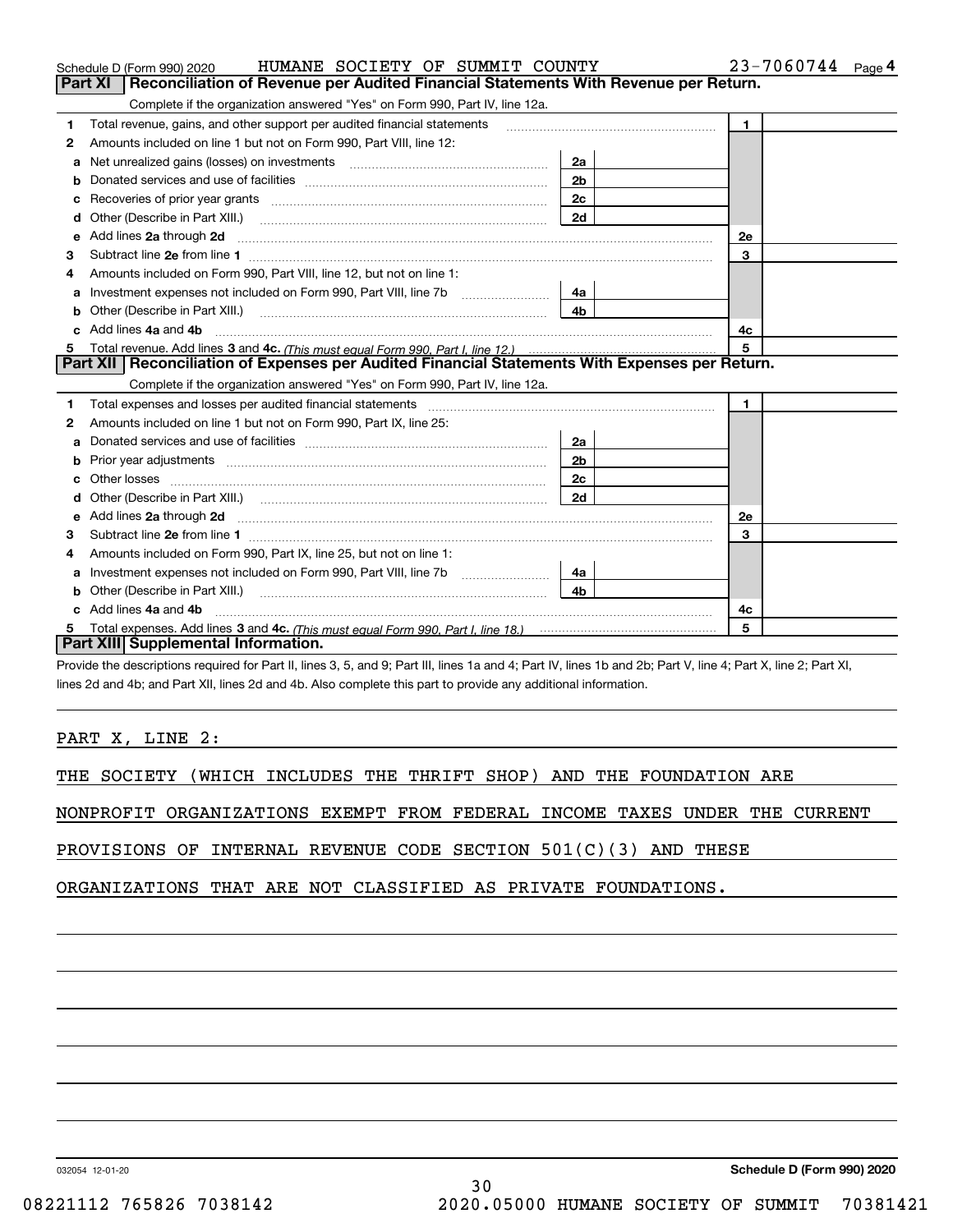| <b>SCHEDULE G</b>                                                                                                                               | <b>Supplemental Information Regarding Fundraising or Gaming Activities</b>                                                                                          |                                                                                                                                                                                                                                                                                                                                   |                                                                            |    |                                                                         |  |                                                                            | OMB No. 1545-0047                                       |
|-------------------------------------------------------------------------------------------------------------------------------------------------|---------------------------------------------------------------------------------------------------------------------------------------------------------------------|-----------------------------------------------------------------------------------------------------------------------------------------------------------------------------------------------------------------------------------------------------------------------------------------------------------------------------------|----------------------------------------------------------------------------|----|-------------------------------------------------------------------------|--|----------------------------------------------------------------------------|---------------------------------------------------------|
| (Form 990 or 990-EZ)                                                                                                                            | Complete if the organization answered "Yes" on Form 990, Part IV, line 17, 18, or 19, or if the<br>organization entered more than \$15,000 on Form 990-EZ, line 6a. |                                                                                                                                                                                                                                                                                                                                   |                                                                            |    |                                                                         |  |                                                                            |                                                         |
|                                                                                                                                                 |                                                                                                                                                                     | Attach to Form 990 or Form 990-EZ.                                                                                                                                                                                                                                                                                                |                                                                            |    |                                                                         |  |                                                                            | <b>Open to Public</b>                                   |
| Department of the Treasury<br>Internal Revenue Service                                                                                          |                                                                                                                                                                     | Go to www.irs.gov/Form990 for instructions and the latest information.                                                                                                                                                                                                                                                            |                                                                            |    |                                                                         |  |                                                                            | Inspection                                              |
| Name of the organization                                                                                                                        |                                                                                                                                                                     | HUMANE SOCIETY OF SUMMIT COUNTY                                                                                                                                                                                                                                                                                                   |                                                                            |    |                                                                         |  | 23-7060744                                                                 | <b>Employer identification number</b>                   |
| Part I                                                                                                                                          |                                                                                                                                                                     | Fundraising Activities. Complete if the organization answered "Yes" on Form 990, Part IV, line 17. Form 990-EZ filers are not                                                                                                                                                                                                     |                                                                            |    |                                                                         |  |                                                                            |                                                         |
|                                                                                                                                                 | required to complete this part.                                                                                                                                     |                                                                                                                                                                                                                                                                                                                                   |                                                                            |    |                                                                         |  |                                                                            |                                                         |
| X <br>Mail solicitations<br>a<br>  X  <br>b<br>$\boxed{\textbf{X}}$ Phone solicitations<br>c<br>$\boxed{\text{X}}$ In-person solicitations<br>d | Internet and email solicitations                                                                                                                                    | 1 Indicate whether the organization raised funds through any of the following activities. Check all that apply.<br>$f[X]$ Solicitation of government grants<br>$g\mid X$ Special fundraising events<br>2 a Did the organization have a written or oral agreement with any individual (including officers, directors, trustees, or |                                                                            |    | $\mathbf{e}$ $\boxed{\mathbf{X}}$ Solicitation of non-government grants |  |                                                                            |                                                         |
| compensated at least \$5,000 by the organization.                                                                                               |                                                                                                                                                                     | key employees listed in Form 990, Part VII) or entity in connection with professional fundraising services?<br>b If "Yes," list the 10 highest paid individuals or entities (fundraisers) pursuant to agreements under which the fundraiser is to be                                                                              |                                                                            |    |                                                                         |  | $\boxed{\text{X}}$ Yes                                                     | No                                                      |
| (i) Name and address of individual<br>or entity (fundraiser)                                                                                    |                                                                                                                                                                     | (ii) Activity                                                                                                                                                                                                                                                                                                                     | (iii) Did<br>fundraiser<br>have custody<br>or control of<br>contributions? |    | (iv) Gross receipts<br>from activity                                    |  | (v) Amount paid<br>to (or retained by)<br>fundraiser<br>listed in col. (i) | (vi) Amount paid<br>to (or retained by)<br>organization |
| NEWPORT ONE - 21 RAILROAD                                                                                                                       |                                                                                                                                                                     |                                                                                                                                                                                                                                                                                                                                   | Yes                                                                        | No |                                                                         |  |                                                                            |                                                         |
| AVE, DUXBURY, MA 02332                                                                                                                          |                                                                                                                                                                     | DIRECT MAIL CAMPAIGNS                                                                                                                                                                                                                                                                                                             |                                                                            | х  | 412,593.                                                                |  | 116,230.                                                                   | 296,363.                                                |
|                                                                                                                                                 |                                                                                                                                                                     |                                                                                                                                                                                                                                                                                                                                   |                                                                            |    |                                                                         |  |                                                                            |                                                         |
|                                                                                                                                                 |                                                                                                                                                                     |                                                                                                                                                                                                                                                                                                                                   |                                                                            |    |                                                                         |  |                                                                            |                                                         |
|                                                                                                                                                 |                                                                                                                                                                     |                                                                                                                                                                                                                                                                                                                                   |                                                                            |    |                                                                         |  |                                                                            |                                                         |
|                                                                                                                                                 |                                                                                                                                                                     |                                                                                                                                                                                                                                                                                                                                   |                                                                            |    |                                                                         |  |                                                                            |                                                         |
|                                                                                                                                                 |                                                                                                                                                                     |                                                                                                                                                                                                                                                                                                                                   |                                                                            |    |                                                                         |  |                                                                            |                                                         |
|                                                                                                                                                 |                                                                                                                                                                     |                                                                                                                                                                                                                                                                                                                                   |                                                                            |    |                                                                         |  |                                                                            |                                                         |
|                                                                                                                                                 |                                                                                                                                                                     |                                                                                                                                                                                                                                                                                                                                   |                                                                            |    |                                                                         |  |                                                                            |                                                         |
|                                                                                                                                                 |                                                                                                                                                                     |                                                                                                                                                                                                                                                                                                                                   |                                                                            |    |                                                                         |  |                                                                            |                                                         |
|                                                                                                                                                 |                                                                                                                                                                     |                                                                                                                                                                                                                                                                                                                                   |                                                                            |    |                                                                         |  |                                                                            |                                                         |
|                                                                                                                                                 |                                                                                                                                                                     |                                                                                                                                                                                                                                                                                                                                   |                                                                            |    |                                                                         |  |                                                                            |                                                         |
|                                                                                                                                                 |                                                                                                                                                                     |                                                                                                                                                                                                                                                                                                                                   |                                                                            |    |                                                                         |  |                                                                            |                                                         |
|                                                                                                                                                 |                                                                                                                                                                     |                                                                                                                                                                                                                                                                                                                                   |                                                                            |    |                                                                         |  |                                                                            |                                                         |
| Total                                                                                                                                           |                                                                                                                                                                     |                                                                                                                                                                                                                                                                                                                                   |                                                                            |    | 412,593.                                                                |  | 116,230.                                                                   | 296,363.                                                |
|                                                                                                                                                 |                                                                                                                                                                     | 3 List all states in which the organization is registered or licensed to solicit contributions or has been notified it is exempt from registration                                                                                                                                                                                |                                                                            |    |                                                                         |  |                                                                            |                                                         |
| or licensing.<br>OН                                                                                                                             |                                                                                                                                                                     |                                                                                                                                                                                                                                                                                                                                   |                                                                            |    |                                                                         |  |                                                                            |                                                         |
|                                                                                                                                                 |                                                                                                                                                                     |                                                                                                                                                                                                                                                                                                                                   |                                                                            |    |                                                                         |  |                                                                            |                                                         |
|                                                                                                                                                 |                                                                                                                                                                     |                                                                                                                                                                                                                                                                                                                                   |                                                                            |    |                                                                         |  |                                                                            |                                                         |
|                                                                                                                                                 |                                                                                                                                                                     |                                                                                                                                                                                                                                                                                                                                   |                                                                            |    |                                                                         |  |                                                                            |                                                         |
|                                                                                                                                                 |                                                                                                                                                                     |                                                                                                                                                                                                                                                                                                                                   |                                                                            |    |                                                                         |  |                                                                            |                                                         |
|                                                                                                                                                 |                                                                                                                                                                     |                                                                                                                                                                                                                                                                                                                                   |                                                                            |    |                                                                         |  |                                                                            |                                                         |
|                                                                                                                                                 |                                                                                                                                                                     |                                                                                                                                                                                                                                                                                                                                   |                                                                            |    |                                                                         |  |                                                                            |                                                         |
|                                                                                                                                                 |                                                                                                                                                                     |                                                                                                                                                                                                                                                                                                                                   |                                                                            |    |                                                                         |  |                                                                            |                                                         |
|                                                                                                                                                 |                                                                                                                                                                     | LHA For Paperwork Reduction Act Notice, see the Instructions for Form 990 or 990-EZ.                                                                                                                                                                                                                                              |                                                                            |    |                                                                         |  |                                                                            | Schedule G (Form 990 or 990-EZ) 2020                    |
|                                                                                                                                                 |                                                                                                                                                                     |                                                                                                                                                                                                                                                                                                                                   |                                                                            |    |                                                                         |  |                                                                            |                                                         |

032081 11-25-20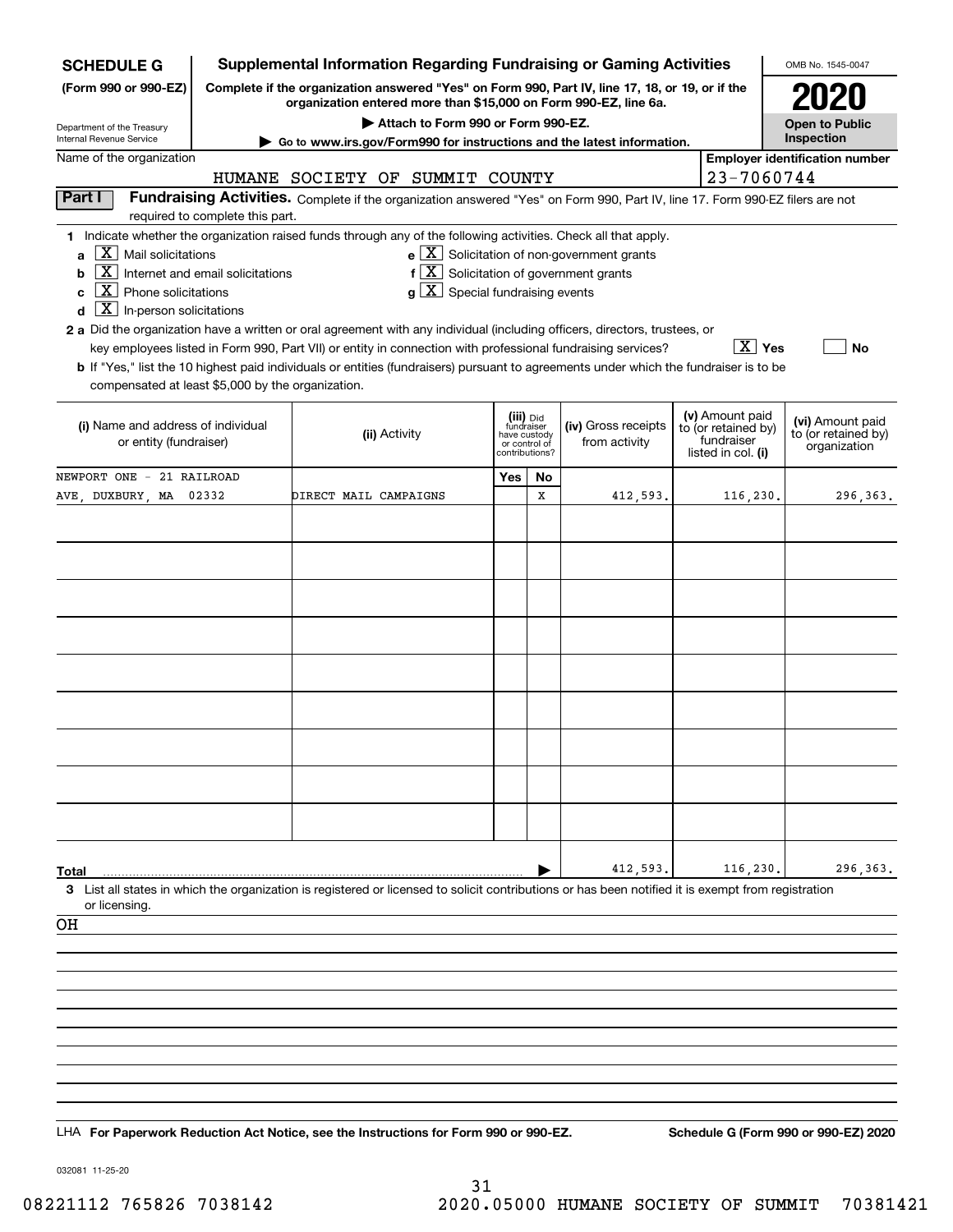### Schedule G (Form 990 or 990-EZ) 2020 Page HUMANE SOCIETY OF SUMMIT COUNTY 23-7060744

**Part II** | Fundraising Events. Complete if the organization answered "Yes" on Form 990, Part IV, line 18, or reported more than \$15,000

|                 |          | of fundraising event contributions and gross income on Form 990-EZ, lines 1 and 6b. List events with gross receipts greater than \$5,000. |              |                         |                  |                            |
|-----------------|----------|-------------------------------------------------------------------------------------------------------------------------------------------|--------------|-------------------------|------------------|----------------------------|
|                 |          |                                                                                                                                           | (a) Event #1 | (b) Event #2            | (c) Other events | (d) Total events           |
|                 |          |                                                                                                                                           | PAWSIBILITY  | <b>BARK IN THE</b>      |                  | (add col. (a) through      |
|                 |          |                                                                                                                                           | BALL         | PARK                    | 3                | col. (c)                   |
|                 |          |                                                                                                                                           | (event type) | (event type)            | (total number)   |                            |
| evenue          |          |                                                                                                                                           |              |                         |                  |                            |
|                 |          |                                                                                                                                           | 217,481.     | 54,742.                 | 71,658.          | 343,881.                   |
|                 |          |                                                                                                                                           |              |                         |                  |                            |
|                 |          |                                                                                                                                           | 21,375.      |                         | 8,000.           | 29,375.                    |
|                 |          |                                                                                                                                           |              |                         |                  |                            |
|                 | 3        | Gross income (line 1 minus line 2)                                                                                                        | 196, 106.    | 54,742.                 | 63,658.          | 314,506.                   |
|                 |          |                                                                                                                                           |              |                         |                  |                            |
|                 |          |                                                                                                                                           |              |                         | 2,000.           | 2,000.                     |
|                 |          |                                                                                                                                           |              |                         |                  |                            |
|                 | 5        |                                                                                                                                           |              |                         |                  |                            |
|                 |          |                                                                                                                                           |              |                         |                  |                            |
|                 |          |                                                                                                                                           |              |                         |                  |                            |
| Direct Expenses |          |                                                                                                                                           |              |                         |                  |                            |
|                 |          | 7 Food and beverages                                                                                                                      | 8,866.       |                         | 19,524.          | 28,390.                    |
|                 |          |                                                                                                                                           |              |                         |                  |                            |
|                 | 8        |                                                                                                                                           |              |                         |                  |                            |
|                 | 9        |                                                                                                                                           | 14,366.      | 1,619.                  | 6,073.           | 22,058.                    |
|                 | 10       | Direct expense summary. Add lines 4 through 9 in column (d)                                                                               |              |                         |                  | 52,448.                    |
|                 |          | 11 Net income summary. Subtract line 10 from line 3, column (d)                                                                           |              |                         |                  | $\overline{262,058}$ .     |
|                 | Part III | Gaming. Complete if the organization answered "Yes" on Form 990, Part IV, line 19, or reported more than                                  |              |                         |                  |                            |
|                 |          | \$15,000 on Form 990-EZ, line 6a.                                                                                                         |              |                         |                  |                            |
|                 |          |                                                                                                                                           | (a) Bingo    | (b) Pull tabs/instant   | (c) Other gaming | (d) Total gaming (add      |
| Revenue         |          |                                                                                                                                           |              | bingo/progressive bingo |                  | col. (a) through col. (c)) |
|                 |          |                                                                                                                                           |              |                         |                  |                            |
|                 |          |                                                                                                                                           |              |                         |                  |                            |
|                 |          |                                                                                                                                           |              |                         |                  |                            |
|                 |          |                                                                                                                                           |              |                         |                  |                            |
|                 |          |                                                                                                                                           |              |                         |                  |                            |
| Expenses        |          |                                                                                                                                           |              |                         |                  |                            |
|                 |          |                                                                                                                                           |              |                         |                  |                            |
| <b>Direct</b>   |          |                                                                                                                                           |              |                         |                  |                            |
|                 |          |                                                                                                                                           |              |                         |                  |                            |
|                 |          | 5 Other direct expenses                                                                                                                   |              |                         |                  |                            |
|                 |          |                                                                                                                                           | %<br>Yes     | %<br>Yes                | Yes<br>%         |                            |
|                 |          | 6 Volunteer labor                                                                                                                         | No           | No                      | No               |                            |
|                 |          |                                                                                                                                           |              |                         |                  |                            |
|                 | 7        | Direct expense summary. Add lines 2 through 5 in column (d)                                                                               |              |                         |                  |                            |
|                 |          |                                                                                                                                           |              |                         |                  |                            |
|                 |          |                                                                                                                                           |              |                         |                  |                            |
|                 |          |                                                                                                                                           |              |                         |                  |                            |
|                 |          | <b>9</b> Enter the state(s) in which the organization conducts gaming activities:                                                         |              |                         |                  |                            |
|                 |          |                                                                                                                                           |              |                         |                  | Yes<br>No                  |
|                 |          |                                                                                                                                           |              |                         |                  |                            |
|                 |          |                                                                                                                                           |              |                         |                  |                            |
|                 |          |                                                                                                                                           |              |                         |                  |                            |
|                 |          |                                                                                                                                           |              |                         |                  | Yes<br>No                  |
|                 |          |                                                                                                                                           |              |                         |                  |                            |
|                 |          |                                                                                                                                           |              |                         |                  |                            |
|                 |          |                                                                                                                                           |              |                         |                  |                            |
|                 |          |                                                                                                                                           |              |                         |                  |                            |

032082 11-25-20

**Schedule G (Form 990 or 990-EZ) 2020**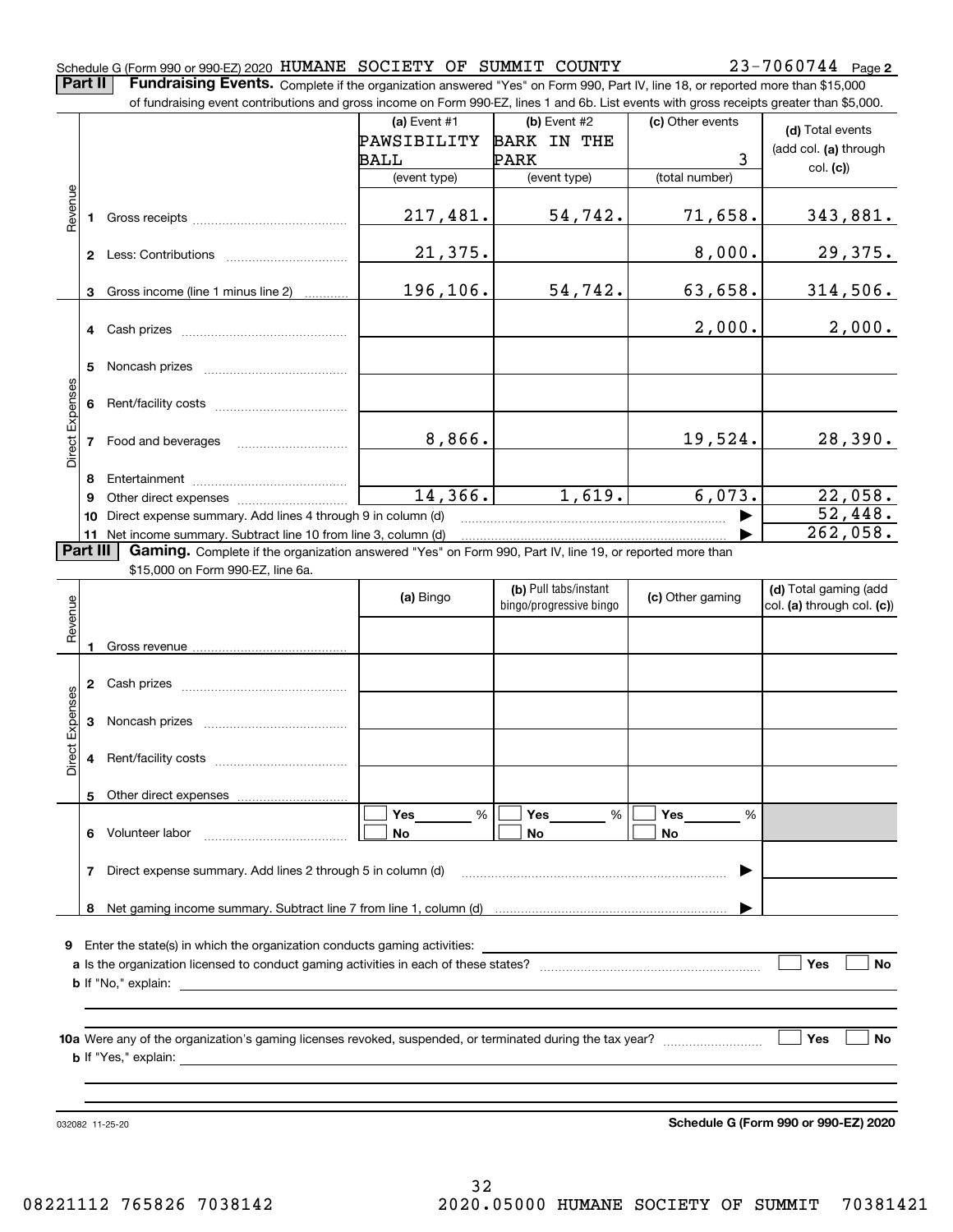|    | Schedule G (Form 990 or 990-EZ) 2020 HUMANE SOCIETY OF SUMMIT COUNTY                                                                                                                                                                                         | 23-7060744                           | Page 3    |
|----|--------------------------------------------------------------------------------------------------------------------------------------------------------------------------------------------------------------------------------------------------------------|--------------------------------------|-----------|
|    |                                                                                                                                                                                                                                                              | Yes                                  | No        |
|    | 12 Is the organization a grantor, beneficiary or trustee of a trust, or a member of a partnership or other entity formed                                                                                                                                     | Yes                                  | No        |
|    | 13 Indicate the percentage of gaming activity conducted in:                                                                                                                                                                                                  |                                      |           |
|    |                                                                                                                                                                                                                                                              | 13а                                  | %         |
|    |                                                                                                                                                                                                                                                              | 13 <sub>b</sub>                      | %         |
|    | 14 Enter the name and address of the person who prepares the organization's gaming/special events books and records:                                                                                                                                         |                                      |           |
|    |                                                                                                                                                                                                                                                              |                                      |           |
|    |                                                                                                                                                                                                                                                              |                                      |           |
|    |                                                                                                                                                                                                                                                              | Yes                                  | No        |
|    |                                                                                                                                                                                                                                                              |                                      |           |
|    | of gaming revenue retained by the third party $\triangleright$ \$                                                                                                                                                                                            |                                      |           |
|    | c If "Yes," enter name and address of the third party:                                                                                                                                                                                                       |                                      |           |
|    | Name $\blacktriangleright$<br><u> 1989 - Johann Barbara, marka a shekara ta 1989 - An tsaran a shekara tsa 1989 - An tsara tsara tsa 1989 - An</u>                                                                                                           |                                      |           |
|    |                                                                                                                                                                                                                                                              |                                      |           |
| 16 | Gaming manager information:                                                                                                                                                                                                                                  |                                      |           |
|    | $Name \rightarrow$                                                                                                                                                                                                                                           |                                      |           |
|    |                                                                                                                                                                                                                                                              |                                      |           |
|    | Gaming manager compensation > \$                                                                                                                                                                                                                             |                                      |           |
|    |                                                                                                                                                                                                                                                              |                                      |           |
|    |                                                                                                                                                                                                                                                              |                                      |           |
|    | Director/officer<br>Employee<br>Independent contractor                                                                                                                                                                                                       |                                      |           |
|    | <b>17</b> Mandatory distributions:                                                                                                                                                                                                                           |                                      |           |
|    | a Is the organization required under state law to make charitable distributions from the gaming proceeds to                                                                                                                                                  |                                      |           |
|    | retain the state gaming license?                                                                                                                                                                                                                             | $\Box$ Yes                           | $\Box$ No |
|    | <b>b</b> Enter the amount of distributions required under state law to be distributed to other exempt organizations or spent in the                                                                                                                          |                                      |           |
|    | organization's own exempt activities during the tax year $\triangleright$ \$                                                                                                                                                                                 |                                      |           |
|    | <b>Part IV</b><br>Supplemental Information. Provide the explanations required by Part I, line 2b, columns (iii) and (v); and Part III, lines 9, 9b, 10b,<br>15b, 15c, 16, and 17b, as applicable. Also provide any additional information. See instructions. |                                      |           |
|    |                                                                                                                                                                                                                                                              |                                      |           |
|    |                                                                                                                                                                                                                                                              |                                      |           |
|    |                                                                                                                                                                                                                                                              |                                      |           |
|    |                                                                                                                                                                                                                                                              |                                      |           |
|    |                                                                                                                                                                                                                                                              |                                      |           |
|    |                                                                                                                                                                                                                                                              |                                      |           |
|    |                                                                                                                                                                                                                                                              |                                      |           |
|    |                                                                                                                                                                                                                                                              |                                      |           |
|    |                                                                                                                                                                                                                                                              |                                      |           |
|    |                                                                                                                                                                                                                                                              |                                      |           |
|    | 032083 11-25-20<br>33                                                                                                                                                                                                                                        | Schedule G (Form 990 or 990-EZ) 2020 |           |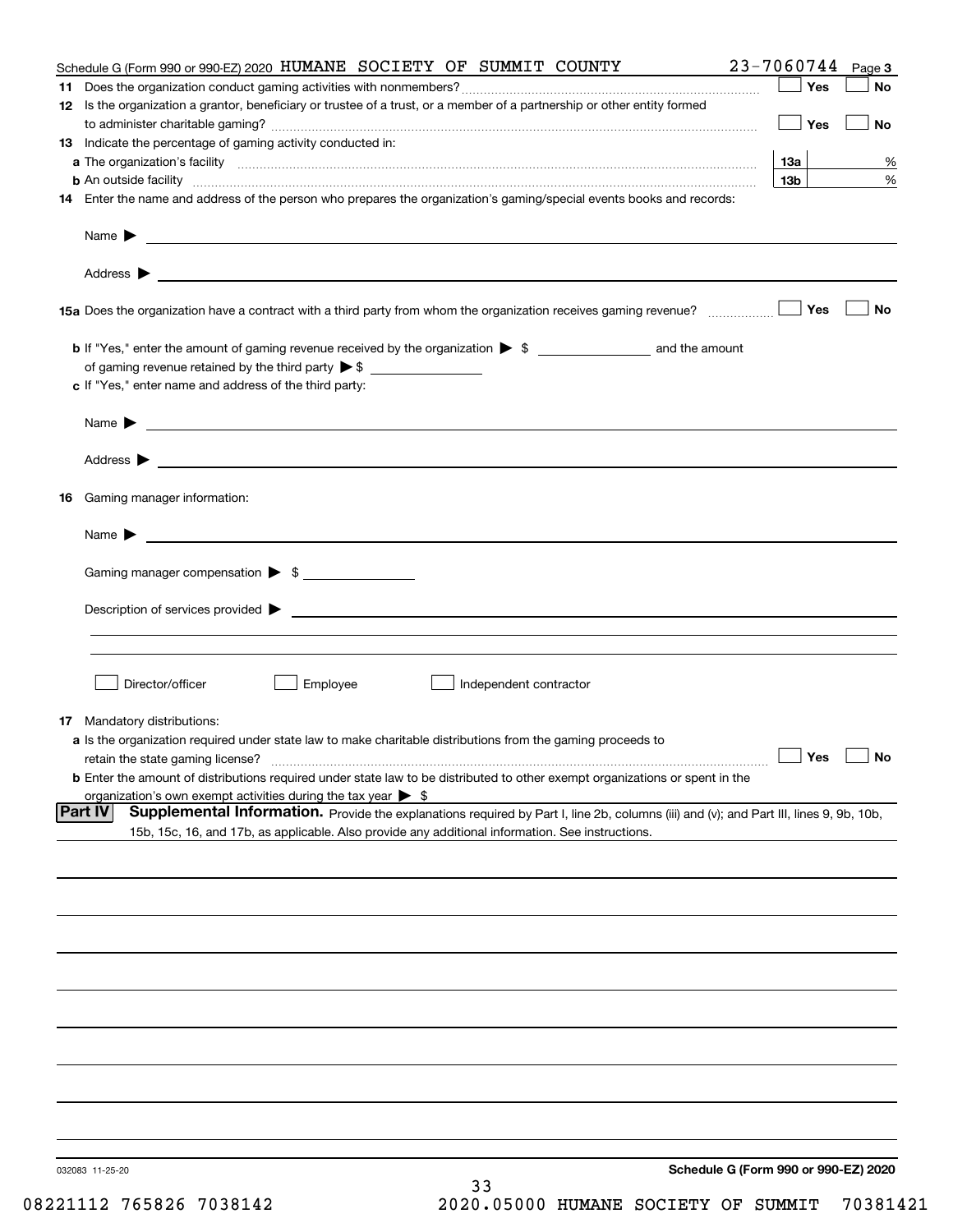| Schedule G (Form 990 or 990-EZ)                       | HUMANE SOCIETY OF SUMMIT COUNTY |  | 23-7060744 Page 4 |  |
|-------------------------------------------------------|---------------------------------|--|-------------------|--|
| <b>Part IV   Supplemental Information</b> (continued) |                                 |  |                   |  |

| <b>Part IV   Supplemental Information</b> (continued) |  |                                 |
|-------------------------------------------------------|--|---------------------------------|
|                                                       |  |                                 |
|                                                       |  |                                 |
|                                                       |  |                                 |
|                                                       |  |                                 |
|                                                       |  |                                 |
|                                                       |  |                                 |
|                                                       |  |                                 |
|                                                       |  |                                 |
|                                                       |  |                                 |
|                                                       |  |                                 |
|                                                       |  |                                 |
|                                                       |  |                                 |
|                                                       |  |                                 |
|                                                       |  |                                 |
|                                                       |  |                                 |
|                                                       |  |                                 |
|                                                       |  |                                 |
|                                                       |  |                                 |
|                                                       |  |                                 |
|                                                       |  |                                 |
|                                                       |  |                                 |
|                                                       |  |                                 |
|                                                       |  |                                 |
|                                                       |  |                                 |
|                                                       |  |                                 |
|                                                       |  |                                 |
|                                                       |  |                                 |
|                                                       |  |                                 |
|                                                       |  |                                 |
|                                                       |  | Schedule G (Form 990 or 990-EZ) |

032084 04-01-20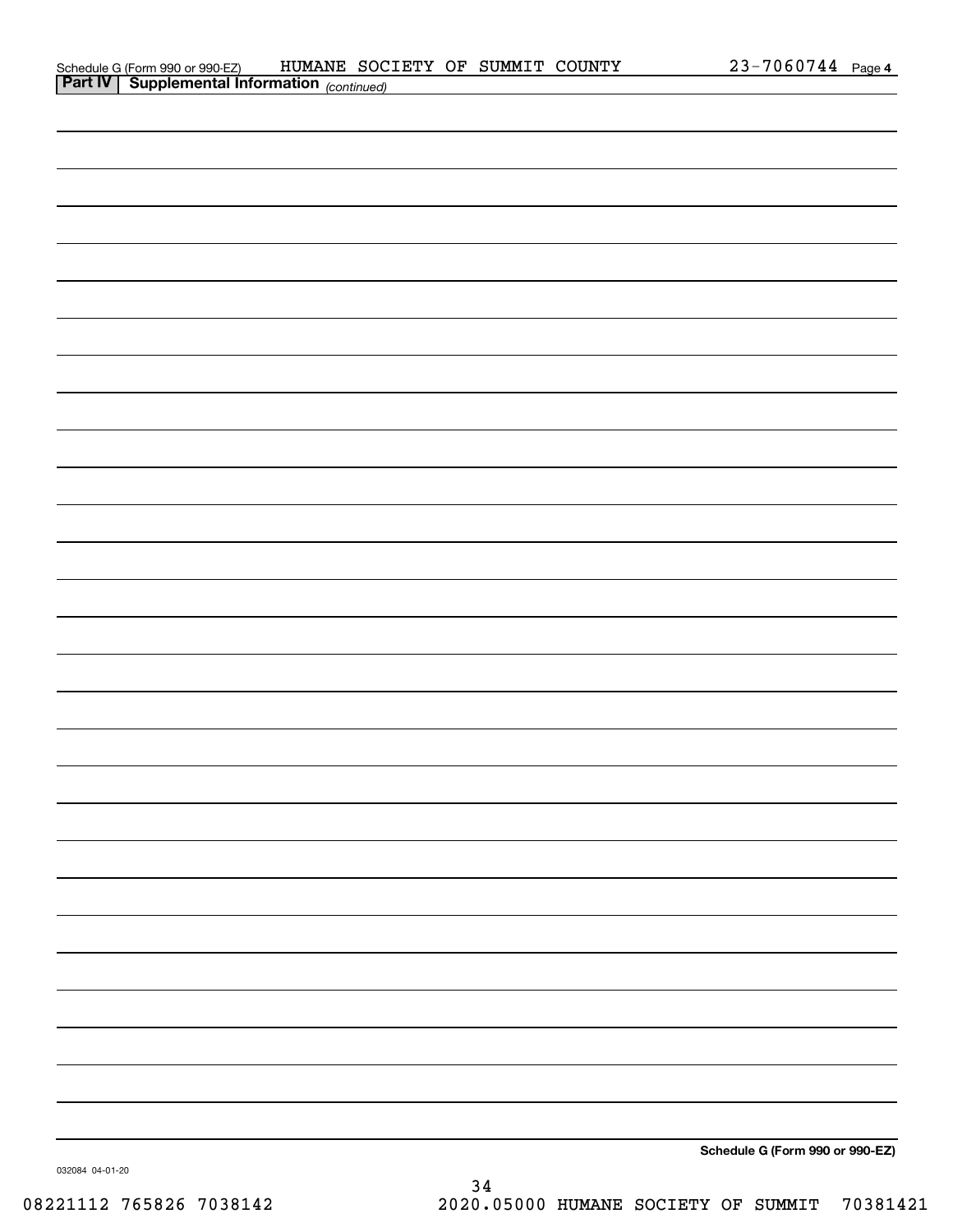## **SCHEDULE M (Form 990)**

# **Noncash Contributions**

OMB No. 1545-0047

**Open to Public Inspection**

**Employer identification number**

| Department of the Treasury |
|----------------------------|
| Internal Revenue Service   |

**Complete if the organizations answered "Yes" on Form 990, Part IV, lines 29 or 30.** <sup>J</sup>**2020 Attach to Form 990.** J

 **Go to www.irs.gov/Form990 for instructions and the latest information.** J

### Name of the organization HUMANE COCTETY OF CUMMIT COUNTY

|               | HUMANE SOCIETY OF SUMMIT COUNTY                                                                                                |                               |                                      |                                                                                                      |                                                       | 23-7060744 |     |    |
|---------------|--------------------------------------------------------------------------------------------------------------------------------|-------------------------------|--------------------------------------|------------------------------------------------------------------------------------------------------|-------------------------------------------------------|------------|-----|----|
| <b>Part I</b> | <b>Types of Property</b>                                                                                                       |                               |                                      |                                                                                                      |                                                       |            |     |    |
|               |                                                                                                                                | (a)<br>Check if<br>applicable | (b)<br>Number of<br>contributions or | (c)<br>Noncash contribution<br>amounts reported on<br>items contributed Form 990, Part VIII, line 1g | Method of determining<br>noncash contribution amounts | (d)        |     |    |
| 1.            |                                                                                                                                |                               |                                      |                                                                                                      |                                                       |            |     |    |
| 2             |                                                                                                                                |                               |                                      |                                                                                                      |                                                       |            |     |    |
| 3             | Art - Fractional interests                                                                                                     |                               |                                      |                                                                                                      |                                                       |            |     |    |
| 4             |                                                                                                                                |                               |                                      |                                                                                                      |                                                       |            |     |    |
| 5             | Clothing and household goods                                                                                                   | $\mathbf x$                   |                                      |                                                                                                      | 129,944. FAIR MARKET VALUE                            |            |     |    |
| 6             |                                                                                                                                |                               |                                      |                                                                                                      |                                                       |            |     |    |
| 7             |                                                                                                                                |                               |                                      |                                                                                                      |                                                       |            |     |    |
| 8             |                                                                                                                                |                               |                                      |                                                                                                      |                                                       |            |     |    |
| 9             | Securities - Publicly traded                                                                                                   |                               |                                      |                                                                                                      |                                                       |            |     |    |
| 10            | Securities - Closely held stock                                                                                                |                               |                                      |                                                                                                      |                                                       |            |     |    |
| 11            | Securities - Partnership, LLC, or                                                                                              |                               |                                      |                                                                                                      |                                                       |            |     |    |
|               | trust interests                                                                                                                |                               |                                      |                                                                                                      |                                                       |            |     |    |
| 12            | Securities - Miscellaneous                                                                                                     |                               |                                      |                                                                                                      |                                                       |            |     |    |
| 13            | Qualified conservation contribution -                                                                                          |                               |                                      |                                                                                                      |                                                       |            |     |    |
|               | Historic structures                                                                                                            |                               |                                      |                                                                                                      |                                                       |            |     |    |
| 14            | Qualified conservation contribution - Other                                                                                    |                               |                                      |                                                                                                      |                                                       |            |     |    |
| 15            |                                                                                                                                |                               |                                      |                                                                                                      |                                                       |            |     |    |
| 16            | Real estate - Commercial                                                                                                       |                               |                                      |                                                                                                      |                                                       |            |     |    |
| 17            |                                                                                                                                |                               |                                      |                                                                                                      |                                                       |            |     |    |
| 18            |                                                                                                                                |                               |                                      |                                                                                                      |                                                       |            |     |    |
| 19            |                                                                                                                                |                               |                                      |                                                                                                      |                                                       |            |     |    |
| 20            | Drugs and medical supplies                                                                                                     |                               |                                      |                                                                                                      |                                                       |            |     |    |
| 21            |                                                                                                                                |                               |                                      |                                                                                                      |                                                       |            |     |    |
| 22            |                                                                                                                                |                               |                                      |                                                                                                      |                                                       |            |     |    |
| 23            |                                                                                                                                |                               |                                      |                                                                                                      |                                                       |            |     |    |
| 24            |                                                                                                                                |                               |                                      |                                                                                                      |                                                       |            |     |    |
| 25            | ( PET FOOD/SUPP )<br>Other $\blacktriangleright$                                                                               | X                             | 1,047                                | 51,940.FMV                                                                                           |                                                       |            |     |    |
| 26            | Other                                                                                                                          |                               |                                      |                                                                                                      |                                                       |            |     |    |
| 27            | $($ $)$<br>Other<br>▶                                                                                                          |                               |                                      |                                                                                                      |                                                       |            |     |    |
| 28            | Other                                                                                                                          |                               |                                      |                                                                                                      |                                                       |            |     |    |
| 29            | Number of Forms 8283 received by the organization during the tax year for contributions                                        |                               |                                      |                                                                                                      |                                                       |            |     |    |
|               | for which the organization completed Form 8283, Part V, Donee Acknowledgement                                                  |                               |                                      | 29                                                                                                   |                                                       |            |     |    |
|               |                                                                                                                                |                               |                                      |                                                                                                      |                                                       |            | Yes | No |
|               | 30a During the year, did the organization receive by contribution any property reported in Part I, lines 1 through 28, that it |                               |                                      |                                                                                                      |                                                       |            |     |    |
|               | must hold for at least three years from the date of the initial contribution, and which isn't required to be used for          |                               |                                      |                                                                                                      |                                                       |            |     |    |
|               |                                                                                                                                |                               |                                      |                                                                                                      |                                                       | 30a        |     | х  |
| b             | If "Yes," describe the arrangement in Part II.                                                                                 |                               |                                      |                                                                                                      |                                                       |            |     |    |
| 31            | Does the organization have a gift acceptance policy that requires the review of any nonstandard contributions?                 |                               |                                      |                                                                                                      |                                                       | 31         |     | X  |
|               | 32a Does the organization hire or use third parties or related organizations to solicit, process, or sell noncash              |                               |                                      |                                                                                                      |                                                       |            |     |    |
|               | contributions?                                                                                                                 |                               |                                      |                                                                                                      |                                                       | 32a        |     | x  |

**For Paperwork Reduction Act Notice, see the Instructions for Form 990. Schedule M (Form 990) 2020** LHA

**33**If the organization didn't report an amount in column (c) for a type of property for which column (a) is checked,

032141 11-23-20

**b** If "Yes," describe in Part II.

describe in Part II.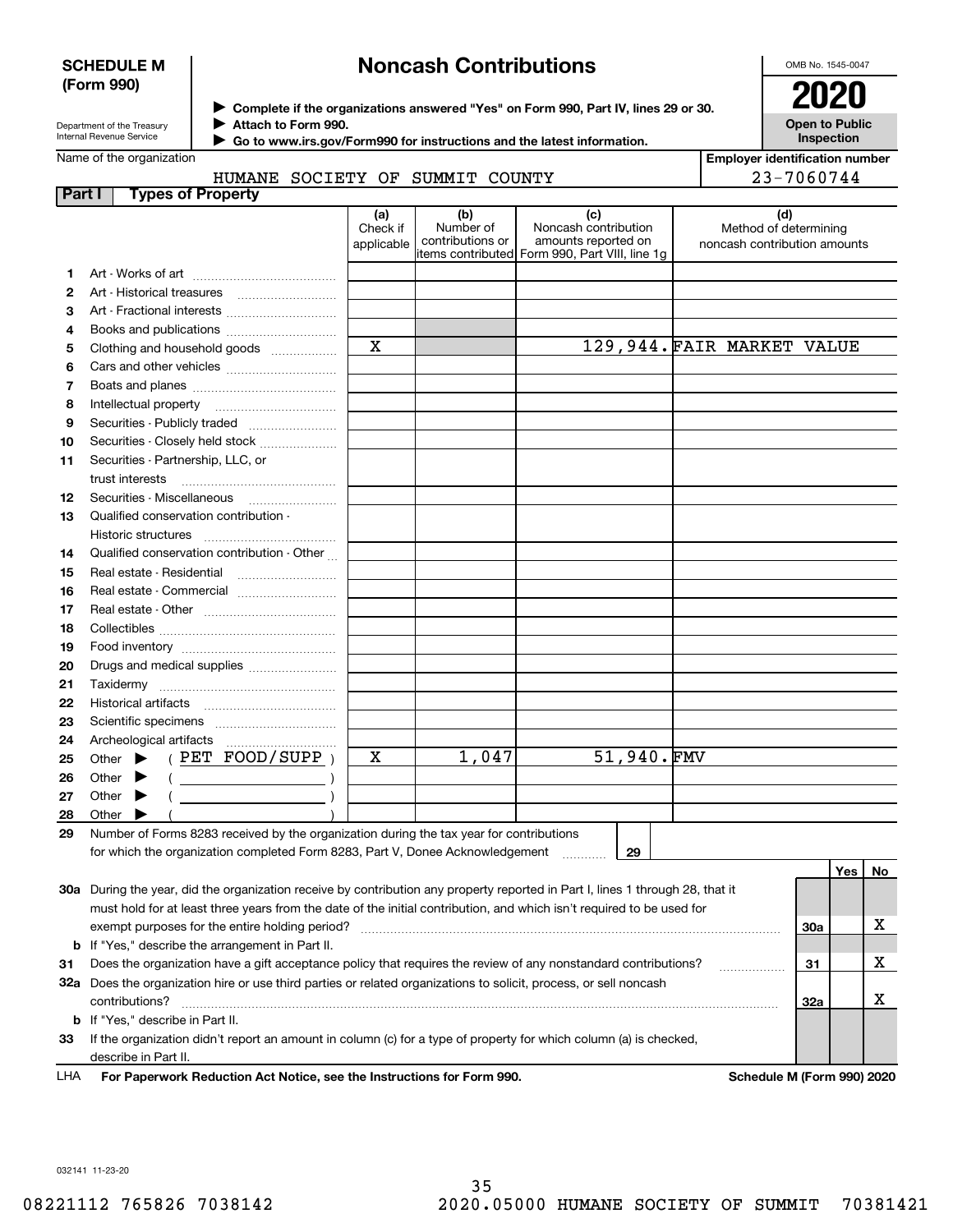|                 |                                                          | HUMANE SOCIETY OF SUMMIT COUNTY |    |  | 23-7060744                                                                                                                                                                                                                          | Page 2                     |
|-----------------|----------------------------------------------------------|---------------------------------|----|--|-------------------------------------------------------------------------------------------------------------------------------------------------------------------------------------------------------------------------------------|----------------------------|
|                 | Schedule M (Form 990) 2020<br><b>Part II</b> Supplementa |                                 |    |  | <b>Supplemental Information.</b> Provide the information required by Part I, lines 30b, 32b, and 33, and whether the organization is reporting in Part I, column (b), the number of contributions, the number of items received, or |                            |
|                 |                                                          |                                 |    |  |                                                                                                                                                                                                                                     |                            |
|                 |                                                          |                                 |    |  |                                                                                                                                                                                                                                     |                            |
|                 |                                                          |                                 |    |  |                                                                                                                                                                                                                                     |                            |
|                 |                                                          |                                 |    |  |                                                                                                                                                                                                                                     |                            |
|                 |                                                          |                                 |    |  |                                                                                                                                                                                                                                     |                            |
|                 |                                                          |                                 |    |  |                                                                                                                                                                                                                                     |                            |
|                 |                                                          |                                 |    |  |                                                                                                                                                                                                                                     |                            |
|                 |                                                          |                                 |    |  |                                                                                                                                                                                                                                     |                            |
|                 |                                                          |                                 |    |  |                                                                                                                                                                                                                                     |                            |
|                 |                                                          |                                 |    |  |                                                                                                                                                                                                                                     |                            |
|                 |                                                          |                                 |    |  |                                                                                                                                                                                                                                     |                            |
|                 |                                                          |                                 |    |  |                                                                                                                                                                                                                                     |                            |
|                 |                                                          |                                 |    |  |                                                                                                                                                                                                                                     |                            |
|                 |                                                          |                                 |    |  |                                                                                                                                                                                                                                     |                            |
|                 |                                                          |                                 |    |  |                                                                                                                                                                                                                                     |                            |
|                 |                                                          |                                 |    |  |                                                                                                                                                                                                                                     |                            |
|                 |                                                          |                                 |    |  |                                                                                                                                                                                                                                     |                            |
|                 |                                                          |                                 |    |  |                                                                                                                                                                                                                                     |                            |
|                 |                                                          |                                 |    |  |                                                                                                                                                                                                                                     |                            |
|                 |                                                          |                                 |    |  |                                                                                                                                                                                                                                     |                            |
|                 |                                                          |                                 |    |  |                                                                                                                                                                                                                                     |                            |
|                 |                                                          |                                 |    |  |                                                                                                                                                                                                                                     |                            |
|                 |                                                          |                                 |    |  |                                                                                                                                                                                                                                     |                            |
|                 |                                                          |                                 |    |  |                                                                                                                                                                                                                                     |                            |
|                 |                                                          |                                 |    |  |                                                                                                                                                                                                                                     |                            |
|                 |                                                          |                                 |    |  |                                                                                                                                                                                                                                     |                            |
|                 |                                                          |                                 |    |  |                                                                                                                                                                                                                                     |                            |
| 032142 11-23-20 |                                                          |                                 |    |  |                                                                                                                                                                                                                                     | Schedule M (Form 990) 2020 |
|                 |                                                          |                                 | つぐ |  |                                                                                                                                                                                                                                     |                            |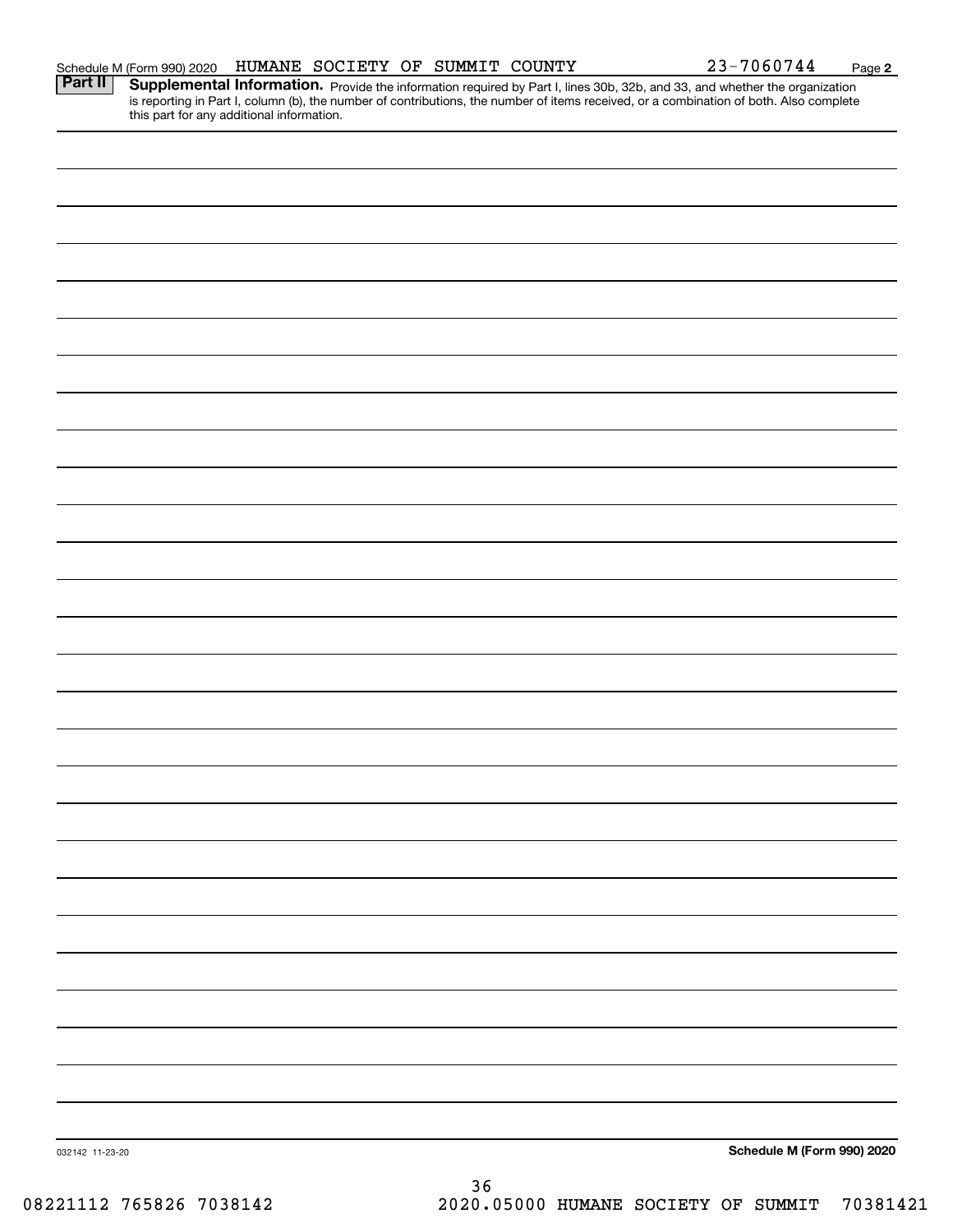**(Form 990 or 990-EZ)**

Department of the Treasury Internal Revenue Service Name of the organization

**SCHEDULE O Supplemental Information to Form 990 or 990-EZ**

**Complete to provide information for responses to specific questions on Form 990 or 990-EZ or to provide any additional information. | Attach to Form 990 or 990-EZ. | Go to www.irs.gov/Form990 for the latest information.**



HUMANE SOCIETY OF SUMMIT COUNTY 23-7060744

**Employer identification number**

FORM 990, PART III, LINE 4A, PROGRAM SERVICE ACCOMPLISHMENTS:

MEDICAL TREATMENT AND PROCEDURES, BEHAVIORAL ASSESSMENT TRAINING,

SOCIALIZATION, AND KINDNESS FROM DEDICATED HSSC STAFF AND VOLUNTEERS.

IN 2020, WE RESCUED 1,973 ANIMALS, AND ADOPTED 1,669 ANIMALS INTO THEIR

FOREVER HOMES. OUR SHELTER VETERINARIAN PERFORMED 1,217 SPAY/NEUTERS,

254 OTHER SURGERIES, AND 13,255 EXAMS. 30,000 POUNDS OF PET FOOD WERE

DISTRIBUTED AND 300 STUDENTS PARTICIPATED IN CLASSROOM PROGRAMMING. 285

VOLUNTEERS DONATED 17,050 HOURS OF SERVICE ABD 150 FAMILIES SERVE AS

FOSTER HOMES FOR 700 ANIMALS.

FORM 990, PART VI, SECTION B, LINE 11B:

THE FINANCE COMMITTEE REVIEWS THE FORM 990 AND IT IS DISTRIBUTED TO THE

BOARD PRIOR TO FILING.

FORM 990, PART VI, SECTION B, LINE 12C:

THE ORGANIZATION REVIEWS ITS POLICY ANNUALLY.

FORM 990, PART VI, SECTION B, LINE 15A:

COMPENSATION IS DETERMINED USING THE DATA FROM THE COMPENSATION SURVEY DONE

37

BY THE SOCIETY OF ANIMAL WELFARE ADMINISTRATORS.

FORM 990, PART VI, SECTION C, LINE 19:

THE ORGANIZATION MAKES ITS GOVERNING DOCUMENTS AVAILABLE UPON REQUEST.

LHA For Paperwork Reduction Act Notice, see the Instructions for Form 990 or 990-EZ. Schedule O (Form 990 or 990-EZ) 2020

032211 11-20-20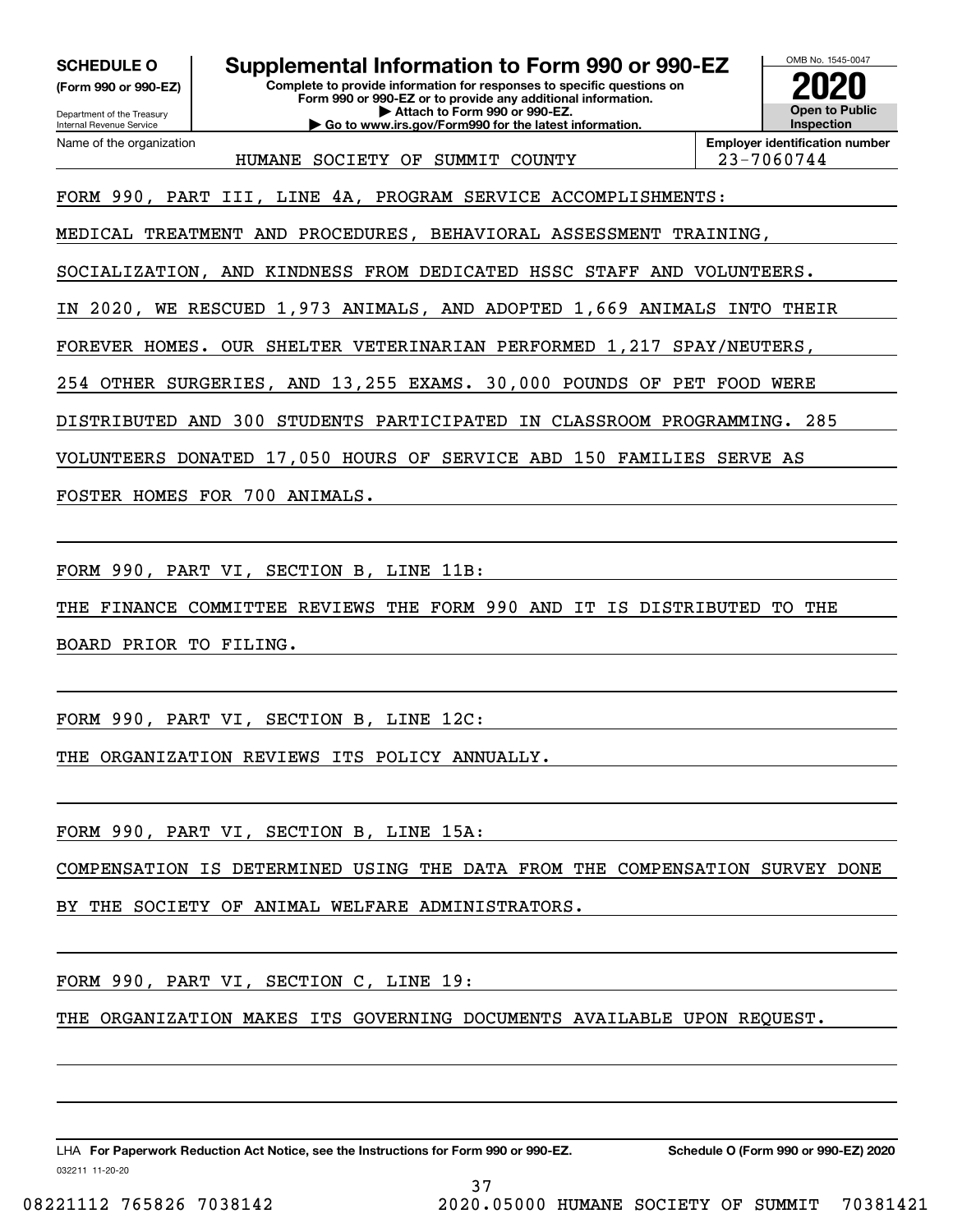| <b>SCHEDULE R</b>                          |  |
|--------------------------------------------|--|
| $\mathbf{r}$ , $\mathbf{r}$ , $\mathbf{r}$ |  |

### **(Form 990)**

# **Related Organizations and Unrelated Partnerships**

**Complete if the organization answered "Yes" on Form 990, Part IV, line 33, 34, 35b, 36, or 37.** |

**Attach to Form 990.**  |

OMB No. 1545-0047

**Open to Public 2020**

**Employer identification number**

23-7060744

Department of the Treasury Internal Revenue Service

**| Go to www.irs.gov/Form990 for instructions and the latest information. Inspection**

Name of the organization

## HUMANE SOCIETY OF SUMMIT COUNTY

**Part I Identification of Disregarded Entities.**  Complete if the organization answered "Yes" on Form 990, Part IV, line 33.

| (a)<br>Name, address, and EIN (if applicable)<br>of disregarded entity | (b)<br>Primary activity     | (c)<br>Legal domicile (state or<br>foreign country) | (d)<br>Total income | (e)<br>End-of-year assets | (f)<br>Direct controlling<br>entity |
|------------------------------------------------------------------------|-----------------------------|-----------------------------------------------------|---------------------|---------------------------|-------------------------------------|
| HAPPY TAILS THRIFT SHOP LLC - 82-4457428                               | RETAIL STORE WITH PURPOSE   |                                                     |                     |                           |                                     |
| 7996 DARROW ROAD                                                       | OF RAISING FUNDS TO PROMOTE |                                                     |                     |                           | HUMANE SOCIETY OF                   |
| TWINSBURG, OH 44087                                                    | THE SOCIETY'S MISSION       | OHIO                                                | 136,007.            |                           | 76.801. SUMMIT COUNTY               |
|                                                                        |                             |                                                     |                     |                           |                                     |
|                                                                        |                             |                                                     |                     |                           |                                     |
|                                                                        |                             |                                                     |                     |                           |                                     |

**Identification of Related Tax-Exempt Organizations.** Complete if the organization answered "Yes" on Form 990, Part IV, line 34, because it had one or more related tax-exempt **Part II** organizations during the tax year.

| (a)<br>Name, address, and EIN<br>of related organization | (b)<br>Primary activity   | (c)<br>Legal domicile (state or<br>foreign country) | (d)<br><b>Exempt Code</b><br>section | (e)<br>Public charity<br>status (if section | (f)<br>Direct controlling<br>entity |  | $(g)$<br>Section 512(b)(13)<br>controlled<br>entity? |  |
|----------------------------------------------------------|---------------------------|-----------------------------------------------------|--------------------------------------|---------------------------------------------|-------------------------------------|--|------------------------------------------------------|--|
|                                                          |                           |                                                     |                                      | 501(c)(3)                                   |                                     |  | No                                                   |  |
| HUMANE SOCIETY OF SUMMIT COUNTY FOUNDATION -             |                           |                                                     |                                      |                                             |                                     |  |                                                      |  |
| 34-1970452, 7996 DARROW ROAD, TWINSBURG, OH              | SUPPORT HUMANE SOCIETY OF |                                                     |                                      | LINE 12C,                                   |                                     |  |                                                      |  |
| 44087                                                    | SUMMIT COUNTY             | OHIO                                                | 501(C)(3)                            | III-FI                                      | N/A                                 |  | х                                                    |  |
|                                                          |                           |                                                     |                                      |                                             |                                     |  |                                                      |  |
|                                                          |                           |                                                     |                                      |                                             |                                     |  |                                                      |  |
|                                                          |                           |                                                     |                                      |                                             |                                     |  |                                                      |  |

**For Paperwork Reduction Act Notice, see the Instructions for Form 990. Schedule R (Form 990) 2020**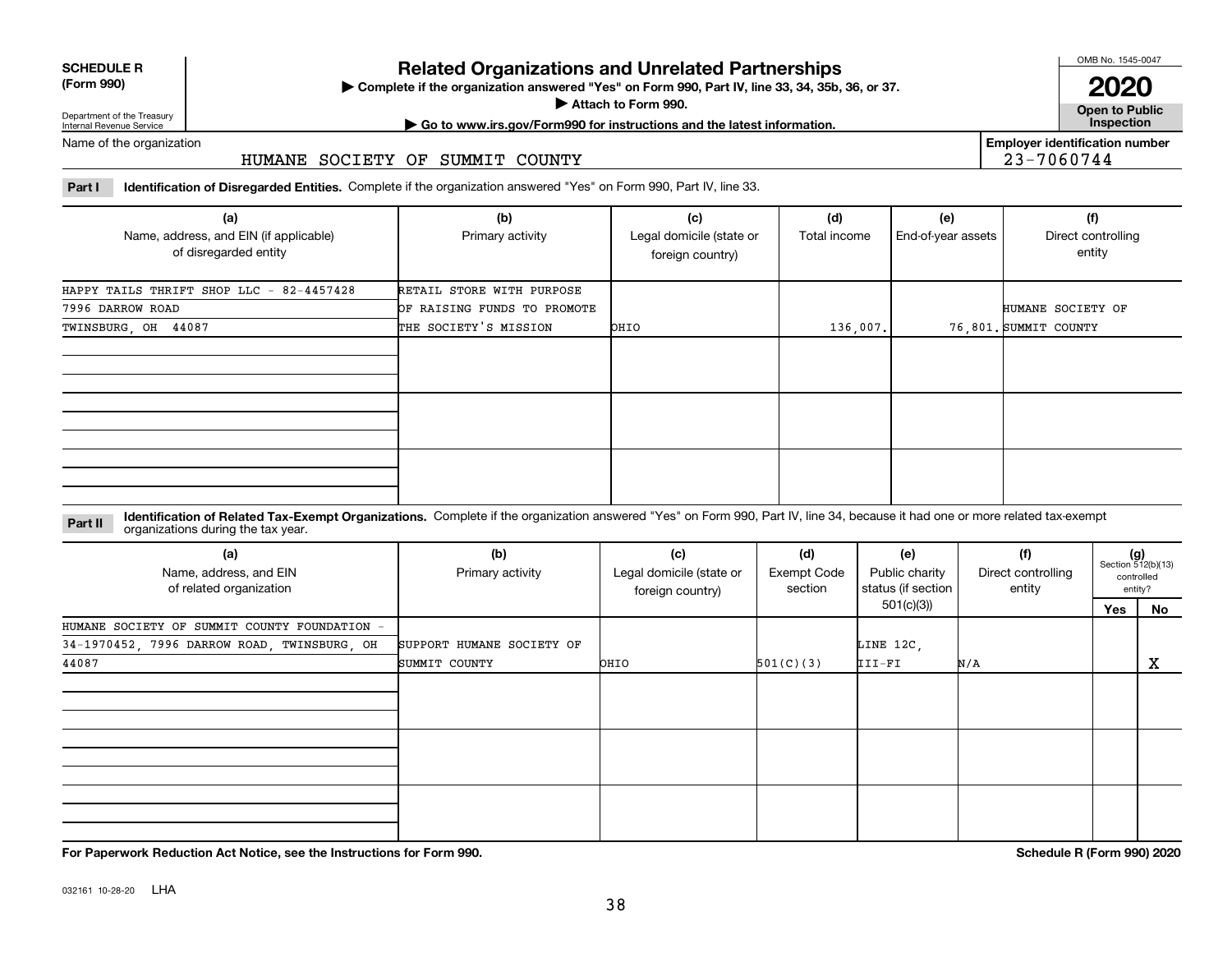### Schedule R (Form 990) 2020 HUMANE SOCIETY OF SUMMIT COUNTY 23-7060744 <sub>Page</sub>

**2**

**Identification of Related Organizations Taxable as a Partnership.** Complete if the organization answered "Yes" on Form 990, Part IV, line 34, because it had one or more related **Part III** organizations treated as a partnership during the tax year.

| (a)                                               | (b)              | (c)                  | (d)                          | (e)                                                                 | (f)                      | (g)                     |                  | (h)          | (i)                                                       | (i) | (k)                            |
|---------------------------------------------------|------------------|----------------------|------------------------------|---------------------------------------------------------------------|--------------------------|-------------------------|------------------|--------------|-----------------------------------------------------------|-----|--------------------------------|
| Name, address, and EIN<br>of related organization | Primary activity | Legal<br>domicile    | Direct controlling<br>entity | Predominant income                                                  | Share of total<br>income | Share of<br>end-of-year | Disproportionate |              | Code V-UBI                                                |     | General or Percentage          |
|                                                   |                  | (state or<br>foreign |                              |                                                                     |                          | assets                  |                  | allocations? |                                                           |     | managing<br>partner? Ownership |
|                                                   |                  | country)             |                              | related, unrelated,<br>excluded from tax under<br>sections 512-514) |                          |                         | Yes $ $          | No           | amount in box<br>20 of Schedule<br>K-1 (Form 1065) Yes No |     |                                |
|                                                   |                  |                      |                              |                                                                     |                          |                         |                  |              |                                                           |     |                                |
|                                                   |                  |                      |                              |                                                                     |                          |                         |                  |              |                                                           |     |                                |
|                                                   |                  |                      |                              |                                                                     |                          |                         |                  |              |                                                           |     |                                |
|                                                   |                  |                      |                              |                                                                     |                          |                         |                  |              |                                                           |     |                                |
|                                                   |                  |                      |                              |                                                                     |                          |                         |                  |              |                                                           |     |                                |
|                                                   |                  |                      |                              |                                                                     |                          |                         |                  |              |                                                           |     |                                |
|                                                   |                  |                      |                              |                                                                     |                          |                         |                  |              |                                                           |     |                                |
|                                                   |                  |                      |                              |                                                                     |                          |                         |                  |              |                                                           |     |                                |
|                                                   |                  |                      |                              |                                                                     |                          |                         |                  |              |                                                           |     |                                |
|                                                   |                  |                      |                              |                                                                     |                          |                         |                  |              |                                                           |     |                                |
|                                                   |                  |                      |                              |                                                                     |                          |                         |                  |              |                                                           |     |                                |
|                                                   |                  |                      |                              |                                                                     |                          |                         |                  |              |                                                           |     |                                |
|                                                   |                  |                      |                              |                                                                     |                          |                         |                  |              |                                                           |     |                                |
|                                                   |                  |                      |                              |                                                                     |                          |                         |                  |              |                                                           |     |                                |
|                                                   |                  |                      |                              |                                                                     |                          |                         |                  |              |                                                           |     |                                |
|                                                   |                  |                      |                              |                                                                     |                          |                         |                  |              |                                                           |     |                                |
|                                                   |                  |                      |                              |                                                                     |                          |                         |                  |              |                                                           |     |                                |

**Identification of Related Organizations Taxable as a Corporation or Trust.** Complete if the organization answered "Yes" on Form 990, Part IV, line 34, because it had one or more related **Part IV** organizations treated as a corporation or trust during the tax year.

| (a)<br>Name, address, and EIN<br>of related organization | (b)<br>Primary activity | (c)<br>Legal domicile<br>(state or<br>foreign | (d)<br>Direct controlling<br>entity | (e)<br>Type of entity<br>(C corp, S corp,<br>or trust) | (f)<br>Share of total<br>income | (g)<br>Share of<br>end-of-year<br>assets | (h)<br>Percentage<br>ownership | (i)<br>Section<br>512(b)(13)<br>controlled | entity?  |
|----------------------------------------------------------|-------------------------|-----------------------------------------------|-------------------------------------|--------------------------------------------------------|---------------------------------|------------------------------------------|--------------------------------|--------------------------------------------|----------|
|                                                          |                         | country)                                      |                                     |                                                        |                                 |                                          |                                |                                            | Yes   No |
|                                                          |                         |                                               |                                     |                                                        |                                 |                                          |                                |                                            |          |
|                                                          |                         |                                               |                                     |                                                        |                                 |                                          |                                |                                            |          |
|                                                          |                         |                                               |                                     |                                                        |                                 |                                          |                                |                                            |          |
|                                                          |                         |                                               |                                     |                                                        |                                 |                                          |                                |                                            |          |
|                                                          |                         |                                               |                                     |                                                        |                                 |                                          |                                |                                            |          |
|                                                          |                         |                                               |                                     |                                                        |                                 |                                          |                                |                                            |          |
|                                                          |                         |                                               |                                     |                                                        |                                 |                                          |                                |                                            |          |
|                                                          |                         |                                               |                                     |                                                        |                                 |                                          |                                |                                            |          |
|                                                          |                         |                                               |                                     |                                                        |                                 |                                          |                                |                                            |          |
|                                                          |                         |                                               |                                     |                                                        |                                 |                                          |                                |                                            |          |
|                                                          |                         |                                               |                                     |                                                        |                                 |                                          |                                |                                            |          |
|                                                          |                         |                                               |                                     |                                                        |                                 |                                          |                                |                                            |          |
|                                                          |                         |                                               |                                     |                                                        |                                 |                                          |                                |                                            |          |
|                                                          |                         |                                               |                                     |                                                        |                                 |                                          |                                |                                            |          |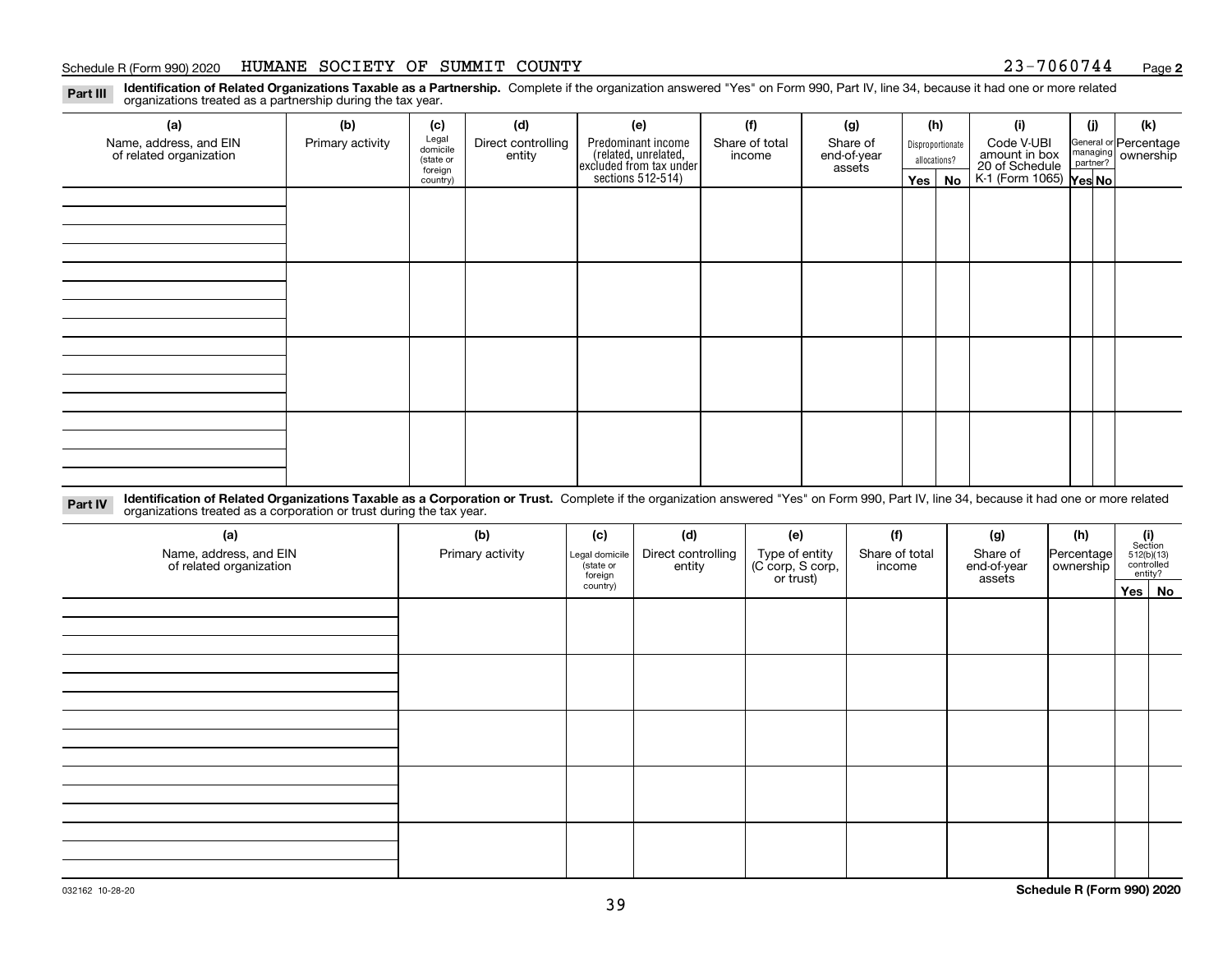### Schedule R (Form 990) 2020 HUMANE SOCIETY OF SUMMIT COUNTY 23-7060744 <sub>Page</sub>

| Part V Transactions With Related Organizations. Complete if the organization answered "Yes" on Form 990, Part IV, line 34, 35b, or 36. |  |
|----------------------------------------------------------------------------------------------------------------------------------------|--|
|                                                                                                                                        |  |

| Note: Complete line 1 if any entity is listed in Parts II, III, or IV of this schedule. |                                                                                                                                                                                                                                |                |   |             |  |  |
|-----------------------------------------------------------------------------------------|--------------------------------------------------------------------------------------------------------------------------------------------------------------------------------------------------------------------------------|----------------|---|-------------|--|--|
|                                                                                         | During the tax year, did the organization engage in any of the following transactions with one or more related organizations listed in Parts II-IV?                                                                            |                |   |             |  |  |
|                                                                                         |                                                                                                                                                                                                                                | 1a             |   | X           |  |  |
|                                                                                         | b Gift, grant, or capital contribution to related organization(s) manufaction contains and contribution to related organization(s) manufaction contribution for related organization(s) manufaction contains and contribution  | 1 <sub>b</sub> |   | X           |  |  |
|                                                                                         |                                                                                                                                                                                                                                | 1 <sub>c</sub> | х |             |  |  |
|                                                                                         | d Loans or loan guarantees to or for related organization(s) committion contracts are constructed as a contract or contract or contract or contract or contract or contract or contract or contract or contract or contract or | 1d             |   | $\mathbf X$ |  |  |
|                                                                                         | e Loans or loan guarantees by related organization(s) enconversement contracts and contained and contained and contained and contained and contained and contained and contained and contained and contained and contained and | 1e             |   | X           |  |  |
|                                                                                         |                                                                                                                                                                                                                                |                |   |             |  |  |
|                                                                                         | f Dividends from related organization(s) manufactured contains and contained and contained contained and contained and contained and contained and contained and contained and contained and contained and contained and conta | 1f             |   | х           |  |  |
|                                                                                         | g Sale of assets to related organization(s) www.assettion.com/www.assettion.com/www.assettion.com/www.assettion.com/www.assettion.com/www.assettion.com/www.assettion.com/www.assettion.com/www.assettion.com/www.assettion.co | 1 <sub>q</sub> |   | X           |  |  |
|                                                                                         |                                                                                                                                                                                                                                | 1 <sub>h</sub> |   | х           |  |  |
|                                                                                         | Exchange of assets with related organization(s) material contents and content to the content of the content of the content of the content of the content of the content of the content of the content of the content of the co | 1i             |   | X           |  |  |
|                                                                                         | Lease of facilities, equipment, or other assets to related organization(s) manufactured content and content and content and content and content and content and content and content and content and content and content and co | 1i.            |   | X           |  |  |
|                                                                                         |                                                                                                                                                                                                                                |                |   |             |  |  |
|                                                                                         |                                                                                                                                                                                                                                | 1k             | X |             |  |  |
|                                                                                         | I Performance of services or membership or fundraising solicitations for related organization(s)                                                                                                                               | 11             |   | х           |  |  |
|                                                                                         | m Performance of services or membership or fundraising solicitations by related organization(s)                                                                                                                                | 1m             |   | x           |  |  |
|                                                                                         |                                                                                                                                                                                                                                | 1n             |   | X           |  |  |
|                                                                                         |                                                                                                                                                                                                                                | 1o             | Χ |             |  |  |
|                                                                                         |                                                                                                                                                                                                                                |                |   |             |  |  |
|                                                                                         | p Reimbursement paid to related organization(s) for expenses [111] resummand content to content the set of the set of the set of the set of the set of the set of the set of the set of the set of the set of the set of the s | 1p             | X |             |  |  |
|                                                                                         |                                                                                                                                                                                                                                | 1 <sub>a</sub> |   | X           |  |  |
|                                                                                         |                                                                                                                                                                                                                                |                |   |             |  |  |
|                                                                                         | r Other transfer of cash or property to related organization(s)                                                                                                                                                                | 1r             |   | х           |  |  |
|                                                                                         |                                                                                                                                                                                                                                |                |   | X           |  |  |

**2**If the answer to any of the above is "Yes," see the instructions for information on who must complete this line, including covered relationships and transaction thresholds.

| (a)<br>Name of related organization | (b)<br>Transaction<br>type (a-s) | (c)<br>Amount involved | (d)<br>Method of determining amount involved |
|-------------------------------------|----------------------------------|------------------------|----------------------------------------------|
| (1)                                 |                                  |                        |                                              |
| (2)                                 |                                  |                        |                                              |
| (3)                                 |                                  |                        |                                              |
| (4)                                 |                                  |                        |                                              |
| (5)                                 |                                  |                        |                                              |
| (6)                                 |                                  |                        |                                              |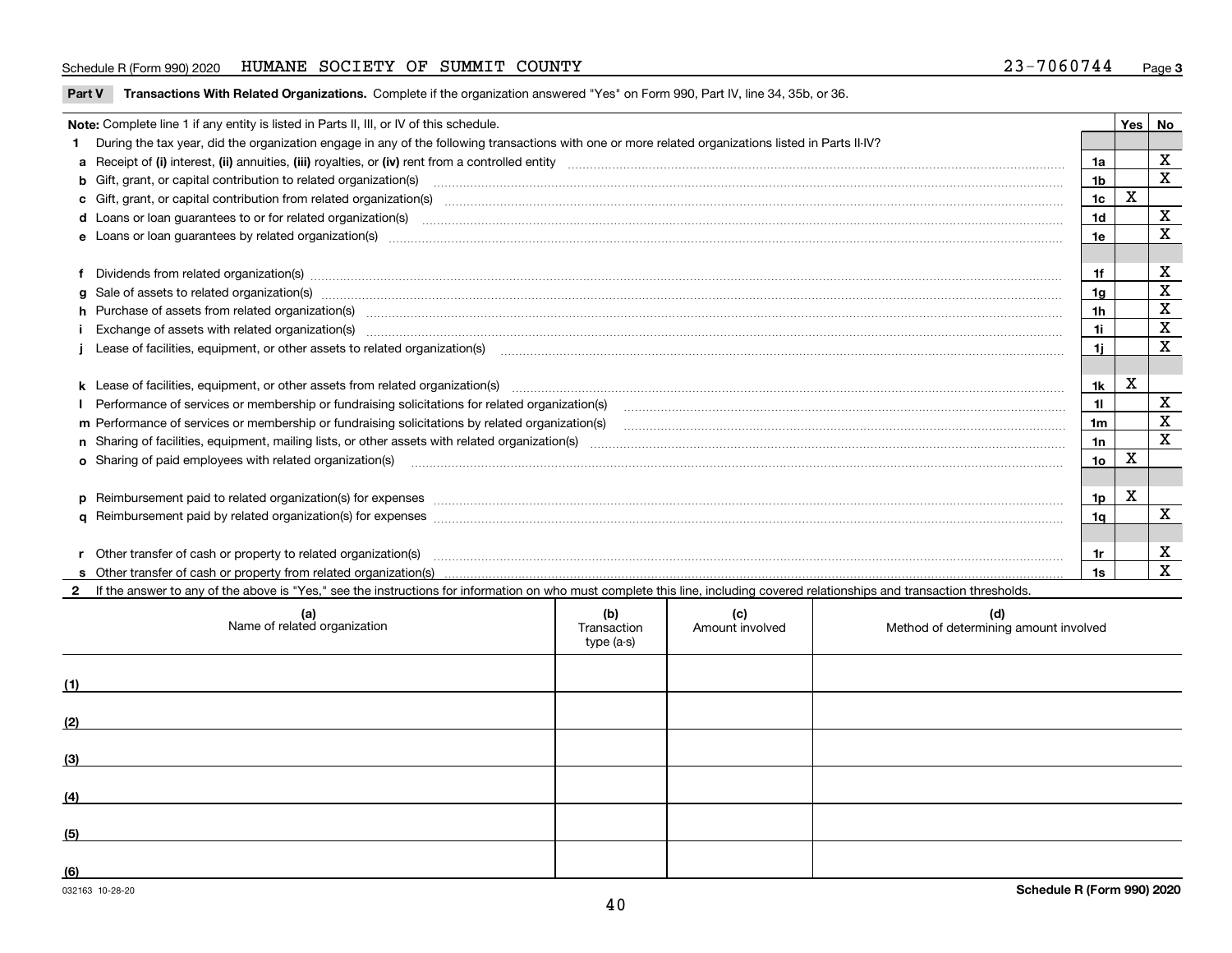### Schedule R (Form 990) 2020 HUMANE SOCIETY OF SUMMIT COUNTY 23-7060744 <sub>Page</sub>

**Part VI Unrelated Organizations Taxable as a Partnership. Complete if the organization answered "Yes" on Form 990, Part IV, line 37.** 

Provide the following information for each entity taxed as a partnership through which the organization conducted more than five percent of its activities (measured by total assets or gross revenue) that was not a related organization. See instructions regarding exclusion for certain investment partnerships.

| - - - - -<br>(a)<br>Name, address, and EIN<br>of entity | ----- <del>-</del> -------<br>(b)<br>Primary activity | (c)<br>Legal domicile<br>(state or foreign<br>country) | (d)<br>Predominant income<br>(related, unrelated,<br>excluded from tax under<br>sections 512-514) | (e)<br>Are all<br>partners sec.<br>$501(c)(3)$<br>orgs.?<br>Yes No | (f)<br>Share of<br>total<br>income | (g)<br>Share of<br>end-of-year<br>assets | (h)<br>Dispropor-<br>tionate<br>allocations?<br>Yes No | (i)<br>Code V-UBI<br>amount in box 20 managing<br>of Schedule K-1<br>(Form 1065)<br>$\overline{Yes}$ No | (i)<br>Yes No | (k) |
|---------------------------------------------------------|-------------------------------------------------------|--------------------------------------------------------|---------------------------------------------------------------------------------------------------|--------------------------------------------------------------------|------------------------------------|------------------------------------------|--------------------------------------------------------|---------------------------------------------------------------------------------------------------------|---------------|-----|
|                                                         |                                                       |                                                        |                                                                                                   |                                                                    |                                    |                                          |                                                        |                                                                                                         |               |     |
|                                                         |                                                       |                                                        |                                                                                                   |                                                                    |                                    |                                          |                                                        |                                                                                                         |               |     |
|                                                         |                                                       |                                                        |                                                                                                   |                                                                    |                                    |                                          |                                                        |                                                                                                         |               |     |
|                                                         |                                                       |                                                        |                                                                                                   |                                                                    |                                    |                                          |                                                        |                                                                                                         |               |     |
|                                                         |                                                       |                                                        |                                                                                                   |                                                                    |                                    |                                          |                                                        |                                                                                                         |               |     |
|                                                         |                                                       |                                                        |                                                                                                   |                                                                    |                                    |                                          |                                                        |                                                                                                         |               |     |
|                                                         |                                                       |                                                        |                                                                                                   |                                                                    |                                    |                                          |                                                        |                                                                                                         |               |     |
|                                                         |                                                       |                                                        |                                                                                                   |                                                                    |                                    |                                          |                                                        |                                                                                                         |               |     |

**Schedule R (Form 990) 2020**